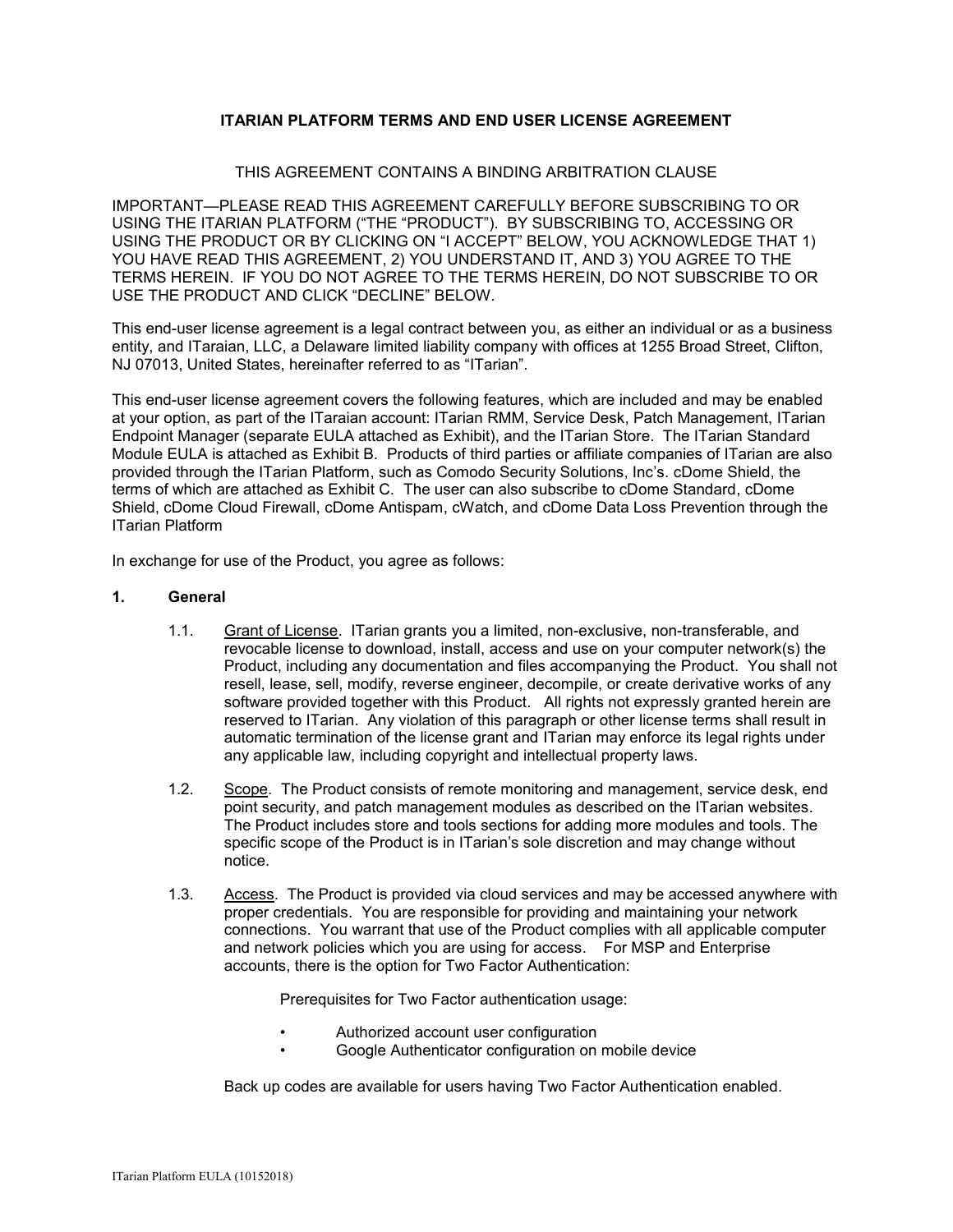Further, Enterprise accounts have ability to use Cloud Backup services, with available backup region options.

### **2. Limitations**

- 2.1. Scope. The scope and extent of the Product are limited to the options selected by you when registering for the Product. ITarian provides the Product in any manner it sees fit. ITarian may modify the scope, type, and access to the Product without notice. The Product does not cover restoration of the Product, repair the Product, lost or expected profits, lost or corrupted data, lost or deleted work, or lost or damaged personal files. ITarian does not guarantee against the loss of any file, information, or data. Unless your subscription to the Product states otherwise, you are solely responsible for backing up and safely storing its data, information, and files. You shall (1) obtain and pay for all equipment and third-party product required to use and receive the Product and (2) be responsible for all content on both your computer and network.
- 2.2. Quality of Product. ITarian provides the Product using commercially reasonable efforts. ITarian does not represent that commercially reasonable efforts will optimally configure a network or provide you with any significant energy or cost savings.
- 2.3. Compliance with Laws. You shall comply with all laws, regulations, and other restrictions when using the Product, including any applicable data collection, privacy, and export control laws or regulations. You may not use the Product to 1) engage in conduct that is offensive, abusive, contrary to public morality, indecent, defamatory, obscene, or menacing, 2) cause ITarian or a third party distress, annoyance, denial of any service, disruption or inconvenience, or 3) send or receive unsolicited bulk correspondence.
- **3. Ownership**. ITarian retains its rights at all times over the Product, including its ownership or licensed rights in any software or intellectual property accompanying the Product. You shall not use ITarian's trademarks except with ITarian's prior written consent.

### **4. Promotions**

4.1. Terms. ITarian occasionally offers promotions and special offers ("Promotion") such as free trials. ITarian may terminate a Promotion at any time. If you subscribe to the Product during a Promotion, you are bound by the terms of the Promotion as set forth on the advertisement or web page of the Promotion.

# **5. Term and Termination**

- 5.1. Term.This agreement is effective for one year or as otherwise indicated in any applicable purchase order, unless terminated earlier by you or by ITarian. If this is a paid Product, you may only use paid Products during the period for which you have paid the subscription fee or as indicated on any applicable purchase order. The subscription may be renewed by paying an additional license fee as set forth on the ITarian website.
- 5.2. Termination by You. For free software, you may terminate this agreement at any time by removing all copies of the software in your possession or under your control. All paid Products may be terminated by removing all copies of any related software and notifying ITarian of your intent to terminate this agreement. Notification of termination must be sent by email to **[support@ITarian.com](mailto:support@ITarian.com)**. Your termination will be effective upon ITarian's receipt and processing of the email. Processing may take up to 24 hours.
- 5.3. Termination by ITarian. ITarian may terminate this agreement at any time by posting notice of the termination on its website or sending an email to the address provided during your registration for the Products. ITarian may monitor its systems for excessive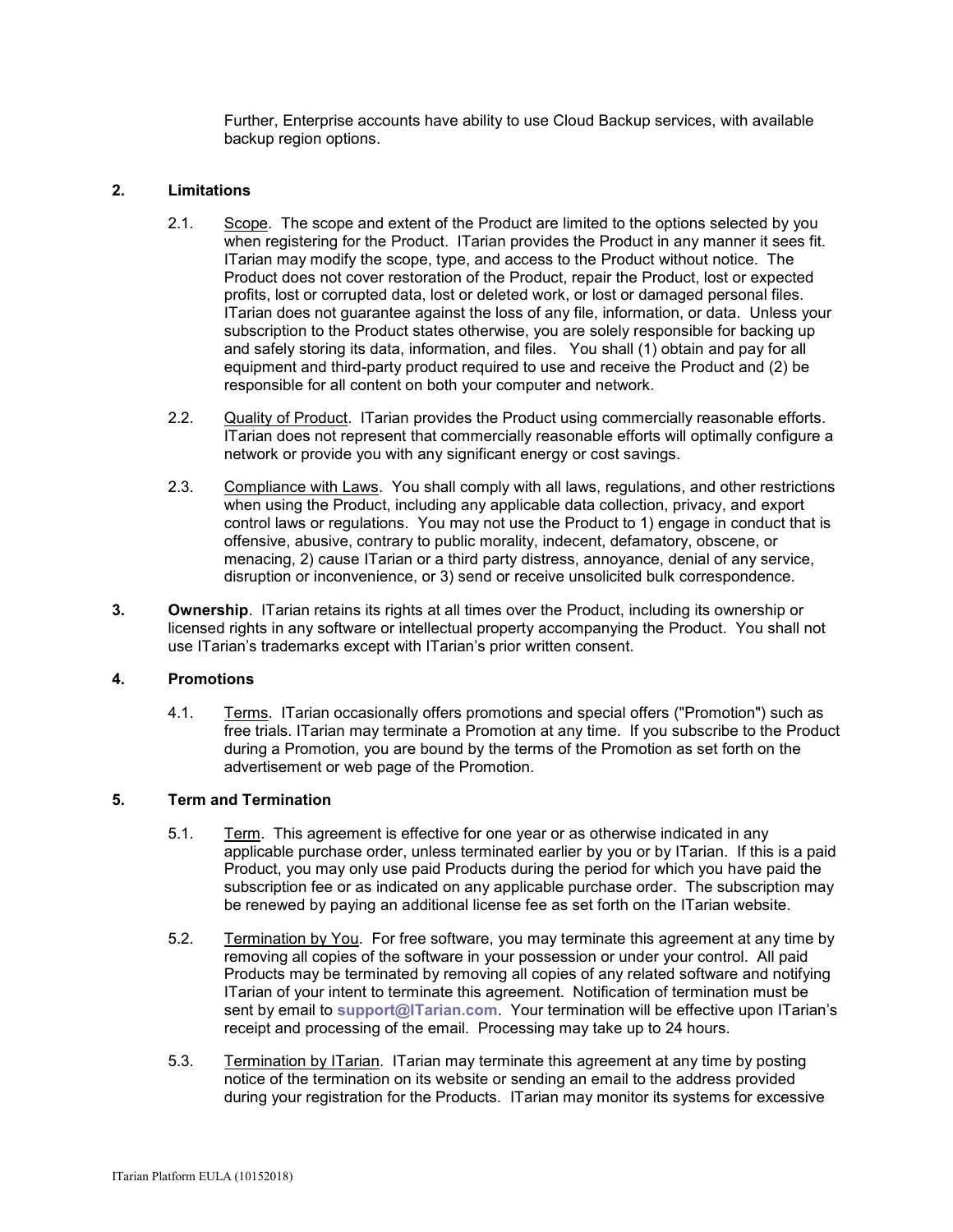consumption of network resources and may take technical or other remedies deemed necessary to prevent or eliminate any excessive consumption. If ITarian deems your use to be excessive, ITarian may, with email notice, terminate your account or adjust the price of the Products. Violation of the license granted in paragraph 1.1 results in automatic termination of the license and this agreement with all rights reverting back to ITarian.

5.4. Events Upon Termination. Upon termination, you must immediately cease using the Products and delete all copies of any related software found on your computer and any backup copies made. Upon termination, ITarian may disable further use of the Products without further notice and may delete, remove, and erase any account information, any backup data stored by ITarian, and any other information stored or collected by ITarian. Such deletions are in ITarian's sole discretion and may occur without notice to you. No refunds shall be given for any reason.

### **6. Warranty Disclaimers and Limitations on Liability**

- 6.1. Internet. You acknowledge that the Product is subject to the operation and telecommunications infrastructures of the Internet and your network and that the operation of the Internet and your network connections are all beyond ITarian's control.
- 6.2. Warranty Disclaimer; Assumption of Risk. YOU ACKNOWLEDGE THAT ITARIAN PROVIDES THE PRODUCT "AS IS" AND "AS AVAILABLE". ITARIAN EXPRESSLY DISCLAIMS ALL IMPLIED AND EXPRESS WARRANTIES IN THE PRODUCT AND RELATED SOFTWARE. THIS DISCLAIMER INCLUDES ALL WARRANTIES OF MERCHANTABILITY, FITNESS FOR A PARTICULAR PURPOSE, AND NON-INFRINGEMENT AND IS EFFECTIVE TO THE MAXIMUM EXTENT ALLOWED BY LAW. ITARIAN DOES NOT GUARANTEE THAT 1) THE PRODUCT WILL MEET YOUR REQUIREMENTS OR EXPECTATIONS OR 2) THAT ACCESS TO THE PRODUCT WILL BE UNINTERRUPTED, TIMELY, SECURE, OR ERROR-FREE. YOU BEAR THE ENTIRE RISK AS TO THE QUALITY OF THE PRODUCT.
- 6.3. Damage Limitation. YOU WAIVE ALL LIABILITY OF ITARIAN AND ITS AFFILIATES, AND EACH OF THEIR OFFICERS, DIRECTORS, PARTNERS, EMPLOYEES, AND CONTRACTORS, RESULTING FROM OR CONNECTED TO THIS AGREEMENT. YOU WAIVE ALL LIABILITY FOR SPECIAL, INDIRECT, INCIDENTAL, PUNITIVE, OR CONSEQUENTIAL DAMAGES. THIS WAIVER INCLUDES ALL DAMAGES FOR LOST PROFITS, REVENUE, USE, OR DATA AND APPLIES EVEN IF ITARIAN IS AWARE OF THE POSSIBILITY OF SUCH DAMAGES. These limitations apply to the maximum extent permitted by law regardless of 1) the reason for or nature of the liability, including tort claims, 2) the number of claims, 3) the extent or nature of the damages, and 4) whether any other provisions of this agreement have been breached or proven ineffective.
- 6.4. Data Transfer*.* ALL MATERIAL AND/OR DATA DOWNLOADED OR OBTAINED THROUGH THE SERVICES IS AT YOUR OWN RISK. YOU ARE SOLELY RESPONSIBLE FOR THE USE OR YOUR POSSESSION OF SUCH DATA OR MATERIAL. ITARIAN DOES NOT ACTIVELY MONITOR ANY INFORMATION OR MATERIAL TRANSFERRED THROUGH ITS SERVICES AND CANNOT WARRANT THE CONTENT OF SUCH MATERIAL OR DATA. COMMUNICATIONS AND DATA RETURNED TO YOU FROM ITARIAN'S SERVERS IS SENT TO RECIPIENT IN ITS ORIGINAL STATE AND NOT NECESSARILY ENCRYPTED. ITARIAN EXPRESSLY DISCLAIMS ANY ENCRYPTION OF COMMUNICATIONS AND DATA DURING TRANSFER.
- 6.5. Exceptions. If any legal right disallows an exclusion of warranties or disallows limiting certain damages, then the disclaimers of warranty and limitations on liability herein apply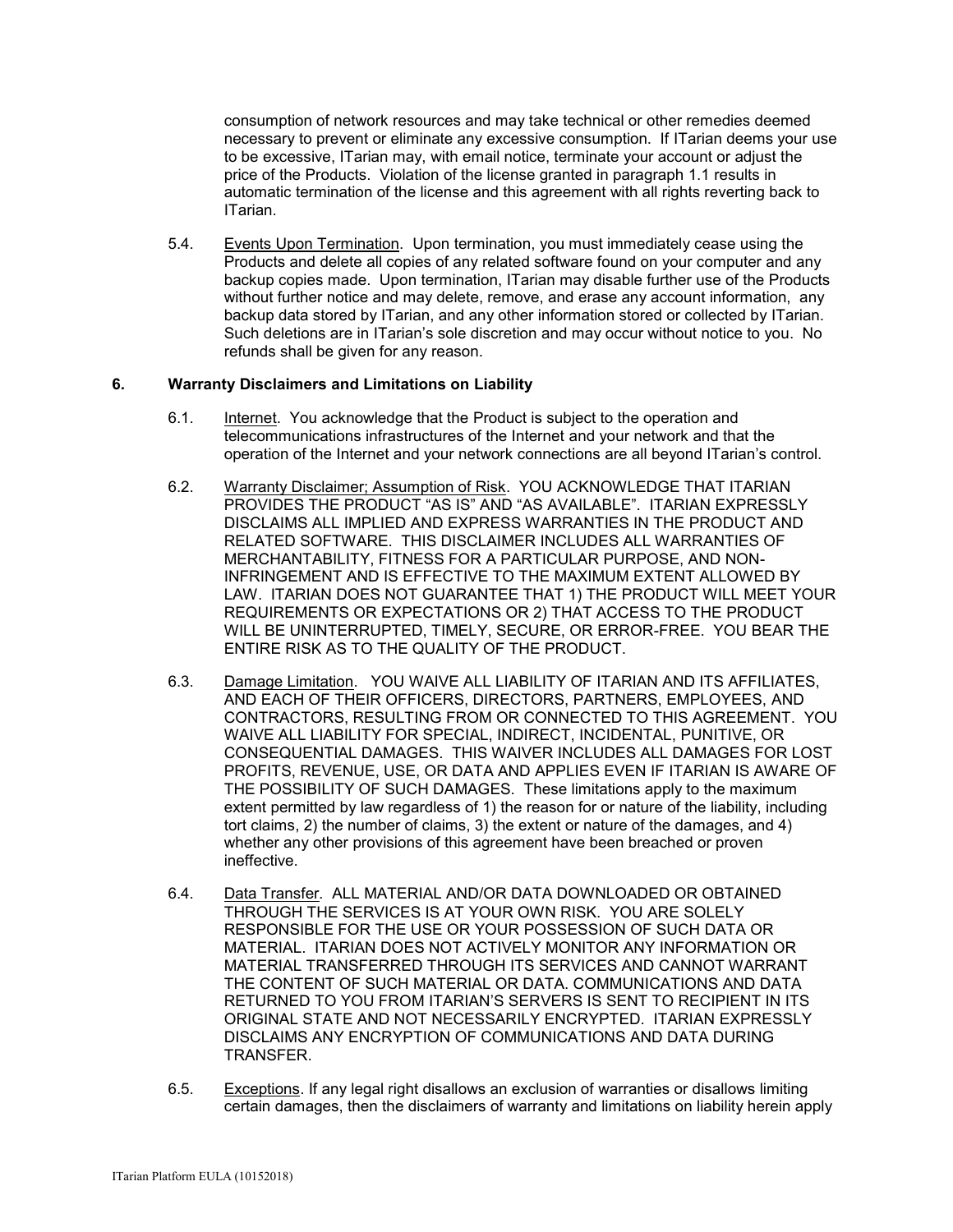only to the maximum extent allowed by law.

### **7. Remedy**

- 7.1. Limitation on Actions. Except for actions and claims related to a party's indemnification and confidentiality obligations, all claims and actions arising from this agreement must be brought within one (1) year from the date when the cause of action occurred.
- 7.2. Remedy. Your sole remedy for a defect in the Product is to have ITarian attempt to cure the defect. ITarian is not obligated to correct a defect if (i) the Product was misused, damaged, or modified, (ii) you did not promptly report the defect to ITarian, or (iii) you have breached any provision of this agreement.

#### **8. Privacy and Permissions**

- 8.1. Privacy Policy. ITarian shall follow the privacy policy posted at its website when using collected personal information. ITarian may revise its privacy policy without notice by posting the amended privacy policy on the ITarian website. You shall periodically review the website to be aware of changes.
- 8.2. Communication. ITarian may send you communications regarding your account, the Product, or its other products. By accepting this agreement, you consent to receiving marketing material from ITarian. You may withdraw this consent later and opt-out of receiving communication by unsubscribing from emails you receive.

The Product has a unified notification ability where module notifications (such as Endpoint Manager) may be monitored over the Product's platform.

8.3. Data Collection*.* ITarian may collect any information necessary to ensure your compliance with this agreement. ITarian may also collect non-personally identifiable information about your use of the Product. ITarian may monitor and create logs relating to the Product usage, for improving customer service, internal training, and internal market research. ITarian may disclose these logs and any other information to satisfy any law, regulation or other governmental request, to operate the Product properly, or to protect ourselves and/or ITarian's customers.

Data Collection may include:

obtaining system information from a client's computer; retrieving a list of installed software, browser add-ons, and active tcp/udp connections from a client's computer; remote support session details logs; and collecting operational and audit logs

Customer user interface actions are logged about Product usage.

The ITarian portal provides data synchronization with enabled ITarian applications, as well as synchronization with Microsoft Azure - please review the terms of this third party application for more information.

Options are provided for regional data storage per customer region.

8.4 Permissions. Upon acceptance by you, information collected by the Product will include (if you provide): company and contact name, phone, email, geo-location, such as zip code, and industry for the purpose of providing offers and promotions regarding other ITarian products and services.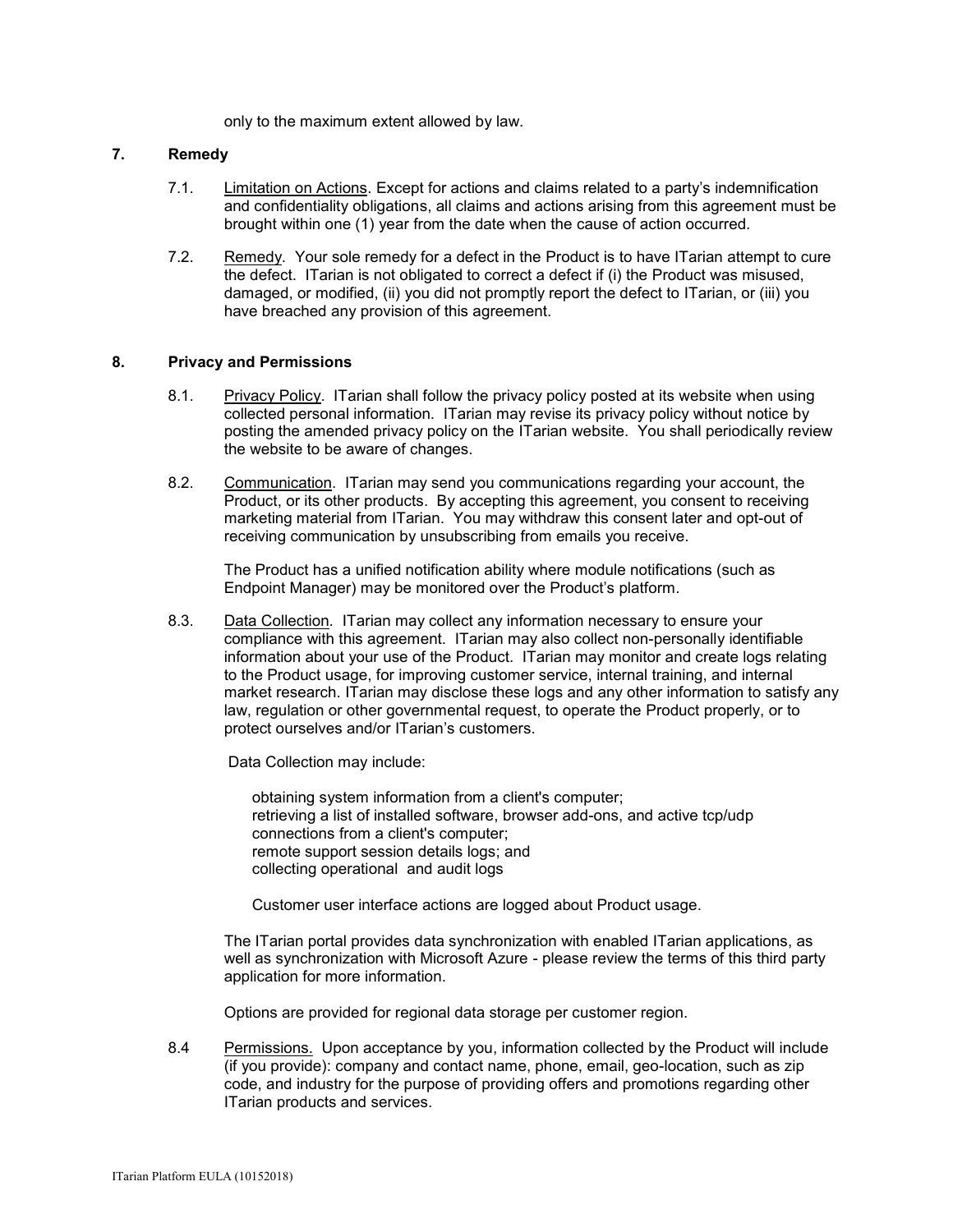If you desire to opt-out of this module, please write to: **[support@ITarian.com](mailto:support@ITarian.com)** to disable access.

There is an automatic subscription of the Endpoint Manager, Dome modules, Service Desk applications. The Service Desk includes telemetric logging for administrators and staff; audit logs and syslogs for monitoring. For authentication and authorization with Service Desk, Microsoft Azure integration is used – please review the terms of this third party application for more information.

For newly created accounts, remote access for ITarian is enabled by default for immediate support by sales engineers. Users may disable this feature at any time.

If you subscribe, automatic payment is done for the Acronis post-payment option.

**9. Arbitration.** The laws of the state of New Jersey, USA, govern the interpretation, construction, and enforcement of this Agreement and all proceedings arising out of it, including tort claims, without regard to any conflicts of law principles. Any controversy or claim arising out of or relating to this contract, or the breach thereof, shall be settled by arbitration administered by the International Chamber of Commerce in accordance with its Arbitration Rules, with the venue in Clifton, NJ, USA and judgment on the award rendered by the arbitrator(s) may be entered in any court having jurisdiction thereof. The arbitration shall be conducted in English. Either party may appear before the panel by telephone.

### WAIVER OF CLASS ACTIONS AND CLASS ARBITRATIONS.

YOU AND ITARIAN AGREE THAT ANY PROCEEDINGS TO RESOLVE OR LITIGATE ANY DISPUTE IN ANY FORUM WILL BE CONDUCTED SOLELY ON AN INDIVIDUAL BASIS. NEITHER YOU NOR ITARIAN WILL SEEK TO HAVE ANY DISPUTE HEARD AS A FEDERAL OR STATE CLASS ACTION, PRIVATE ATTORNEY GENERAL ACTION, OR IN ANY OTHER PROCEEDING IN WHICH EITHER PARTY ACTS OR PROPOSES TO ACT IN A REPRESENTATIVE CAPACITY. NO ARBITRATION OR PROCEEDING WILL BE COMBINED WITH ANOTHER WITHOUT THE PRIOR WRITTEN CONSENT OF ALL PARTIES TO ALL AFFECTED ARBITRATION OR PROCEEDINGS.

### **10. Miscellaneous**

- 10.1. Independent Contractors. No party shall have any authority to act or bind the other party in any way, or to represent that it has such authority. The parties are acting as independent contractors and not as agents, partners, or employees of each other. Neither party has the power to bind or obligate the other party and each party is responsible for its own expenses and employees.
- 10.2. Notices. You shall send all notices to ITarian by first class mail, return receipt requested, in English writing to ITarian LLC, 1255 Broad Street, Clifton, NJ 07013, United States. ITarian shall send all notices to the email address listed in your account.
- 10.3. Entire Agreement. With respect to the Product, this agreement is the entire understanding of the parties and supersedes all other agreements that may exist between the parties. The parties may execute one or more counterparts of the agreement, each of which will be deemed an original copy of the agreement. Section headings in this agreement are for reference and convenience only and are not part of the interpretation of the agreement.
- 10.4. Modifications. ITarian may modify this agreement by posting an updated copy of the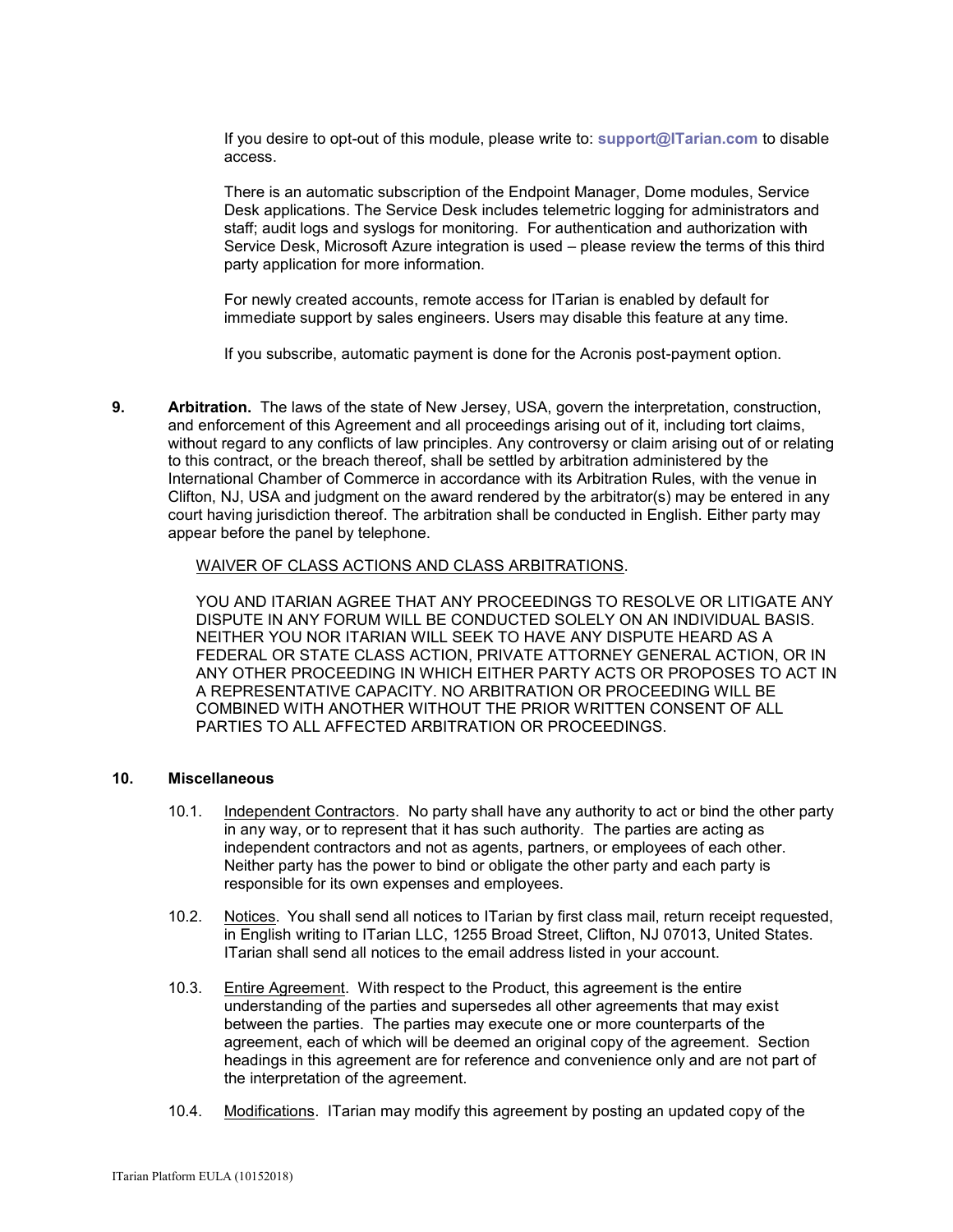agreement on its website. ITarian may also amend its website and pricing without notice. You may not modify this agreement unless the modification is signed by ITarian. ITarian may modify, supplement, or discontinue the Product, in whole or in part, without notice.

- 10.5. Waiver. A party's failure to enforce a provision of this agreement will not waive the party's right to enforce the same provision later or right to enforce any other provision of this agreement. To be effective, all waivers must be both in writing and signed by the party benefiting from the waived provision.
- 10.6. Force Majeure and Internet Frailties. Neither party will be liable for a delay or failure to perform an obligation to the extent that the delay or failure is caused by an occurrence beyond the party's reasonable control. Each party acknowledges that the operation of the Internet is beyond the other party's reasonable control, and neither party will be liable for a delay or failure caused by an interruption or failure of telecommunication or digital transmission links, Internet slow-downs or failures, or other such transmission failure.
- 10.7. Governing Law. The laws of the state of New Jersey, USA, govern the interpretation, construction, and enforcement of this agreement and all proceedings arising out of it, including tort claims, without regard to any conflicts of law principles.

The United Nations Convention on Contracts for the International Sale of Goods and the Uniform Computer Information Transaction Act shall not apply to this agreement and are specifically excluded.

- 10.8. Assignment. You may not assign any of your rights or obligations under this agreement. Any transfer without ITarian's consent is void. ITarian may assign its rights and obligations without your consent.
- 10.9. Severability. Any provision determined invalid or unenforceable by rule of law will be reformed to the minimum extent necessary to make the provision valid and enforceable. If reformation is not possible, the provision is deemed omitted and the balance of the agreement remains valid and enforceable.
- 10.10. Survival. All provisions of the agreement relating to confidentiality, proprietary rights, indemnification, and limitations of liability survive the termination of the agreement.
- 10.11. Rights of Third Parties*.* There are no third party beneficiaries under the agreement.

### **11. Included Software and Licenses**

The following third party software is distributed with, and is provided under, other licenses and/or has source available from other locations.

| <b>Component</b>        | License               |
|-------------------------|-----------------------|
| osTicket                | GPL <sub>v2</sub>     |
| Vfense                  | LGPLv3                |
| OpenSSL                 | OpenSSL License       |
|                         | <b>SSLeay License</b> |
| <b>Qt Framework</b>     | GPLv3                 |
| Google Protocol Buffers | 3-Clause BSD License  |
| Zlib                    | zlib License          |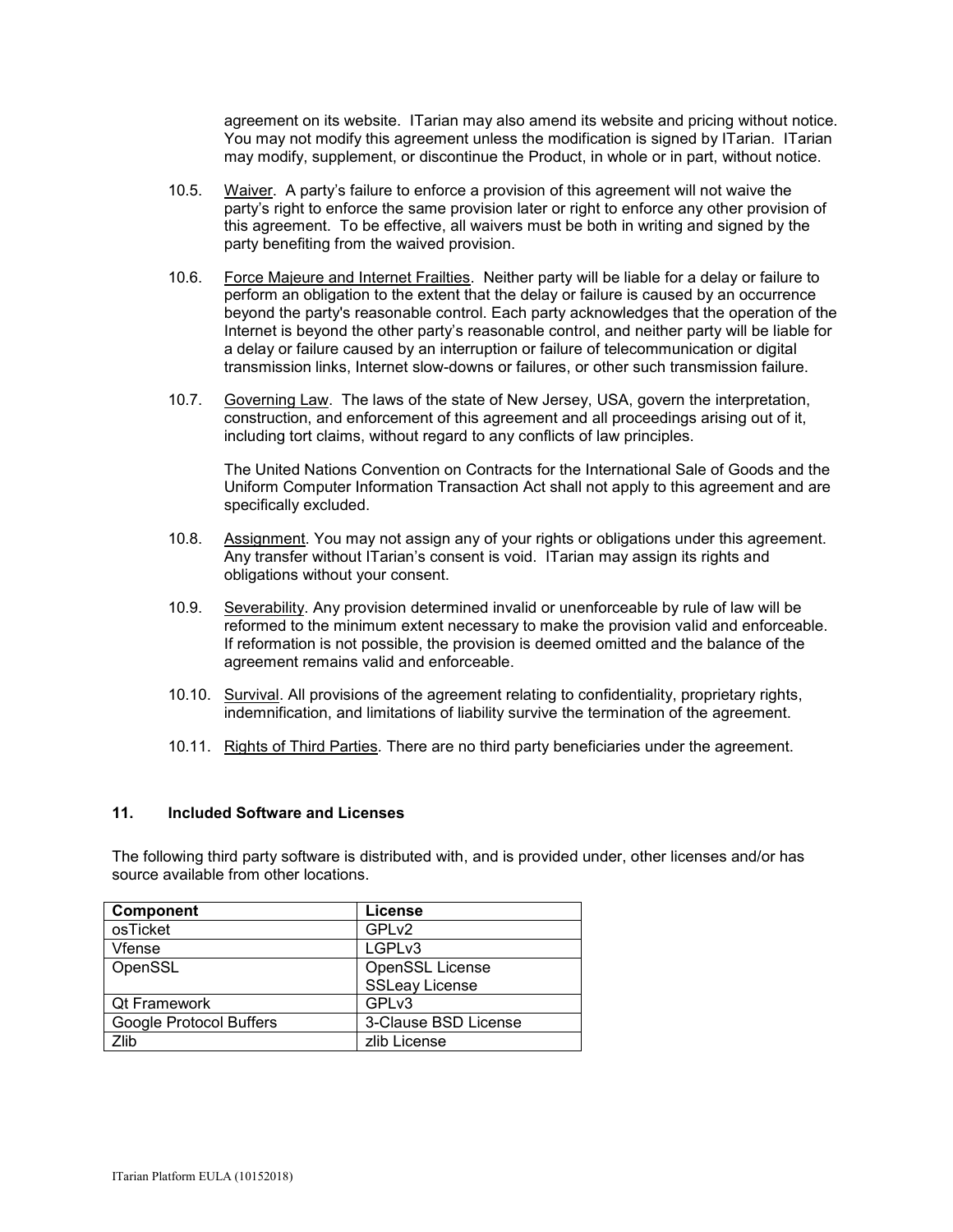Copies of the licenses covering some of these or other components can be found at the following destinations:

- 1. GNU General Public License version 2 (June 1991) ("GPLv2"), which can be found here: http://www.gnu.org/licenses/gpl-2.0.html
- 2. GNU General Public License version 3 (29 June 2007) ("GPLv3"), which can be found here: http://www.gnu.org/copyleft/gpl.html
- 3. GNU Lesser General Public License version 3 (29 June 2007) ("LGPLv3"), which can be found here: https://www.gnu.org/licenses/lgpl.html
- 4. OpenSSL License, which can be found here: https://www.openssl.org/source/license.html
- 5. SSLeay License, which can be found here: https://www.openssl.org/source/license.html Balena

https://github.com/balena/stun-msg/blob/master/LICENSE

#### The following applies to components licensed under GPLv2:

ITarian's products include components that are licensed or sublicensed under GPLv2. GPLv2 permits the user to use, copy, modify, or redistribute modules. A copy of the GPLv2 license can be found in this Schedule 2. All open-source software components are licensed free of charge. ITarian does not provide a warranty for these components. For 3 years following your purchase of the Product, ITarian will provide, for a charge reflecting ITarian's distribution costs, the complete machine-readable copy of the modified software modules that are covered by GPLv2. To obtain a complete machine-readable copy of the corresponding source code on a medium customarily used for software interchange, please send your written request to:

opensourcesoftware@ITarian.com and send a check in the amount of fifteen dollars (\$15) US to:

ATTN: Accounting ITarian LLC 1255 Broad Street Clifton, NJ 07013 United States

In your email and along with your check please include your name, address, telephone number, email address, the ITarian product name, and the specific open-source software components. Your request will be processed once ITarian receives both your email and your check.

You may copy and distribute verbatim copies of the source code as you receive it, in any medium, provided that you conspicuously and appropriately publish on each copy an appropriate copyright notice and disclaimer of warranty, keep intact all the notices that refer to GPLv2 and to the absence of any warranty, and give any other recipients of the program a copy of GPLv2 along with the program.

### The following applies to Google Protocol Buffers:

Google Protocol Buffers - protobuf Copyright 2008, Google Inc. All rights reserved.

Redistribution and use in source and binary forms, with or without modification, are permitted provided that the following conditions are met:

\* Redistributions of source code must retain the above copyright notice, this list of conditions and the following disclaimer.

\* Redistributions in binary form must reproduce the above copyright notice, this list of conditions and the following disclaimer in the documentation and/or other materials provided with the distribution.

\* Neither the name of Google Inc. nor the names of its contributors may be used to endorse or promote products derived from this software without specific prior written permission.

THIS SOFTWARE IS PROVIDED BY THE COPYRIGHT HOLDERS AND CONTRIBUTORS "AS IS" AND ANY EXPRESS OR IMPLIED WARRANTIES, INCLUDING, BUT NOT LIMITED TO, THE IMPLIED WARRANTIES OF MERCHANTABILITY AND FITNESS FOR A PARTICULAR PURPOSE ARE DISCLAIMED. IN NO EVENT SHALL THE COPYRIGHT OWNER OR CONTRIBUTORS BE LIABLE FOR ANY DIRECT, INDIRECT, INCIDENTAL, SPECIAL, EXEMPLARY, OR CONSEQUENTIAL DAMAGES (INCLUDING, BUT NOT LIMITED TO, PROCUREMENT OF SUBSTITUTE GOODS OR SERVICES; LOSS OF USE DATA, OR PROFITS; OR BUSINESS INTERRUPTION) HOWEVER CAUSED AND ON ANY THEORY OF LIABILITY, WHETHER IN CONTRACT, STRICT LIABILITY, OR TORT (INCLUDING NEGLIGENCE OR OTHERWISE) ARISING IN ANY WAY OUT OF THE USE OF THIS SOFTWARE, EVEN IF ADVISED OF THE POSSIBILITY OF SUCH DAMAGE.

#### The following applies to zlib:

Copyright © 1995-2004 Jean-loup Gailly and Mark Adler

This software is provided 'as-is', without any express or implied warranty. In no event will the authors be held liable for any damages arising from the use of this software.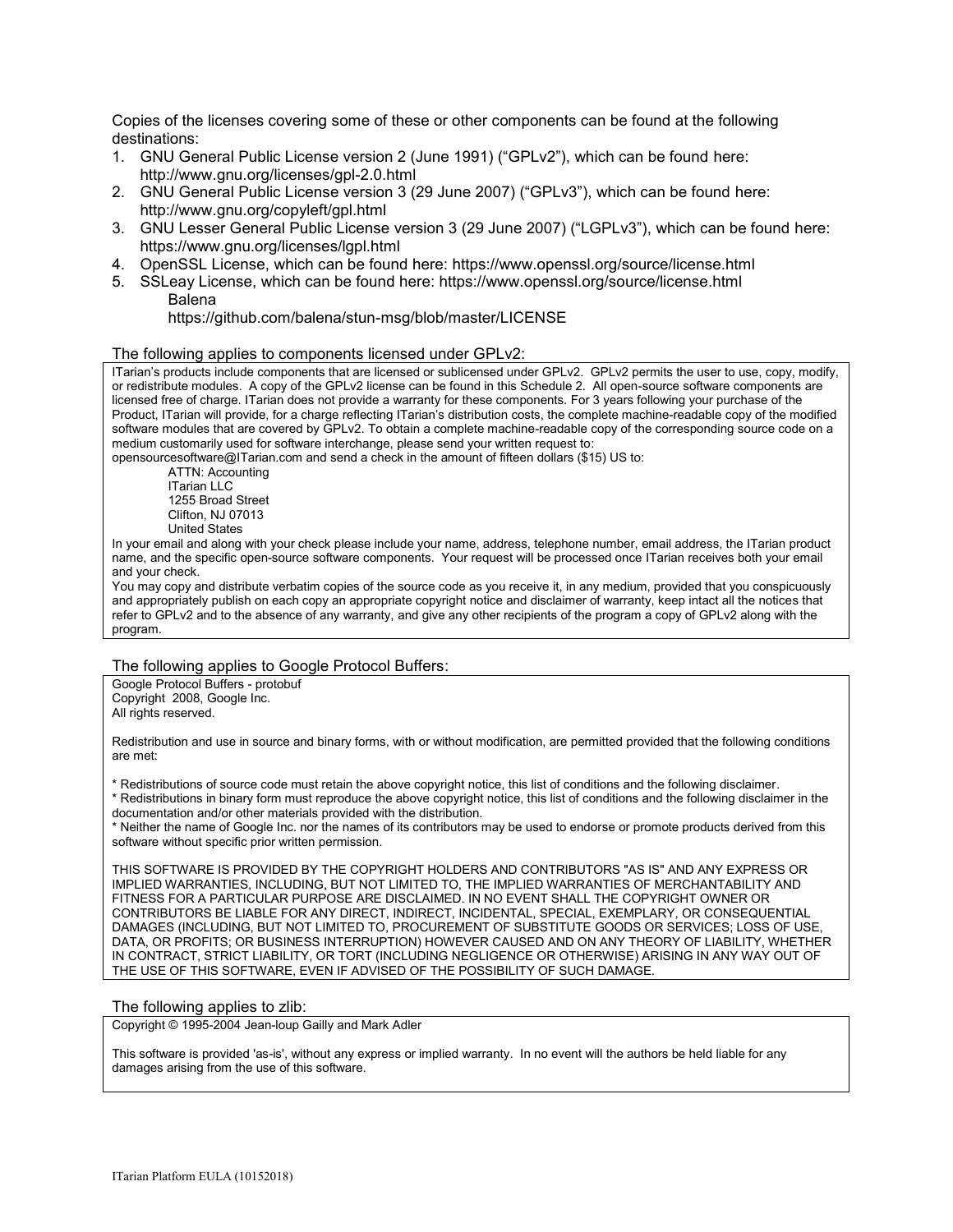Permission is granted to anyone to use this software for any purpose, including commercial applications, and to alter it and redistribute it freely, subject to the following restrictions:

 1. The origin of this software must not be misrepresented; you must not claim that you wrote the original software. If you use this software in a product, an acknowledgment in the product documentation would be appreciated but is not required. 2. Altered source versions must be plainly marked as such, and must not be misrepresented as being the original software. 3. This notice may not be removed or altered from any source distribution.

 Jean-loup Gailly jloup@gzip.org Mark Adler madler@alumni.caltech.edu

The following license applies to Vtiger components:

#### **<https://www.vtiger.com/vtiger-public-license/>**

The contents of this file are subject to the Vtiger Public License (the "License"); you may not use this file except in compliance with the License. Software distributed under the License is distributed on an "AS IS" basis, WITHOUT WARRANTY OF ANY KIND, either express or implied. See the License for the specific language governing rights and limitations under the License. The Original Code is Vtiger. The Initial Developer of the Original Code is Vtiger. Portions created by Vtiger are Copyright (C) www.vtiger.com. All Rights Reserved.

#### The following applies to Google Analytics:

<https://github.com/GoogleWebComponents/google-analytics/blob/master/LICENSE>

#### **Additional Libraries**:

| ngTagsInput:         | The MIT License license url:                                                  |
|----------------------|-------------------------------------------------------------------------------|
|                      | https://github.com/mbenford/ngTagsInput/blob/master/LICENSE                   |
| angular-ui:          | The MIT License                                                               |
| Bootstrap 2.4        | https://github.com/angular-ui/ui-sortable/blob/master/LICENSE                 |
|                      | https://github.com/angular-ui/bootstrap/blob/master/LICENSE                   |
| AngularJS 1.4.9:     | The MIT License                                                               |
|                      | https://github.com/angular/angular.js/blob/master/LICENSE                     |
| nvd3:                | Apache License                                                                |
|                      | https://github.com/novus/nvd3/blob/master/LICENSE.md                          |
| Jasper Report 5.0.7: | <b>LGPL</b>                                                                   |
|                      | https://sourceforge.net/p/jasperreports/code/ci/master/tree/jasperreports/lic |
|                      | ense.txt                                                                      |
| Apache Tomcat        | Apache License                                                                |
| 8.0.35:              | http://www.apache.org/licenses/                                               |
| Oracle JDK 8:        | Oracle Binary Code License (BCL)                                              |
|                      | http://www.oracle.com/technetwork/java/javase/overview/javase8speclicens      |
|                      | e-2158700.html                                                                |
| spring-framework     | Apache License                                                                |
| 4.2.6:               | http://www.apache.org/licenses/LICENSE-2.0                                    |
|                      |                                                                               |
| jackson-core 2.4.4:  | Apache License                                                                |
|                      | http://www.apache.org/licenses/                                               |
| logback 1.1.7:       | EPL, LGPL:                                                                    |
|                      | http://logback.qos.ch/license.html                                            |
| slf4j 1.7.21:        | <b>MIT License</b>                                                            |
|                      | http://www.slf4j.org/license.html                                             |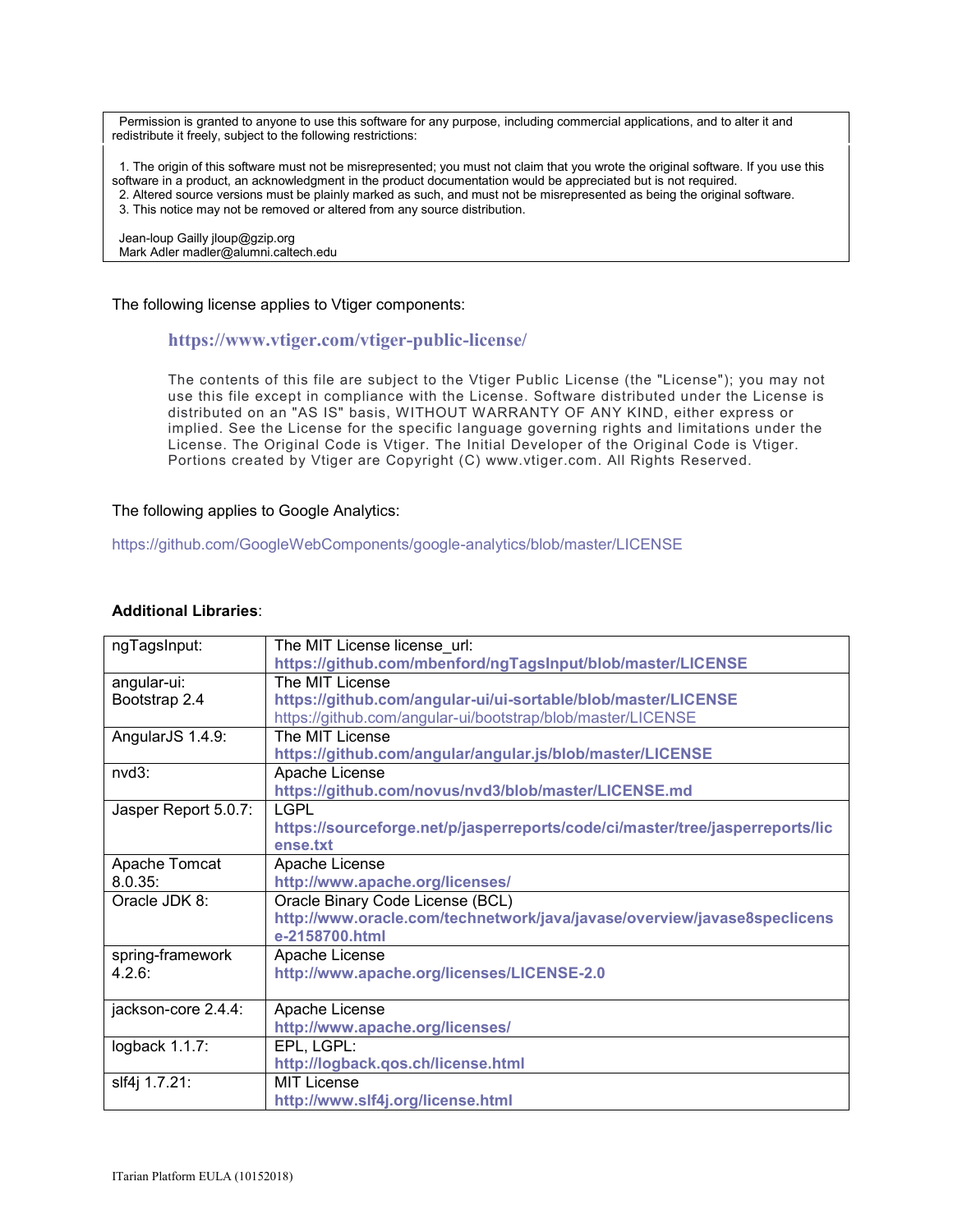| jstl 1.2.2:               | CDDL, GPL:                                                              |
|---------------------------|-------------------------------------------------------------------------|
|                           | https://jstl.java.net/license.html                                      |
| javaee-web-api 7.0:       | CDDL:                                                                   |
|                           | https://glassfish.java.net/nonav/public/CDDL+GPL.html                   |
| commons-pool2 2.2:        | Apache:                                                                 |
|                           | http://www.apache.org/licenses/                                         |
| mysql-connector-          | gpl:                                                                    |
| java 6.0.2 :              | http://www.gnu.org/licenses/old-licenses/gpl-2.0.html                   |
| beanstalkd 1.9:           | MIT license:                                                            |
|                           | https://github.com/kr/beanstalkd/blob/master/LICENSE                    |
| jqplot ui chart (1.0.8)   | <b>MIT License</b>                                                      |
|                           | https://github.com/jqPlot/jqPlot/blob/master/copyright.txt              |
| moment/moment-            | <b>MIT License</b>                                                      |
| timezone with data        | https://github.com/moment/moment-timezone/blob/develop/LICENSE          |
| (0.5.7)                   |                                                                         |
| jquery-filestyle          | <b>MIT License</b>                                                      |
| (1.5.1)                   | https://github.com/markusslima/jquery-filestyle/blob/master/LICENSE-MIT |
|                           |                                                                         |
| nvd3 chart (1.1.15b)      | Apache License                                                          |
|                           | https://github.com/novus/nvd3/blob/master/LICENSE.md                    |
| $ui\text{-grid}$ (v3.0.7) | <b>MIT License</b>                                                      |
|                           | https://github.com/angular-ui/ui-grid/blob/master/LICENSE.md            |
| redis (2.6.2)             | <b>MIT License</b>                                                      |
|                           | https://raw.githubusercontent.com/xetorthio/jedis/master/LICENSE.txt    |
| speakeasy 2.0.0           | <b>MIT License</b>                                                      |
|                           | https://github.com/speakeasyjs/speakeasy/blob/master/LICENSE            |
| express-session           | <b>MIT License</b>                                                      |
| 1.14.2                    | https://github.com/expressjs/session/blob/master/LICENSE                |
| Fontawesome 4.7           | Fontawesome.io SIL Open Font License                                    |
|                           | http://scripts.sil.org/cms/scripts/page.php?site_id=nrsi&id=OFL         |
|                           | <b>MIT License</b>                                                      |
|                           | https://opensource.org/licenses/mit-license.html                        |
| Connect-redis 3.1.0       | <b>MIT License</b>                                                      |
|                           | https://github.com/tj/connect-redis                                     |
| Font Roboto v2            | Apache v. 2.0 License                                                   |
|                           | http://www.apache.org/licenses/LICENSE-2.0                              |
|                           | https://github.com/google/roboto/blob/master/LICENSE                    |
| randomstring v.1.1.5      | <b>MIT License</b>                                                      |
|                           | https://www.npmjs.com/package/randomstring                              |
| node-pool v2.5            | <b>MIT License</b>                                                      |
|                           | https://github.com/coopernurse/node-pool/tree/v2.5                      |
|                           |                                                                         |
| angucomplete-alt          | <b>MIT License</b>                                                      |
| V.3.0.0                   | https://github.com/ghiden/angucomplete-alt/blob/master/LICENSE          |

# **12. Acceptance**

BY CLICKING "I ACCEPT", YOU ACKNOWLEDGE THAT YOU HAVE READ AND UNDERSTAND THIS AGREEMENT AND ACCEPT THE PRODUCT'S FUNCTIONS. DO NOT CLICK THE "I ACCEPT" BUTTON IF YOU DO NOT ACCEPT THIS AGREEMENT AND THE PRODUCT'S FUNCTIONS.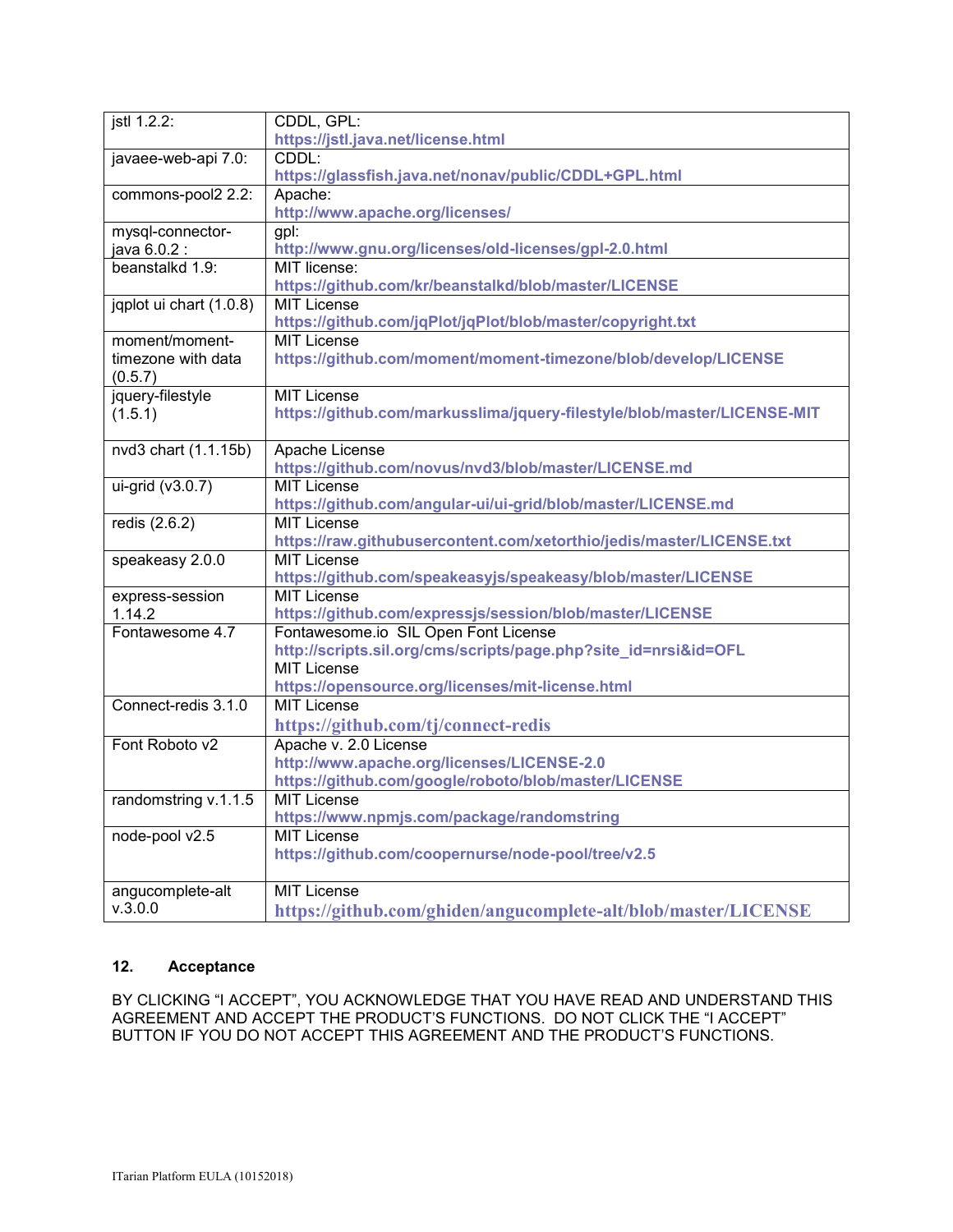# **EXHIBIT A**

# **ITARIAN END USER LICENSE AGREEMENT AND TERMS OF SERVICE ENDPOINT MANAGER**

THIS AGREEMENT CONTAINS A BINDING ARBITRATION CLAUSE.

IMPORTANT – PLEASE READ THESE TERMS CAREFULLY BEFORE USING ITARIAN ENDPOINT MANAGER (THE "PRODUCT"). THE PRODUCT MEANS ALL OF THE ELECTRONIC FILES PROVIDED BY DOWNLOAD OR ACCESSED OR INSTALLED WITH THIS LICENSE AGREEMENT. BY USING THE PRODUCT, OR BY CLICKING ON "I ACCEPT" BELOW, YOU ACKNOWLEDGE THAT YOU HAVE READ THIS AGREEMENT, THAT YOU UNDERSTAND IT, AND THAT YOU AGREE TO BE BOUND BY ITS TERMS. IF YOU DO NOT AGREE TO THE TERMS HEREIN, DO NOT USE THE SOFTWARE, SUBSCRIBE TO OR USE THE SERVICES, OR CLICK ON "I ACCEPT".

### **Product Functionality**

ITarian Endpoint Manager (EM) allows administrators to manage, monitor and secure mobile devices which connect to enterprise wireless networks. Once a device has been enrolled, administrators can remotely apply configuration profiles which determine that device's network access rights, security settings and general preferences. EM also allows administrators to monitor the location of the device; run antivirus scans on the device; install/uninstall device apps; remotely lock or wipe the device; view/start/stop running services; view reports on device hardware/software information; reset user passwords; make the device sound an alarm and more. Integration with Simple Certificate Enrollment Protocol also allows EM end-users to enroll for and install client certificates for the purposes of two factor authentication and identification. Administrators also have mail access control and can whitelist devices that have access to company mail server. Monitoring of users and devices on the network may also be performed by administrators, including communication with users directly by sending push messages to their devices. Error logs from EM portals are collected through mails.

EM integrates with Valkyrie, [\(https://valkyrie.comodo.com/terms\)](https://valkyrie.comodo.com/terms) by Comodo Security Solutions, Inc., a cloud based file analysis which tests user submitted files with a range of detectors such as heuristics, file lookup and real time behavior analysis. The Valkyrie terms are also included as an Exhibit for your convenience.

For a complete list and description of the Product features and functions, please refer to the Administration Guide.

This end user license and subscriber agreement is between you ("you" or "Subscriber"), an individual or entity, and:

a. ITarian, LLC, a Delaware limited liability company, with offices at 1255 Broad Street, Clifton, NJ 07013, United States, hereinafter referred to as "ITarian".

In exchange for your use of the Product, you agree as follows:

### **1. License**

- 1.1. Grant of License*.* 
	- a. Basic Edition (Free Usage License):

ITarian grants you a limited, non-exclusive, non-transferable, and revocable user license to download, access, install, back-up, and use the Software and Services (collectively, the "Product") on or for one (1) network admin device under a valid license granted by ITarian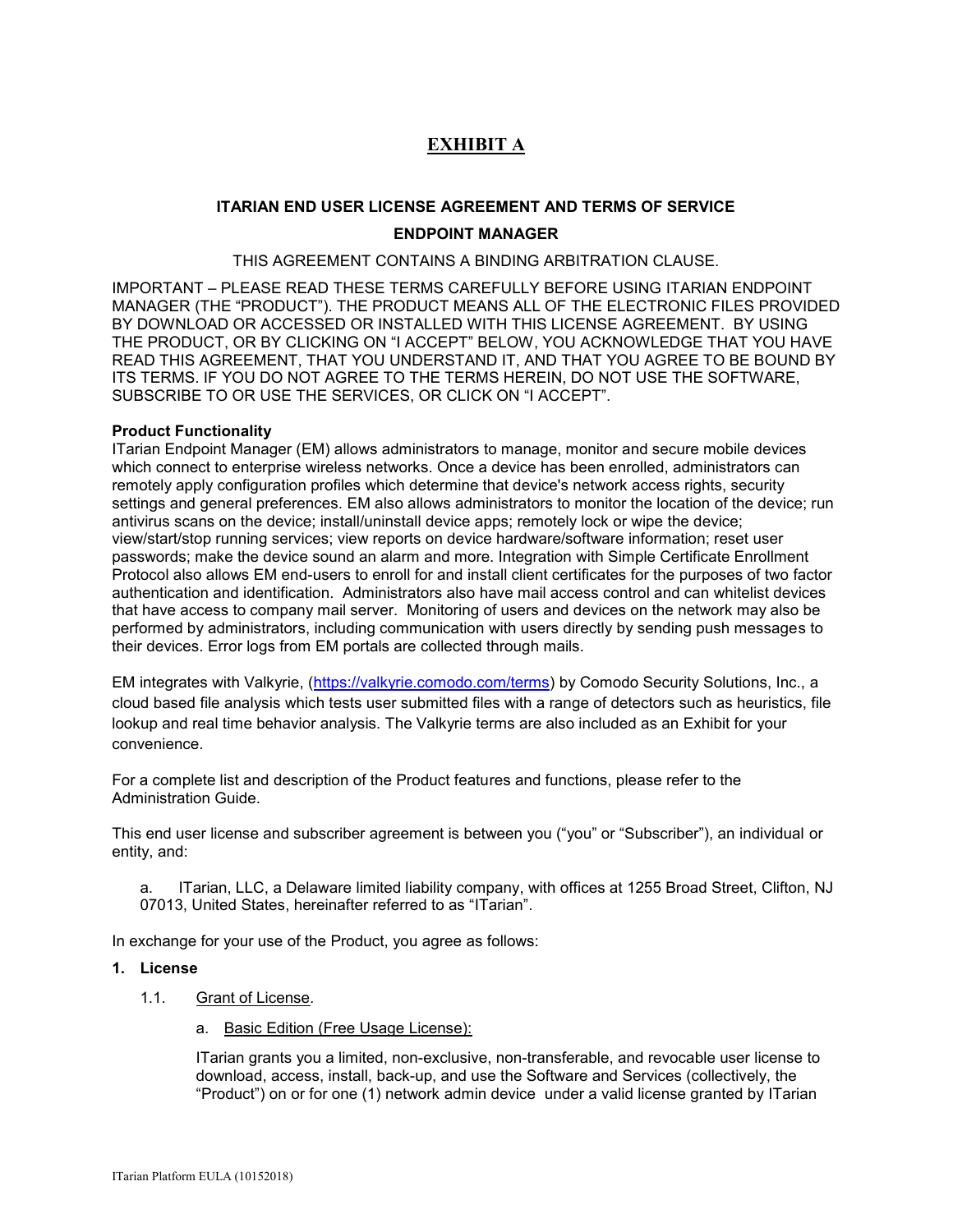including any documentation and files accompanying the Product. This includes one month of protection with endpoint protection powered by Comodo Client Security. You shall not resell, lease, sell, modify, reverse engineer, decompile, or create derivative works of the Software. All rights not expressly granted herein are reserved to ITarian.

You are required to upgrade to Premium Edition (below) to continue using Comodo Client Security protection for your device(s).

b. Premium Edition:

ITarian grants you a limited, non-exclusive, non-transferable, and revocable user license to download, access, install, back-up, and use the Product on or for one (1) network device under a valid license granted by ITarian for the term that you have paid for, including any documentation and files accompanying the Product. You shall not resell, lease, sell, modify, reverse engineer, decompile, or create derivative works of the Software. All rights not expressly granted herein are reserved to ITarian.

Premium Edition includes license to protection with Comodo Client Security for your devices.

This License grant shall expire at the end of the paid subscription period or at the end of the trial period.

- 1.2. Restrictions*.* The licenses granted herein are only valid if:
	- (i) the Product is NOT modified in any manner;
	- (ii) the Product is only installed and used in accordance with your network security policies,
	- (iii) you possess the necessary authority and power to install and use the Product,
	- (iv) you promptly pay all license fees when due, and
	- (v) this agreement is accepted without modification and has not been breached.
- 1.3. Registration. When registering Product, you must provide accurate information and must update the registration information if it changes. ITarian may limit your ability to use the Product if you fail to complete a required registration process. You may also be required to select a username and password. Maintaining the confidentiality of this password and username is your responsibility. You must notify ITarian immediately of any unauthorized use of your account.
- 1.4. Limited License. The licenses granted herein are only for the registered end user for one (1) device for which you paid for the Product. Each of these devices must be enrolled and activated through the Product. You can secure additional devices by obtaining a separate license, which might require an additional fee. You must have a license for each mobile device that accesses or uses the Product prior to installing or using the Product.
- 1.5. Updates*.* ITarian may, but is not obligated, to provide updates to the Product. If an update is provided and the update is not accompanied by an additional agreement, this agreement applies to your use and installation of the update. The Product may update automatically without notice.
- 1.6. Technical Support. ITarian is not obligated to provide technical or customer support for ITarian Endpoint Manager. In the event technical or customer support is offered or included, ITarian has a right to alter or terminate the support at any time without notice.
- 1.7. Trial, Free, Evaluation, and Beta*.* If this agreement pertains to a trial, free, beta, or evaluation version, the licenses granted herein terminate at the end of the trial or evaluation period or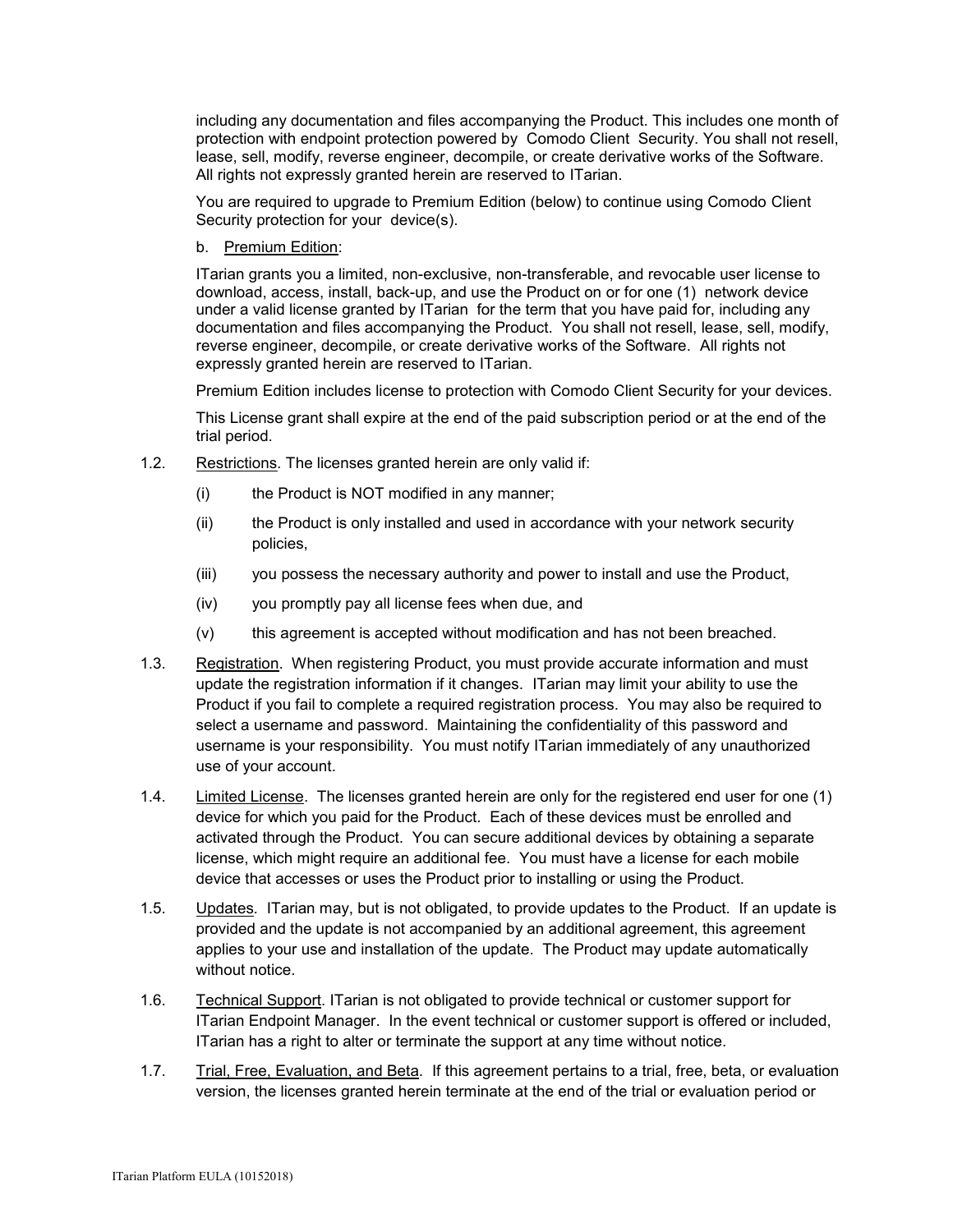when ITarian disables access to the Product. For a trial version of the Product if no term is agreed or specifically set forth in the documentation that you receive with this Product, then the term for the licenses granted herein shall be for the term that you purchased. All trial, evaluation, and beta licenses are limited to one per customer. Generally, credit card or account information is required to access a free trial. However, ITarian shall not charge your credit card or account until the trial period has ended. At the end of the trial period, ITarian may bill the credit card or account for the Product without further notice. Participants in a free trial are not entitled to a 30 day refund period. Your termination of this agreement prior to the end of the free trial is required to avoid fees for the Product. Annual subscriptions expire one year from the end of the trial period. ITarian may deny or revoke a free trial for any reason.

# **2. Ownership**

- 2.1. No Ownership Rights*.* The Product is being licensed, not sold. ITarain retains all of its ownership rights in and to the Product, including any intellectual property rights therein.
- 2.2. Copyright*.* The Product contains material that is protected by United States and foreign intellectual property laws, including copyright, trade secret, and patent law. All rights not granted to you herein are expressly reserved by ITarian. You may not remove any copyright or other proprietary notice of ITarian or any third party from the Product.
- 2.3. Content. Content, including files, links, images, and text, made available or accessible through the Product is the sole responsibility of the person or entity from whom it originated and is the property of the applicable owner. This agreement does not give any rights to such content. ITarian does not endorse any such content. You accept all responsibility for security risks and any damage resulting from any content viewed or accessed through the Product, and ITarian is not responsible for any damage or loss caused by your use or reliance on any of the content, goods or services, or information available through third party sources regardless of how presented.
- 2.4. Submissions*.* Any communications sent to ITarian are the property of ITarian or its affiliates. Unless stated otherwise herein, submissions are not considered confidential, and ITarian is not liable for any use or disclosure of a submission. Except as noted herein, and subject to applicable law, ITarian is entitled to unrestricted use of any submissions for any purpose whatsoever without compensation to the provider of the submission.

### **3. Payment**

- 3.1. Fees*.* If there is a free version of the Product, it may be used without payment to ITarian. For a paid Product, you must pay the fee listed on any applicable purchase order or ITarian's website prior to using or accessing the Product. Free and paid for Product are listed on [www.ITarian.com.](http://www.comodo.com/) Any products of affiliates or other third parties may be found on their respective websites. ITarian may modify fees for paid Product in its sole discretion. Your failure to terminate this agreement after a fee change is posted to ITarian's website constitutes your acceptance of amended prices, which will apply upon your renewal of the Product.
- 3.2. Method of Payment*.* All fees must be paid in advance. ITarian may automatically charge the credit card or account provided for renewing subscriptions to the Product. However, you remain solely responsible for any renewal payment. If renewal payments are not made before a subscription expires, ITarian may, without notice, restrict or remove your access to the Product.
- 3.3. Rejected Charges*.* If any charges are rejected by your credit card issuer then ITarian may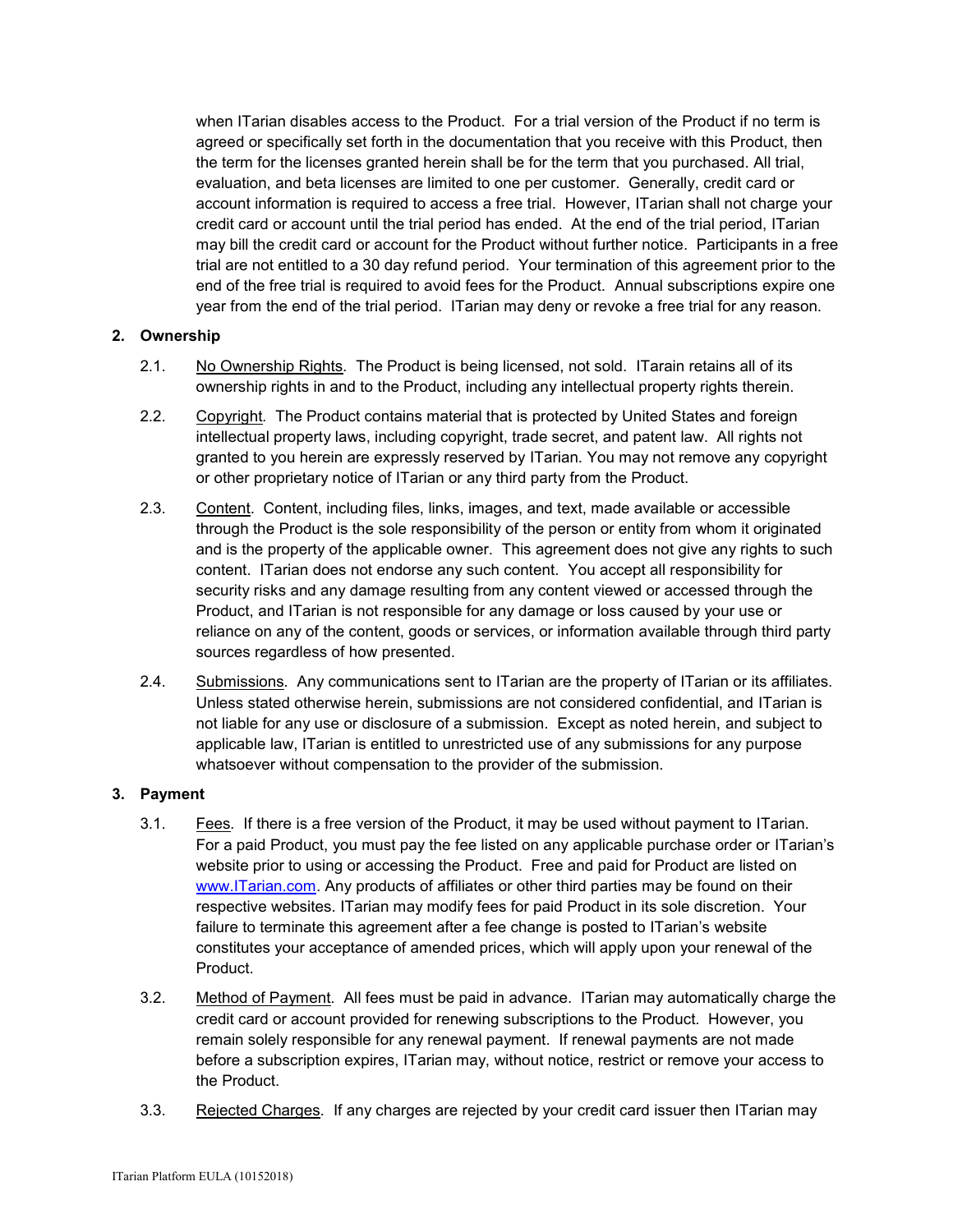deactivate your account until payment is successfully received. ITarian may deactivate any account that has a disputed charge until ITarian, in its sole discretion, determines the dispute resolved.

3.4. Billing Issues. You shall provide ITarian notice of any billing problems or disputes within 60 days after the charge first appears on a statement you receive from your bank, credit card company, or other billing company. Failure to notify ITarian of the problem within the 60 day period is your acceptance of the charges. ITarian is not obligated to provide a refund for any unused Product.

# **4. Restrictions**

- 4.1. Lawful Use*.* The Product is solely for lawful purposes and use. You are responsible for ensuring that your use of the Product is in accordance with this agreement and any applicable laws, statutes, ordinances, regulations, rules and other government authority.
- 4.2. Compliance. You shall (1) not interfere or disrupt networks connected to ITarian's services; (2) comply with all regulations, policies and procedures of networks connected to the services; (3) not use the Product to infringe the privacy or intellectual property rights of a third party; (4) not use the Product to distribute or transmit any file that contains malware, (5) not attempt to gain unauthorized access to other computer systems or mobile devices; and (6) not use the Product to transmit any unlawful, harassing, libelous, defamatory, racist, indecent, abusive, violent, threatening, intimidating, harmful, vulgar, obscene, offensive or otherwise objectionable material of any kind or nature.
- 4.3. Export. You represent that you are not located in and will not modify, export or re-export, either directly or indirectly, the Product to any country or entity under United States restrictions or to any country or entity subject to applicable trade sanctions. The United States restricted country and persons list is subject to change without notice from ITarian, and you must comply with the list as it exists in fact. ITARIAN SHALL NOT BE LIABLE FOR YOUR VIOLATION OF ANY SUCH EXPORT OR IMPORT LAWS, WHETHER UNDER UNITED STATES LAW OR FOREIGN LAW.

# **5. Termination.**

- 5.1. Term.This agreement is effective for one year or as otherwise indicated in any applicable purchase order, unless earlier terminated by you or by ITarian. You may only use paid Product during the period for which you have paid the subscription fee. The subscription may be renewed by paying an additional license fee as set forth on the ITarian website.
- 5.2. Termination by You. For free software, you may terminate this agreement at any time by removing all copies of the software in your possession or under your control. All paid Product may be terminated by removing all copies of any related software and notifying ITarian of your intent to terminate this agreement, and paying any outstanding invoices. (To uninstall EM, follow the instructions in section 5.5 below). Notification of termination must be sent by email to **support@ITarian.com.** Your termination will be effective upon ITarian's receipt and processing of the email. Processing may take up to 24 hours.
- 5.3. Termination by ITarian. ITarian may terminate this agreement at any time by posting notice of the termination on its website or sending an email to the address provided during your registration for the Product. ITarian may monitor its systems for excessive consumption of network resources and may take technical or other remedies deemed necessary to prevent or eliminate any excessive consumption. If ITarian deems your use to be excessive, ITarian may, with email notice, terminate your account or adjust the price of the Product.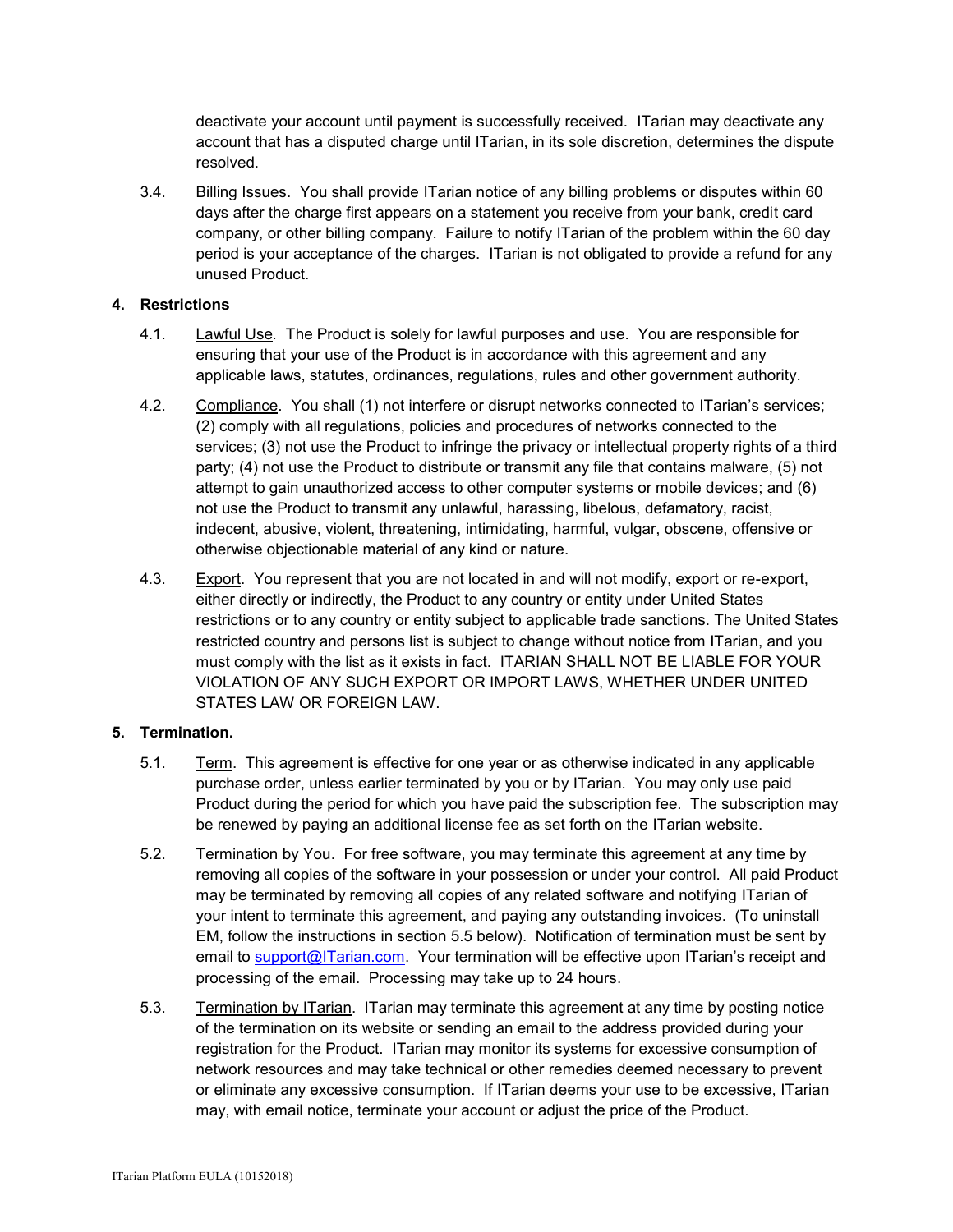- 5.4. Events Upon Termination. Upon termination, you must immediately cease using the Product and delete all copies of any related software found on your mobile device and any backup copies made. Upon termination, ITarian may disable further use of the Product without further notice and may delete, remove, and erase any account information, any backup data stored by ITarian, and any other information stored or collected by ITarian. Such deletions are in ITarian's sole discretion and may occur without notice to you. No refunds shall be given for any reason.
- 5.5. **Uninstall.** To uninstall the ITarian application, you should be de-enrolled from the server by the company administrator or you should remove the application. For Android, you should remove the application from the device administration screen first. You can find the menu under "Settings - Security - Device Administrators". You should disable the check mark from the ITarian application under Device Administrator menu. If removal protection is set by your company administrator, your device would be locked and you will be asked to enter the unlock password. You can ask your company administrator to get the password. When you unlock it, you should go to "Settings – Application Manager" menu and find the ITarian application from the list. You should tab on application name to see the details on App info menu. Under App info menu, you can see the action buttons. You should choose and tab "Uninstall". (\*Menu names and order could be not exactly as described in here due to Android versions and manufacturer customization. Please contact ITarian if you need further help).

# **6. Indemnification.**

- 6.1. Indemnification. You shall indemnify (i) ITarian, (ii) ITarian's affiliates, and (iii) ITarian's and its affiliate's directors, officers, employees, and agents (each an "Indemnified Person") against all liabilities, losses, expenses, or costs (including reasonable attorney's fees) (collectively "Losses") that, directly or indirectly, are based on your breach of this agreement, information provided by you, your infringement on the rights of a third party, or your violation of a law, including but not limited to any law or regulation relating to the privacy and/or security of your users and their devices.
- 6.2 Indemnification By ITarian. ITarian hereby agrees to indemnify, defend and hold harmless You (an "Indemnified Person"), from and against, any and all Losses incurred by You in connection with any claim, action, suit or proceeding by a third party (each, a "Claim") to the extent such Claim arises out of or results from ITarian's misappropriation of a trade secret of a third party or direct infringement of any U.S. patent, registered copyright, or registered trademark ("Intellectual Property Infringement") related to the use of the Product. ITarian's indemnification obligations shall not apply to the extent any such infringement or misappropriation is the result of: (a) Your independent modification of the Product, or any other product, software or service provided under this agreement where without such modification the Product or other product would not infringe, (b) Your combination of the Product or any other product, software or service provided under this agreement with any other product, or use with any other product, (c) ITarian's adherence to Your express written instructions where such instructions and any modifications, changes or combinations made as a result of said instructions are solely responsible for the claim of infringement, (d) any Claim based on open source software or other third party code included with the Product, (e) any unauthorized use of the Product, or (f) use of the Product other than in accordance with the Documentation (any applicable administration guide for the current version of the Product).
	- 6.2.1. Remedy and Liability: In the event that a court of final determination and of competent jurisdiction holds that the Product constitutes a direct infringement or use of the Product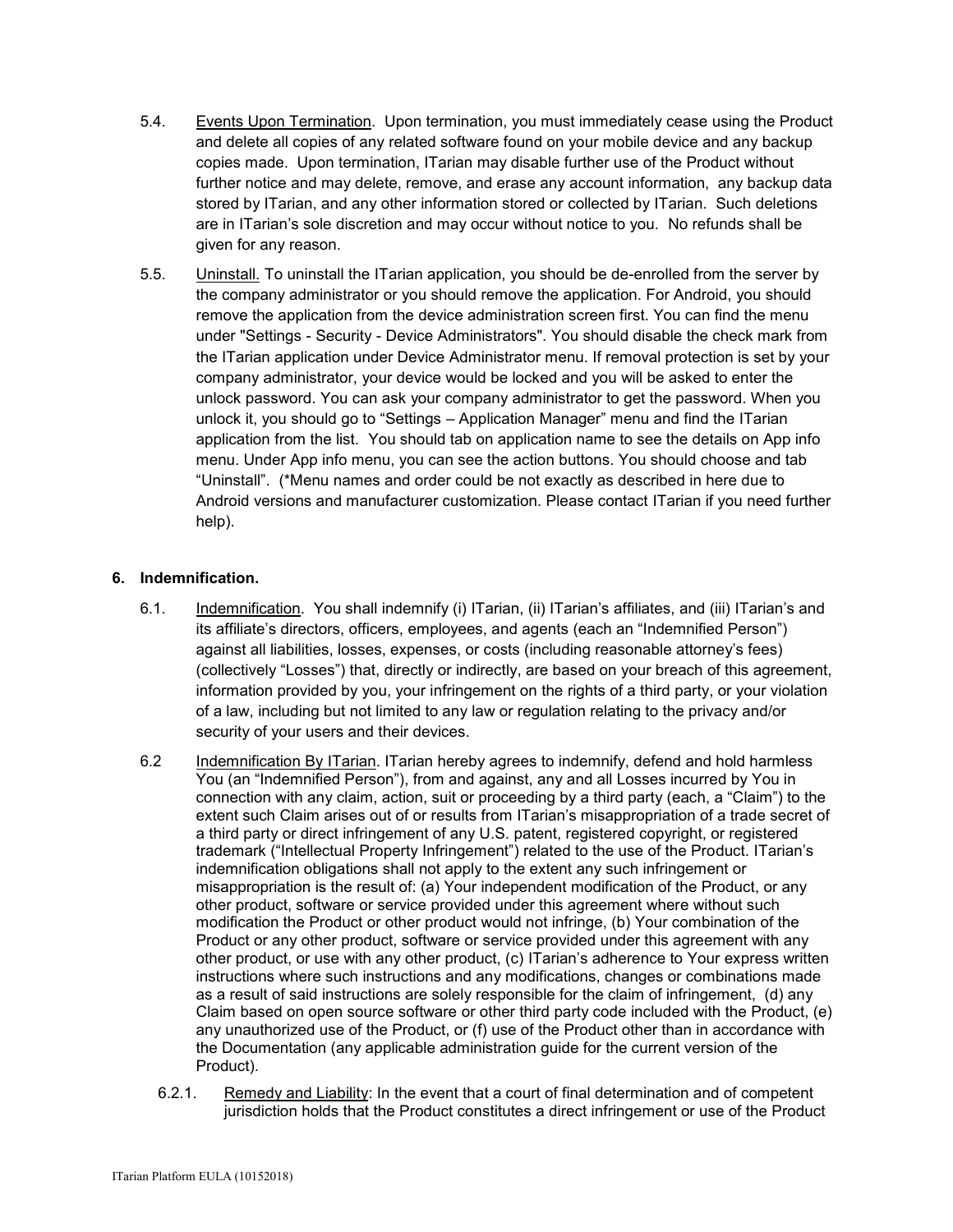is enjoined, ITarian shall, at its sole discretion, do one or more of the following: (i) procure for you the right to continue use of the Product, (ii) provide a modification to the Product so that its use becomes non-infringing, (iii) replace the Product with software that is substantially similar in functionality and performance or (iv), if none of the foregoing alternatives is reasonably available to ITarian, ITarian shall refund the residual value of the purchase price paid by you for the infringing Product, depreciated using a straight-line method of depreciation over a three (3) year period from the date of delivery of the Product to you. ITarian may also request You to remove all copies of any Product held to be infringing or giving rise to a Claim.

THE AGGREGATE LIABILITY OF ITARIAN AND ITS AFFILIATES, AND THEIR OFFICERS, DIRECTORS, PARTNERS, EMPLOYEES, AND CONTRACTORS, RESULTING FROM OR CONNECTED TO THIS SECTION OF THE AGREEMENT SHALL BE LIMITED IN THE AGGREGATE TO THE AMOUNT PAID OR PAYABLE BY YOU UNDER THIS AGREEMENT DURING THE TWELVE (12) MONTH PERIOD IMMEDIATELY PRECEDING THE EVENTS GIVING RISE TO A CLAIM. THIS SECTION STATES ITARIAN'S SOLE LIABILITY AND YOUR EXCLUSIVE REMEDY FOR INTELLECTUAL PROPERTY INFRINGEMENT CLAIMS.

- 6.3 Indemnification Procedure. Each Indemnified Person must notify the other party promptly (within 14 days) of a demand for indemnification. However, an Indemnified Person's failure to notify will not relieve the other party from its indemnification obligations except to the extent that the failure to notify materially prejudices a party. The Indemnitor may assume the defense of any action, suit, or proceeding giving rise to an indemnification obligation unless assuming the defense would result in potential conflicting interests as determined by the Indemnified Person in good faith. Indemnitor may not settle any claim, action, suit or proceeding related to this Agreement unless the settlement also includes an unconditional release of all Indemnified Persons from liability.
- 6.4 Additional Liability. Your indemnification obligations are not ITarian's sole remedy for a breach and are in addition to any other remedies ITarian may have against you under this agreement. Your indemnification obligations survive the termination of this agreement.

# **7. Disclaimers and Limitation of Liability.**

- 7.1. Internet. You acknowledge that the Product is subject to the operation and telecommunications infrastructures of the Internet and the operation of your Internet connection services, all of which are beyond ITarian's control.
- 7.2. Guarantee Disclaimer; Assumption of Risk. EXCEPT AS SPECIFICALLY STATED OTHERWISE IN THIS AGREEMENT, ITARIAN EXPRESSLY DISCLAIMS ALL IMPLIED AND EXPRESS WARRANTIES IN THE PRODUCT. THIS DISCLAIMER INCLUDES ALL WARRANTIES OF MERCHANTABILITY, FITNESS FOR A PARTICULAR PURPOSE, AND NON-INFRINGEMENT AND IS EFFECTIVE TO THE MAXIMUM EXTENT ALLOWED BY LAW. ITARIAN DOES NOT GUARANTEE THAT 1) THE PRODUCT WILL MEET YOUR REQUIREMENTS OR EXPECTATIONS OR 2) THAT ACCESS TO THE PRODUCT WILL BE UNINTERRUPTED, TIMELY, SECURE, OR ERROR-FREE. YOU ACKNOWLEDGE THAT IF YOU WISH TO PROTECT YOUR TRANSMISSION OF DATA OR FILES, IT IS YOUR RESPONSIBILITY TO USE A SECURE ENCRYPTED CONNECTION TO COMMUNICATE WITH THE SERVICES.
- 7.3. Damage Limitation. EXCEPT AS STATED UNDER SECTION 6.2.1 (INDEMNIFICATION FOR INTELLECTUAL PROPERTY INFRINGEMENT), THE TOTAL LIABILITY OF ITARIAN AND ITS AFFILIATES, AND EACH OF THEIR OFFICERS, DIRECTORS, PARTNERS, EMPLOYEES, AND CONTRACTORS, RESULTING FROM OR CONNECTED TO THIS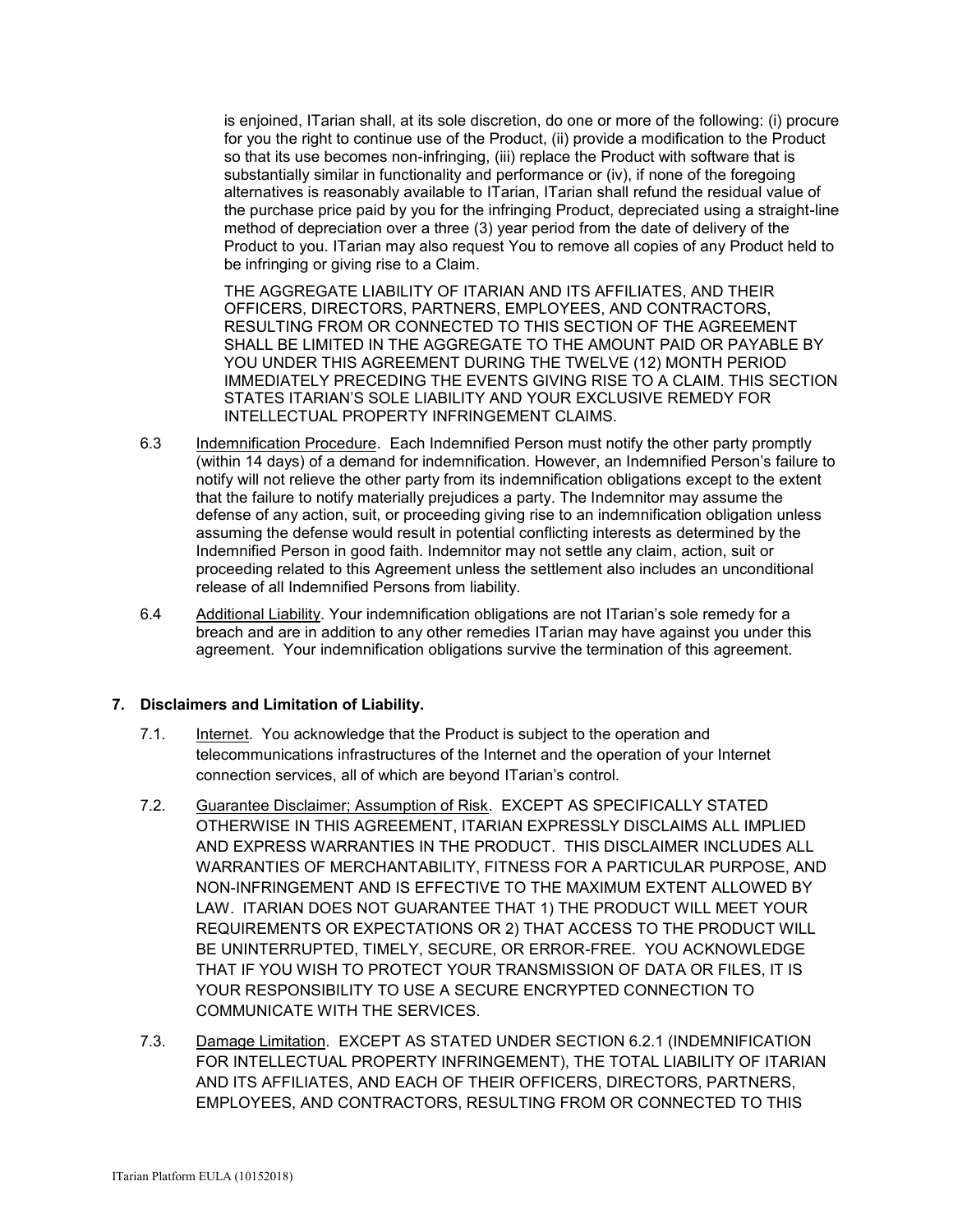AGREEMENT IS LIMITED TO THE AMOUNT PAID BY YOU FOR THE PRODUCT. YOU WAIVE ALL LIABILITY FOR SPECIAL, INDIRECT, PUNITIVE, INCIDENTAL OR CONSEQUENTIAL DAMAGES. THIS WAIVER INCLUDES ALL DAMAGES FOR LOST PROFITS, REVENUE, USE, OR DATA AND APPLIES EVEN IF ITARIAN IS AWARE OF THE POSSIBILITY OF SUCH DAMAGES. These limitations apply to the maximum extent permitted by law regardless of 1) the reason for or nature of the liability, including tort claims, 2) the number of claims, 3) the extent or nature of the damages, and 4) whether any other provisions of this agreement have been breached or proven ineffective.

- 7.4. Data Transfer*.* ALL MATERIAL AND/OR DATA DOWNLOADED OR OBTAINED THROUGH THE PRODUCT IS AT YOUR OWN RISK. YOU ARE SOLELY RESPONSIBLE FOR THE USE OR YOUR POSSESSION OF SUCH DATA OR MATERIAL. ITARIAN DOES NOT ACTIVELY MONITOR ANY INFORMATION OR MATERIAL TRANSFERRED THROUGH ITS PRODUCT AND CANNOT WARRANT THE CONTENT OF SUCH MATERIAL OR DATA.
- 7.5. Exceptions. If any legal right disallows an exclusion of warranties or disallows limiting certain damages, then the disclaimers of guarantee and limitations on liability herein apply to the maximum extent allowed by law.
- 7.6. Limitations on Remedy*.* Except for actions and claims related to a party's indemnification obligations, all actions or claims relating to this agreement must be brought within one (1) year from the date when the cause of action occurred.

### **8. Privacy.**

8.1. Privacy Policy. ITarian shall follow the privacy policy posted on its website when collecting and using information from you. ITarian may amend the privacy policy at any time by posting the amended privacy policy on its website.

In the event that third party products, features and functionalities are incorporated in or made available in or through an ITarian product, then the policies of those third parties apply. Please visit each third party's license agreement and privacy policy to better understand their terms of use, privacy and data collection practices.

8.2. Permissions. Upon your request and permission, ITarian may access your device information and status, location, application list, and license list and ITarian may take action on your device for you remotely. Please see the EM user guide for a full list of features.

ITarian may ask you to create a portal or select options based on your geolocation preferences.

The EM endpoint agent, Comodo Client Security (CCS), has additional features and permissions including access to device information and device IP address. Please review the corresponding CCS EULA which is included as an Exhibit for more detail.

### Event Logging:

Continuous integration of user action event logging to analyze user behavior within the product, as well as event collection for analysis of user funnel data. Device event logging is sent to the logging system. Logging between the product plugins and back end services for analysis is also performed. ITarian may enable logging for clients to send for ITarian's investigation of incidents.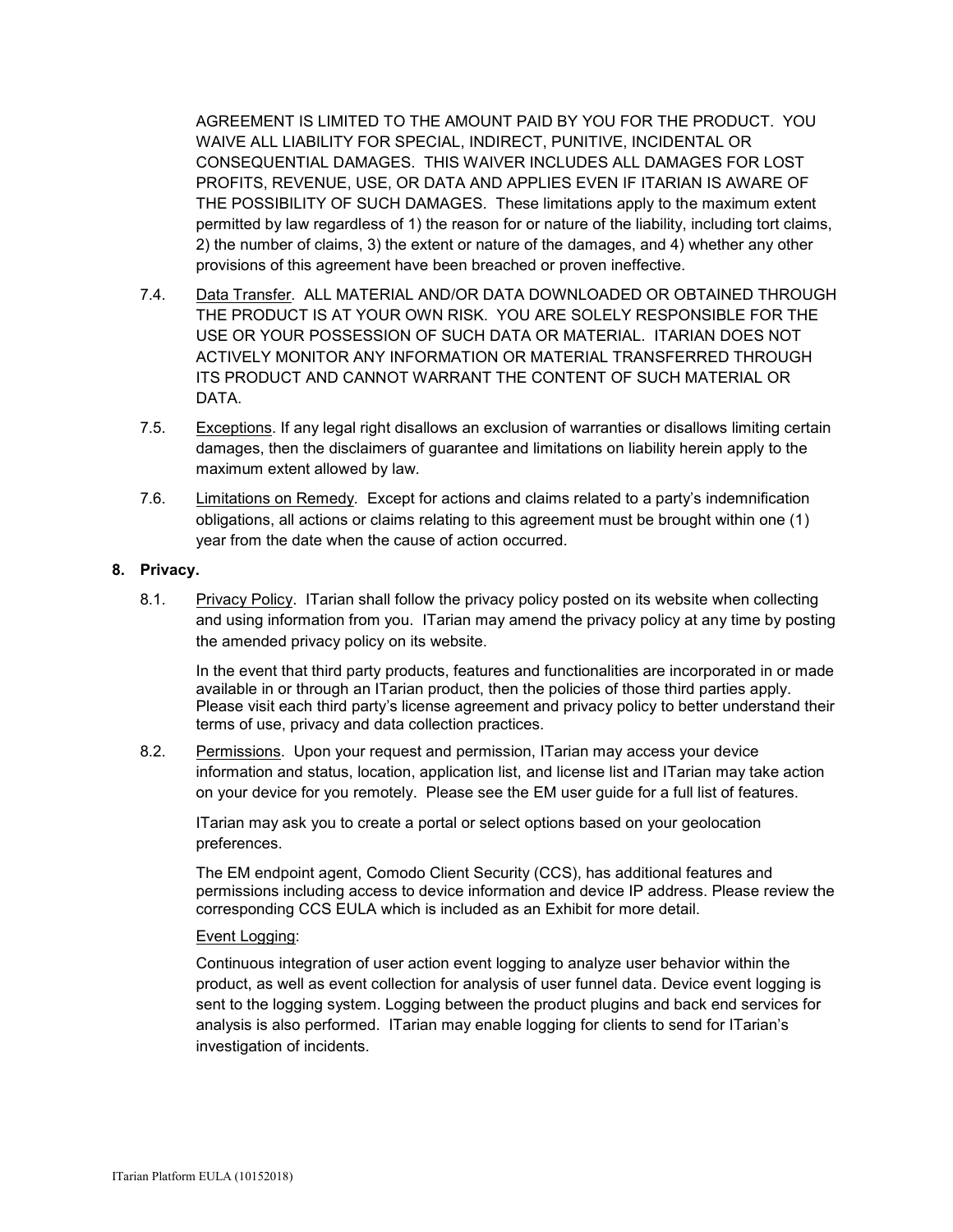Audit logging includes logging of administrator actions with device list actions, such as sign in attempts, basic actions with profiles, procedures sections, actions with RBAC system; logging of IRC events. Also includes malware page action logs and antivirus page action logs.

ITarian Remote Control (IRC) – this feature allows authentication by ITarian and EM credentials; By providing the device list, it allows use without the portal. (for Windows and macOS). Profile management options allow for setting of access permissions. Ability is also provided to select which cloud to connect by geo-location region (U.S. or EU). Access scope restrictions may be set up as well.

Administrator Portal – Admin portal activity logging, admin portal account creation and role based security and authorization implementations. Retrieval of installation origin of OS patches and  $3<sup>rd</sup>$  party applications.

Installation of Selected Applications – third party applications can be selected and installed to selected devices.

- 8.3. Disclosure*.* ITarian will disclose information where required by a subpoena, interception order or other lawful process. ITarian may also disclose information when it believes that such disclosure is necessary to protect the rights or safety of others or to enforce, or protect ITarian's rights under this Agreement.
- 8.4. Promotions. By clicking "I ACCEPT", you affirmatively consent to receiving ITarian's promotional material. You may opt out of any promotional materials you may receive by unsubscribing from the emails.
- 8.5. User Data Compliance. You are responsible for ensuring that you or any users of the Product comply with the obligations under this Agreement. You will duly observe all your obligations under any relevant data protection or privacy law or regulation that may apply, including any obligation to configure the Product appropriately, provide notice, obtain consent, or file documents with any applicable data protection authorities. You are responsible for developing a policy that protects user data, outlines the responsibilities of you and your users, and informs your users of the scope your use of the Product.

### **9. Miscellaneous**

- 9.1. Notices. All questions, notices, demands, or requests to ITarian with respect to this Agreement shall be made in English writing to ITarian, LLC, 1255 Broad Street, Clifton, New Jersey 07013, USA. All notices to you shall be made by posting the notice on the ITarian website.
- 9.2. Governing Law. The laws of New Jersey, USA govern the interpretation, construction, and enforcement of this Agreement and all proceedings arising out of it, including tort claims, without regard to any conflicts of law principles.

The United Nations Convention on Contracts for the International Sale of Goods and the Uniform Computer Information Transaction Act shall not apply to this Agreement and are specifically excluded.

- 9.3. Entire Agreement. This agreement, along with the attached schedules and any documents referred to herein, is the entire agreement between the parties with respect to the subject matter, superseding all other agreements that may exist with respect to the subject matter. Section headings are for reference and convenience only and are not part of the interpretation of the agreement.
- 9.4. Modifications. ITarian may amend or discontinue the Product offered under this agreement in its sole discretion, including modifying renewal license fees, availability, equipment and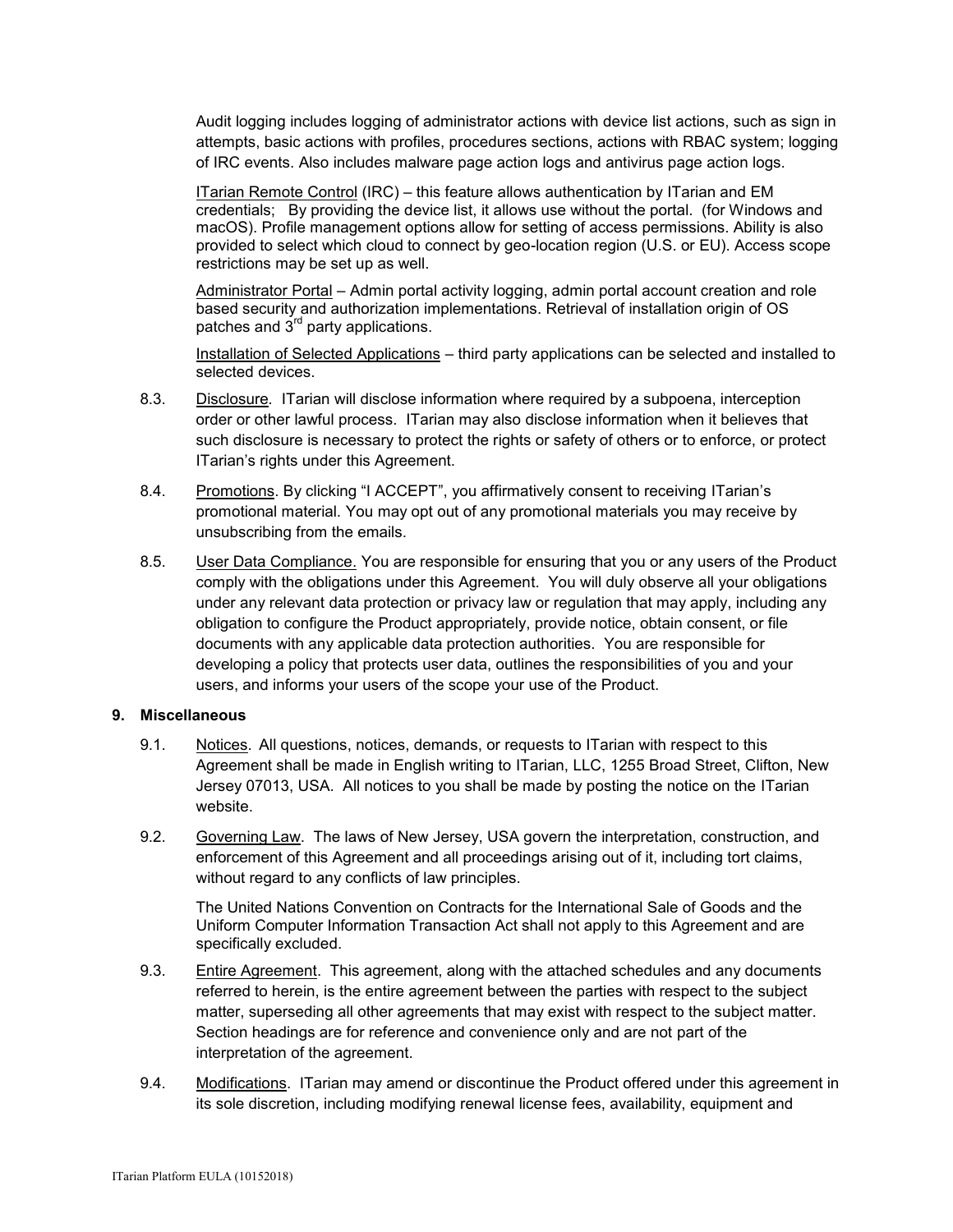software requirements, and limiting or restricting use of Product. ITarian may amend this agreement to the extent allowed by law. ITarian will give you notice of these amendments by posting the modified agreement to its website. You must periodically visit ITarian's website to be aware of any changes. Continued use of a Product after an amendment constitutes your acceptance of the change.

- 9.5. Waiver. A party's failure to enforce a provision of this agreement does not waive the party's right to enforce the same provision later or right to enforce any other provision of this agreement. To be effective, all waivers must be both in writing and signed by the party benefiting from the waived provision.
- 9.6. Force Majeure and Internet Frailties. Other than for payment obligations by you, neither party will be liable for a delay or failure to perform an obligation to the extent that the delay or failure is caused by an occurrence beyond the party's reasonable control. Each party acknowledges that the operation of the Internet is beyond the other party's reasonable control, and neither party will be liable for a delay or failure caused by an interruption or failure of telecommunication or digital transmission links, Internet slow-downs or failures, or other such transmission failure.
- 9.7. Arbitration. You agree that any dispute, claim or controversy arising out of this agreement shall be determined by binding arbitration. Before you may begin arbitration with respect to a dispute involving any aspect of this Agreement, you shall notify ITarian and any other party to the dispute for the purpose of seeking dispute resolution. The notice to ITarian should be addressed to ITarian, LLC, 1255 Broad Street, Clifton, New Jersey 07013, USA.

If the dispute is not resolved within sixty (60) days after the initial notice, then a party may proceed in accordance with the following: The laws of New Jersey, USA govern the interpretation, construction, and enforcement of this agreement and all proceedings arising out of it, including tort claims, without regard to any conflicts of law principles. Any controversy or claim arising out of or relating to this contract, or the breach thereof, shall be settled by arbitration administered by the International Chamber of Commerce in accordance with its Arbitration Rules, with the venue in or Clifton, NJ, USA and judgment on the award rendered by the arbitrator(s) may be entered in any court having jurisdiction thereof. Either party may appear before the panel by telephone.

# WAIVER OF CLASS ACTIONS AND CLASS ARBITRATIONS.

YOU AND ITARIAN AGREE THAT ANY PROCEEDINGS TO RESOLVE OR LITIGATE ANY DISPUTE IN ANY FORUM WILL BE CONDUCTED SOLELY ON AN INDIVIDUAL BASIS. NEITHER YOU NOR ITARIAN WILL SEEK TO HAVE ANY DISPUTE HEARD AS A FEDERAL OR STATE CLASS ACTION, PRIVATE ATTORNEY GENERAL ACTION, OR IN ANY OTHER PROCEEDING IN WHICH EITHER PARTY ACTS OR PROPOSES TO ACT IN A REPRESENTATIVE CAPACITY. NO ARBITRATION OR PROCEEDING WILL BE COMBINED WITH ANOTHER WITHOUT THE PRIOR WRITTEN CONSENT OF ALL PARTIES TO ALL AFFECTED ARBITRATION OR PROCEEDINGS.

9.8. Assignment. You may not assign any of your rights or obligations under this agreement, whether by merger, consolidation, operation of law, or any other manner, without the prior written consent of ITarian. For purposes of this section only, a change in control is deemed an assignment. Any transfer without consent is void. To the extent allowed by law, ITarian may assign its rights and obligations without your consent.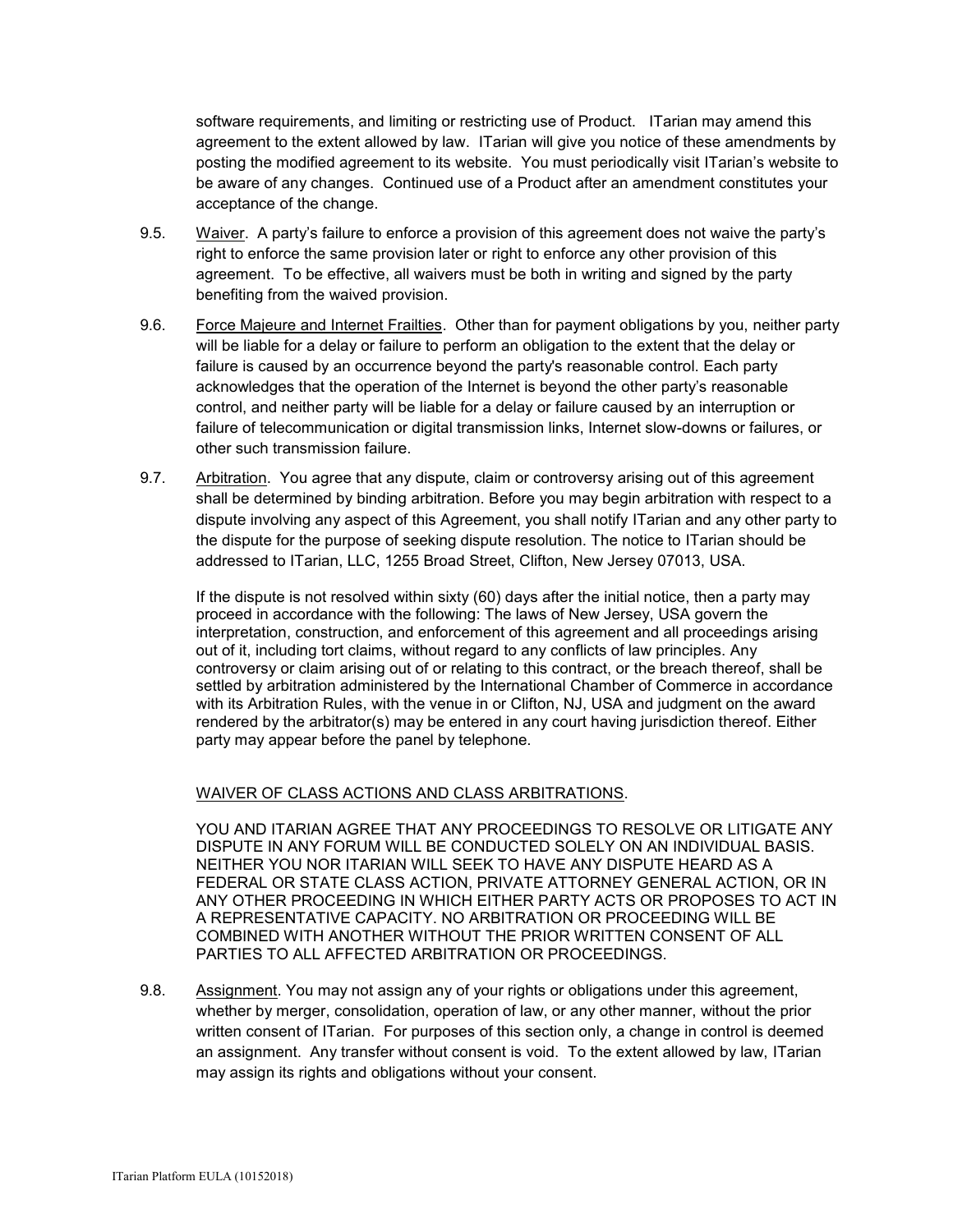- 9.9. Severability. Any provision held invalid or unenforceable will be reformed to the minimum extent necessary to make the provision valid and enforceable. If reformation is not possible, the provision is deemed omitted and the balance of the agreement remains valid and enforceable.
- 9.10. Survival. All provisions relating to confidentiality, proprietary rights, indemnification, and limitations of liability survive the termination of the agreement.
- 9.11. Rights of Third Parties*.* There are no third party beneficiaries under the agreement.

### **ACCEPTANCE**

BY CLICKING "I ACCEPT" BELOW, YOU AGREE THAT YOU HAVE READ AND UNDERSTAND THIS AGREEMENT AND THAT YOU WILL BE BOUND BY AND COMPLY WITH ALL OF ITS TERMS. DO NOT CLICK THE "I ACCEPT" BUTTON IF YOU DO NOT AGREE TO THE TERMS OF THIS AGREEMENT.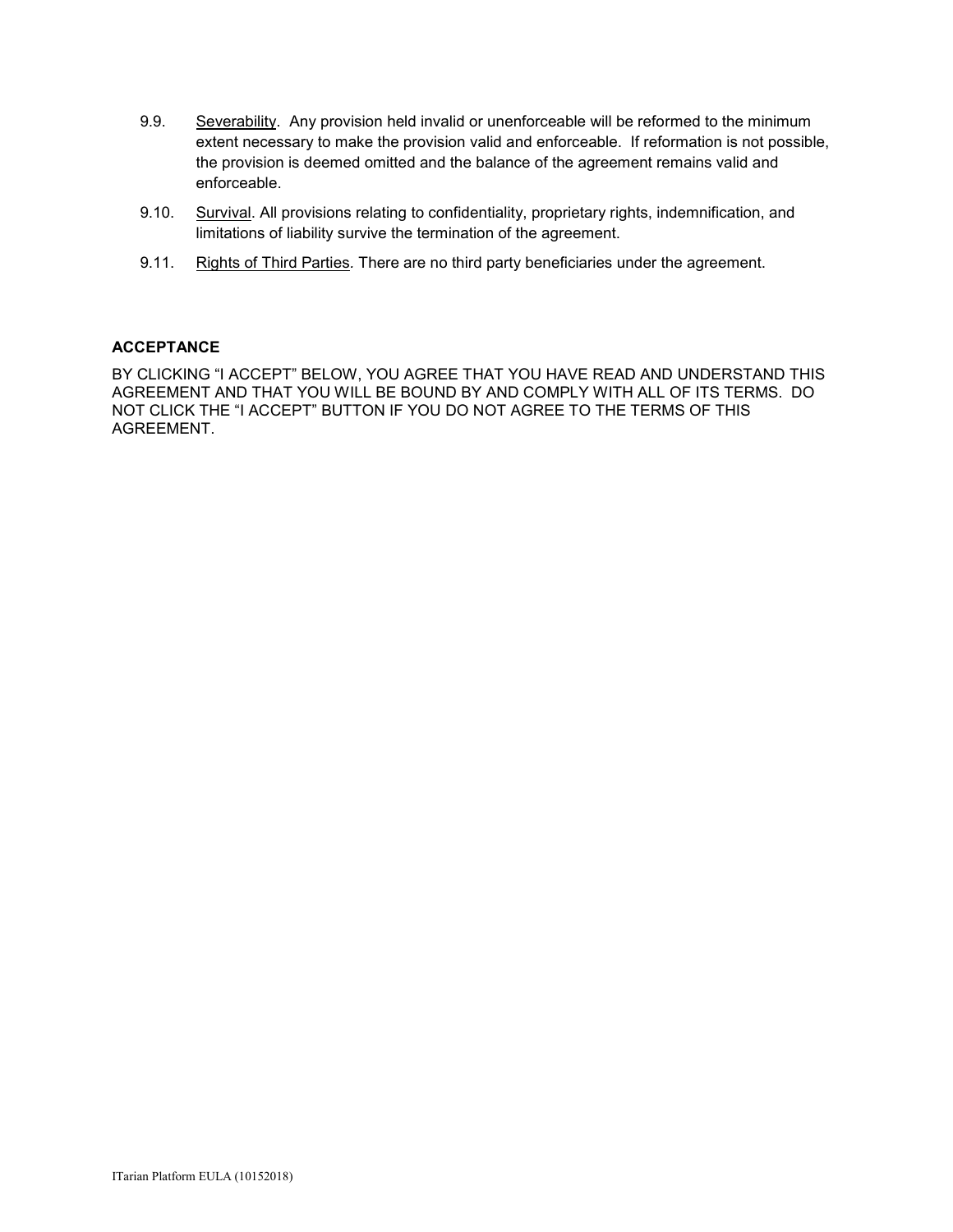# **SCHEDULE A**

#### **Included Software and Licenses**

The following third party or open source software may be included and is provided under other licenses and/or has source available from other locations.

| Component              | License                                                                  |
|------------------------|--------------------------------------------------------------------------|
| <b>PHP</b>             | http://php.net/license/3 01.txt (PHP License v3.01)                      |
| OpenSSL                | https://www.openssl.org/source/license.html (OpenSSL License)            |
|                        | https://www.openssl.org/source/license.html (SSLeay License)             |
| PostgreSQL             | http://www.postgresql.org/about/licence/ (PostgreSQL License)            |
| Yii                    | http://www.yiiframework.com/license/ (3-Clause BSD License)              |
| PHPmailer              | https://www.gnu.org/licenses/lgpl-2.1.html (LGPLv2.1)                    |
| sscep                  | https://www.openssl.org/source/license.html (OpenSSL License)            |
| nzmqt                  | https://github.com/jonnydee/nzmqt/blob/master/LICENSE.md                 |
|                        | (2-Clause BSD License)                                                   |
| <b>NGINX</b>           | http://nginx.org/LICENSE (2-Clause BSD License)-like                     |
| Bootstrap              | https://github.com/twbs/bootstrap/blob/master/LICENSE (MIT License)      |
| jQuery                 | https://jquery.org/license/ (MIT License)                                |
| Leaflet                | https://github.com/Leaflet/Leaflet/blob/master/LICENSE (2-Clause BSD     |
|                        | License)-like                                                            |
| ORMLite                | http://ormlite.com/javadoc/ormlite-core/doc-files/ormlite 9.html#License |
| Apache http components | http://www.apache.org/licenses/ (Apache License, Version 2.0)            |
| ZeroMQ                 | http://zeromq.org/area:licensing (LGPLv3.1 + static link exception)      |
| AndroidAnnotations     | http://www.apache.org/licenses/LICENSE-2.0.html (Apache License Version  |
|                        | (2.0)                                                                    |
| Zend Guard             | http://www.zend.com/en/products/guard                                    |
| Qt                     | https://qt-project.org/products/licensing                                |
| <b>QXMPP library:</b>  | https://github.com/qxmpp-project/qxmpp/blob/master/LICENSE.LGPL          |
| Google Analytics       | https://github.com/GoogleWebComponents/google-                           |
|                        | analytics/blob/master/LICENSE                                            |
| QDJango                | https://github.com/django/django                                         |
|                        | https://github.com/django/django/blob/master/LICENSE.python              |

#### The following applies to PHP:

#### The PHP License, version 3.01 Copyright (c) 1999 - 2014 The PHP Group. All rights reserved.

Redistribution and use in source and binary forms, with or without modification, is permitted provided that the following conditions are met:

1. Redistributions of source code must retain the above copyright notice, this list of conditions and the following disclaimer.

2. Redistributions in binary form must reproduce the above copyright notice, this list of conditions and the following disclaimer in

the documentation and/or other materials provided with the distribution.

 3. The name "PHP" must not be used to endorse or promote products derived from this software without prior written permission. For written permission, please contact group@php.net.

 4. Products derived from this software may not be called "PHP", nor may "PHP" appear in their name, without prior written permission from group@php.net. You may indicate that your software works in conjunction with PHP by saying "Foo for PHP" instead of calling it "PHP Foo" or "phpfoo"

 5. The PHP Group may publish revised and/or new versions of the license from time to time. Each version will be given a distinguishing version number. Once covered code has been published under a particular version of the license, you may always continue to use it under the terms of that version. You may also choose to use such covered code under the terms of any subsequent version of the license published by the PHP Group. No one other than the PHP Group has the right to modify the terms applicable to covered code created under this License.

6. Redistributions of any form whatsoever must retain the following acknowledgment: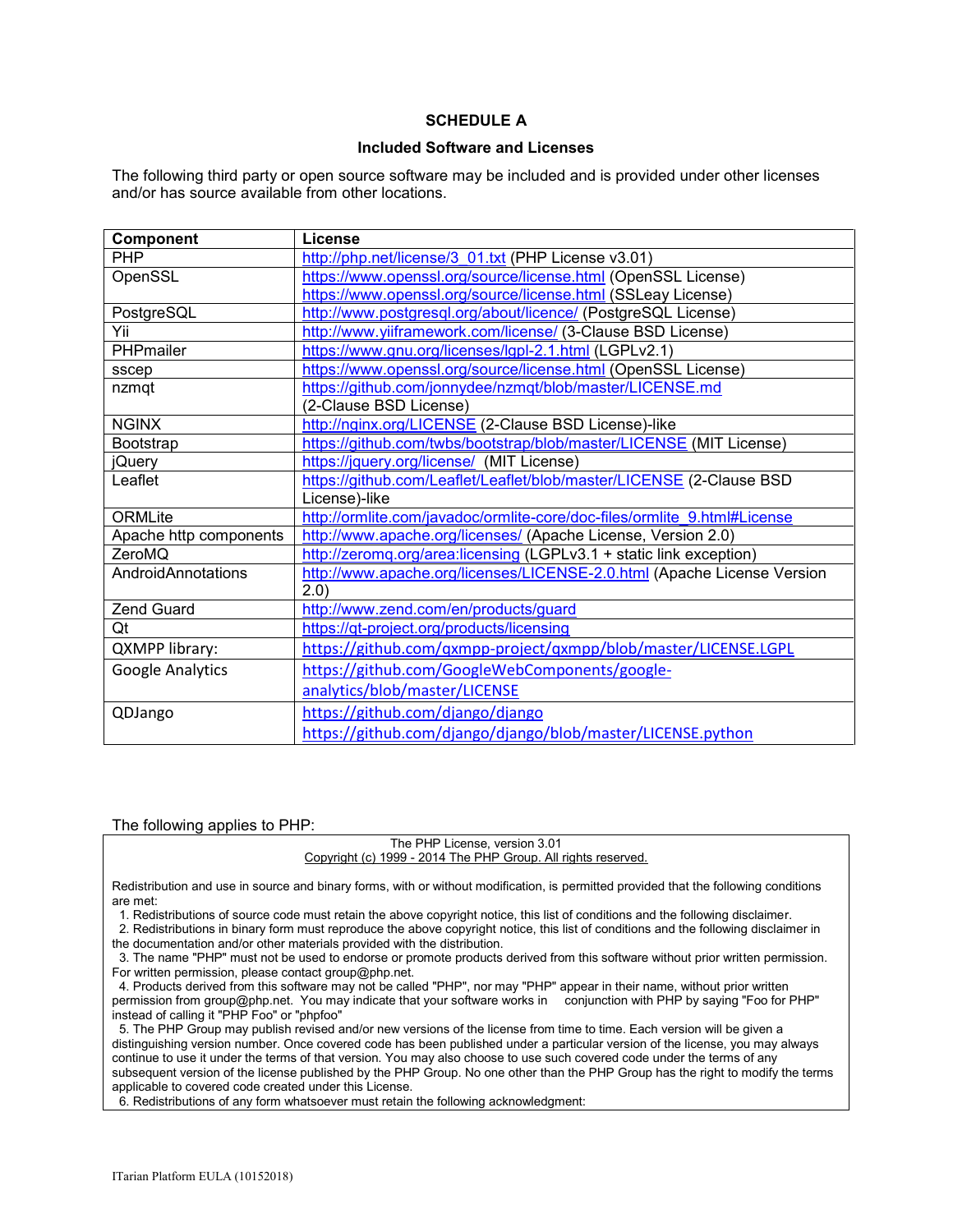"This product includes PHP software, freely available from <http://www.php.net/software/>" THIS SOFTWARE IS PROVIDED BY THE PHP DEVELOPMENT TEAM ``AS IS'' AND ANY EXPRESSED OR IMPLIED WARRANTIES, INCLUDING, BUT NOT LIMITED TO, THE IMPLIED WARRANTIES OF MERCHANTABILITY AND FITNESS FOR A PARTICULAR PURPOSE ARE DISCLAIMED. IN NO EVENT SHALL THE PHP DEVELOPMENT TEAM OR ITS CONTRIBUTORS BE LIABLE FOR ANY DIRECT, INDIRECT, INCIDENTAL, SPECIAL, EXEMPLARY, OR CONSEQUENTIAL DAMAGES (INCLUDING, BUT NOT LIMITED TO, PROCUREMENT OF SUBSTITUTE GOODS OR SERVICES; LOSS OF USE, DATA, OR PROFITS; OR BUSINESS INTERRUPTION) HOWEVER CAUSED AND ON ANY THEORY OF LIABILITY, WHETHER IN CONTRACT, STRICT LIABILITY, OR TORT (INCLUDING NEGLIGENCE OR OTHERWISE) ARISING IN ANY WAY OUT OF THE USE OF THIS SOFTWARE, EVEN IF ADVISED OF THE POSSIBILITY OF SUCH DAMAGE.

#### The following applies to PostgreSQL:

Portions Copyright (c) 1996-2014, The PostgreSQL Global Development Group

Portions Copyright (c) 1994, The Regents of the University of California

Permission to use, copy, modify, and distribute this software and its documentation for any purpose, without fee, and without a written agreement is hereby granted, provided that the above copyright notice and this paragraph and the following two paragraphs appear in all copies.

IN NO EVENT SHALL THE UNIVERSITY OF CALIFORNIA BE LIABLE TO ANY PARTY FOR DIRECT, INDIRECT, SPECIAL, INCIDENTAL, OR CONSEQUENTIAL DAMAGES, INCLUDING LOST PROFITS, ARISING OUT OF THE USE OF THIS SOFTWARE AND ITS DOCUMENTATION, EVEN IF THE UNIVERSITY OF CALIFORNIA HAS BEEN ADVISED OF THE POSSIBILITY OF SUCH DAMAGE.

THE UNIVERSITY OF CALIFORNIA SPECIFICALLY DISCLAIMS ANY WARRANTIES, INCLUDING, BUT NOT LIMITED TO, THE IMPLIED WARRANTIES OF MERCHANTABILITY AND FITNESS FOR A PARTICULAR PURPOSE. THE SOFTWARE PROVIDED HEREUNDER IS ON AN "AS IS" BASIS, AND THE UNIVERSITY OF CALIFORNIA HAS NO OBLIGATIONS TO PROVIDE MAINTENANCE, SUPPORT, UPDATES, ENHANCEMENTS, OR MODIFICATIONS.

#### The following applies to Yii:

Copyright © 2008-2014 by Yii Software LLC All rights reserved.

Redistribution and use in source and binary forms, with or without modification, are permitted provided that the following conditions are met:

- Redistributions of source code must retain the above copyright notice, this list of conditions and the following disclaimer.

- Redistributions in binary form must reproduce the above copyright notice, this list of conditions and the following disclaimer in the documentation and/or other materials provided with the distribution.

- Neither the name of Yii Software LLC nor the names of its contributors may be used to endorse or promote products derived from this software without specific prior written permission.

THIS SOFTWARE IS PROVIDED BY THE COPYRIGHT HOLDERS AND CONTRIBUTORS "AS IS" AND ANY EXPRESS OR IMPLIED WARRANTIES, INCLUDING, BUT NOT LIMITED TO, THE IMPLIED WARRANTIES OF MERCHANTABILITY AND FITNESS FOR A PARTICULAR PURPOSE ARE DISCLAIMED. IN NO EVENT SHALL THE COPYRIGHT OWNER OR CONTRIBUTORS BE LIABLE FOR ANY DIRECT, INDIRECT, INCIDENTAL, SPECIAL, EXEMPLARY, OR CONSEQUENTIAL DAMAGES (INCLUDING, BUT NOT LIMITED TO, PROCUREMENT OF SUBSTITUTE GOODS OR SERVICES; LOSS OF USE, DATA, OR PROFITS; OR BUSINESS INTERRUPTION) HOWEVER CAUSED AND ON ANY THEORY OF LIABILITY, WHETHER IN CONTRACT, STRICT LIABILITY, OR TORT (INCLUDING NEGLIGENCE OR OTHERWISE) ARISING IN ANY WAY OUT OF THE USE OF THIS SOFTWARE, EVEN IF ADVISED OF THE POSSIBILITY OF SUCH DAMAGE.

#### The following applies to Google Protocol Buffers:

Google Protocol Buffers - protobuf Copyright 2008, Google Inc. All rights reserved.

Redistribution and use in source and binary forms, with or without modification, are permitted provided that the following conditions are met:

\* Redistributions of source code must retain the above copyright notice, this list of conditions and the following disclaimer.

\* Redistributions in binary form must reproduce the above copyright notice, this list of conditions and the following disclaimer in the documentation and/or other materials provided with the distribution.

\* Neither the name of Google Inc. nor the names of its contributors may be used to endorse or promote products derived from this software without specific prior written permission.

THIS SOFTWARE IS PROVIDED BY THE COPYRIGHT HOLDERS AND CONTRIBUTORS "AS IS" AND ANY EXPRESS OR IMPLIED WARRANTIES, INCLUDING, BUT NOT LIMITED TO, THE IMPLIED WARRANTIES OF MERCHANTABILITY AND FITNESS FOR A PARTICULAR PURPOSE ARE DISCLAIMED. IN NO EVENT SHALL THE COPYRIGHT OWNER OR CONTRIBUTORS BE LIABLE FOR ANY DIRECT, INDIRECT, INCIDENTAL, SPECIAL, EXEMPLARY, OR CONSEQUENTIAL DAMAGES (INCLUDING, BUT NOT LIMITED TO, PROCUREMENT OF SUBSTITUTE GOODS OR SERVICES; LOSS OF USE, DATA, OR PROFITS; OR BUSINESS INTERRUPTION) HOWEVER CAUSED AND ON ANY THEORY OF LIABILITY, WHETHER IN CONTRACT, STRICT LIABILITY, OR TORT (INCLUDING NEGLIGENCE OR OTHERWISE) ARISING IN ANY WAY OUT OF THE USE OF THIS SOFTWARE, EVEN IF ADVISED OF THE POSSIBILITY OF SUCH DAMAGE.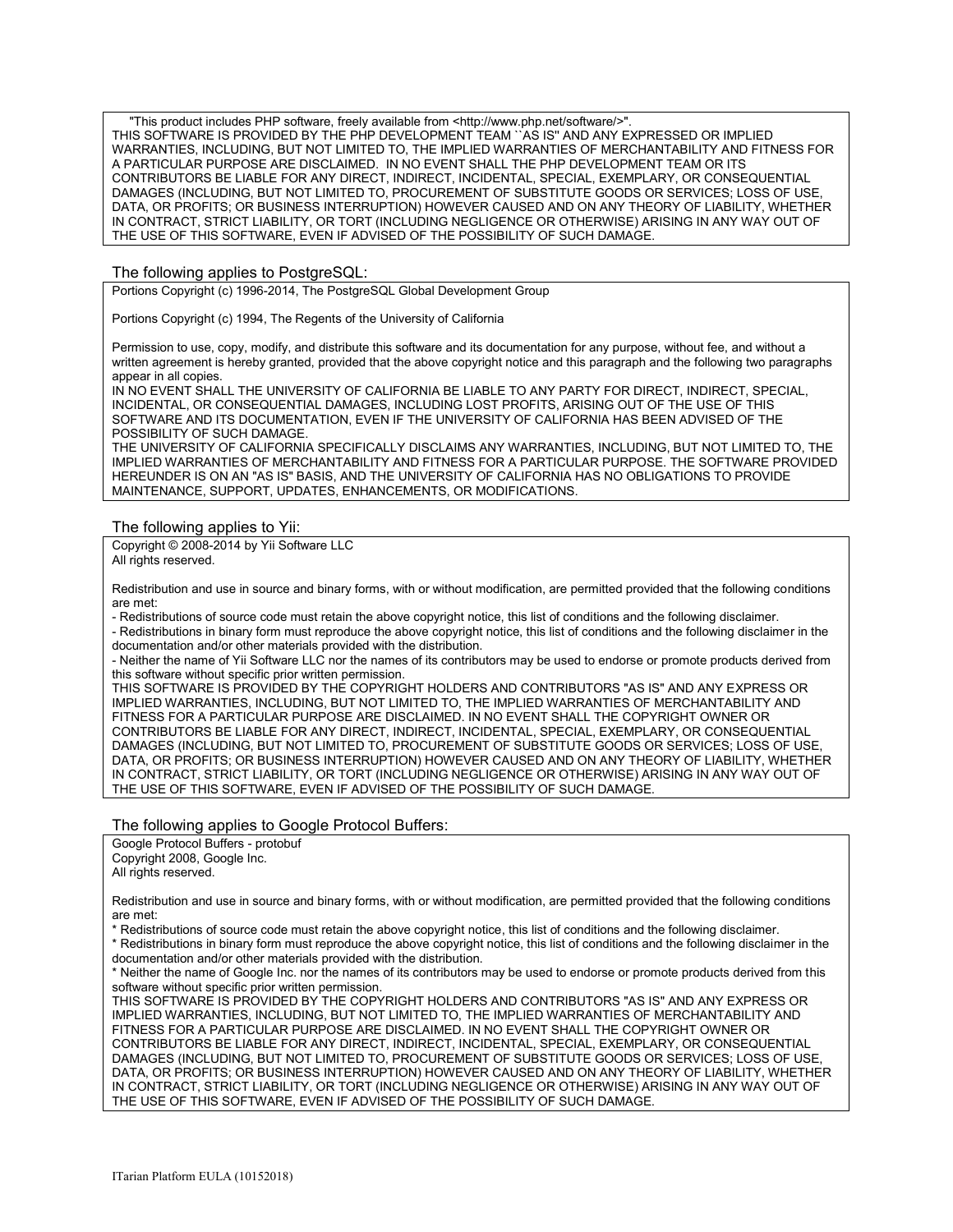The following applies to sscep:

Copyright (c) 2003 Jarkko Turkulainen. All rights reserved.

Redistribution and use in source and binary forms, with or without modification, are permitted provided that the following conditions are met:

1. Redistributions of source code must retain the above copyright notice, this list of conditions and the following disclaimer. 2. Redistributions in binary form must reproduce the above copyright notice, this list of conditions and the following disclaimer in the documentation and/or other materials provided with the distribution.

THIS SOFTWARE IS PROVIDED BY JARKKO TURKULAINEN ``AS IS'' AND ANY EXPRESS OR IMPLIED WARRANTIES, INCLUDING, BUT NOT LIMITED TO, THE IMPLIED WARRANTIES OF MERCHANTABILITY AND FITNESS FOR A PARTICULAR PURPOSE ARE DISCLAIMED. IN NO EVENT SHALL JARKKO TURKULAINEN BE LIABLE FOR ANY DIRECT, INDIRECT, INCIDENTAL, SPECIAL, EXEMPLARY, OR CONSEQUENTIAL DAMAGES (INCLUDING, BUT NOT LIMITED TO, PROCUREMENT OF SUBSTITUTE GOODS OR SERVICES; LOSS OF USE, DATA, OR PROFITS; OR BUSINESS INTERRUPTION) HOWEVER CAUSED AND ON ANY THEORY OF LIABILITY, WHETHER IN CONTRACT, STRICT LIABILITY, OR TORT (INCLUDING NEGLIGENCE OR OTHERWISE) ARISING IN ANY WAY OUT OF THE USE OF THIS SOFTWARE, EVEN IF ADVISED OF THE POSSIBILITY OF SUCH DAMAGE.

#### The following applies to nzmqt:

Copyright 2011-2014 Johann Duscher (a.k.a. Jonny Dee). All rights reserved.

Redistribution and use in source and binary forms, with or without modification, are permitted provided that the following conditions are met:

1. Redistributions of source code must retain the above copyright notice, this list of conditions and the following disclaimer. 2. Redistributions in binary form must reproduce the above copyright notice, this list of conditions and the following disclaimer in the documentation and/or other materials provided with the distribution.

THIS SOFTWARE IS PROVIDED BY JOHANN DUSCHER ''AS IS'' AND ANY EXPRESS OR IMPLIED WARRANTIES, INCLUDING, BUT NOT LIMITED TO, THE IMPLIED WARRANTIES OF MERCHANTABILITY AND FITNESS FOR A PARTICULAR PURPOSE ARE DISCLAIMED. IN NO EVENT SHALL OR CONTRIBUTORS BE LIABLE FOR ANY DIRECT, INDIRECT, INCIDENTAL, SPECIAL, EXEMPLARY, OR CONSEQUENTIAL DAMAGES (INCLUDING, BUT NOT LIMITED TO, PROCUREMENT OF SUBSTITUTE GOODS OR SERVICES; LOSS OF USE, DATA, OR PROFITS; OR BUSINESS INTERRUPTION) HOWEVER CAUSED AND ON ANY THEORY OF LIABILITY, WHETHER IN CONTRACT, STRICT LIABILITY, OR TORT (INCLUDING NEGLIGENCE OR OTHERWISE) ARISING IN ANY WAY OUT OF THE USE OF THIS SOFTWARE, EVEN IF ADVISED OF THE POSSIBILITY OF SUCH DAMAGE.

The views and conclusions contained in the software and documentation are those of the authors and should not be interpreted as representing official policies, either expressed or implied, of Johann Duscher.

#### The following applies to Leaflet

Copyright (c) 2010-2014, Vladimir Agafonkin

Copyright (c) 2010-2011, CloudMade

All rights reserved.

Redistribution and use in source and binary forms, with or without modification, are permitted provided that the following conditions are met:

1. Redistributions of source code must retain the above copyright notice, this list of conditions and the following disclaimer.

2. Redistributions in binary form must reproduce the above copyright notice, this list of conditions and the following disclaimer in the documentation and/or other materials provided with the distribution.

THIS SOFTWARE IS PROVIDED BY THE COPYRIGHT HOLDERS AND CONTRIBUTORS "AS IS" AND ANY EXPRESS OR IMPLIED WARRANTIES, INCLUDING, BUT NOT LIMITED TO, THE IMPLIED WARRANTIES OF MERCHANTABILITY AND FITNESS FOR A PARTICULAR PURPOSE ARE DISCLAIMED. IN NO EVENT SHALL THE COPYRIGHT HOLDER OR CONTRIBUTORS BE LIABLE FOR ANY DIRECT, INDIRECT, INCIDENTAL, SPECIAL, EXEMPLARY, OR CONSEQUENTIAL DAMAGES (INCLUDING, BUT NOT LIMITED TO, PROCUREMENT OF SUBSTITUTE GOODS OR SERVICES; LOSS OF USE, DATA, OR PROFITS; OR BUSINESS INTERRUPTION) HOWEVER CAUSED AND ON ANY THEORY OF LIABILITY, WHETHER IN CONTRACT, STRICT LIABILITY, OR TORT (INCLUDING NEGLIGENCE OR OTHERWISE) ARISING IN ANY WAY OUT OF THE USE OF THIS SOFTWARE, EVEN IF ADVISED OF THE POSSIBILITY OF SUCH DAMAGE.

#### The following applies to NGINX:

Copyright (C) 2002-2014 Igor Sysoev Copyright (C) 2011-2014 Nginx, Inc. All rights reserved.

Redistribution and use in source and binary forms, with or without modification, are permitted provided that the following conditions are met:

1. Redistributions of source code must retain the above copyright notice, this list of conditions and the following disclaimer.

2. Redistributions in binary form must reproduce the above copyright notice, this list of conditions and the following disclaimer in the documentation and/or other materials provided with the distribution.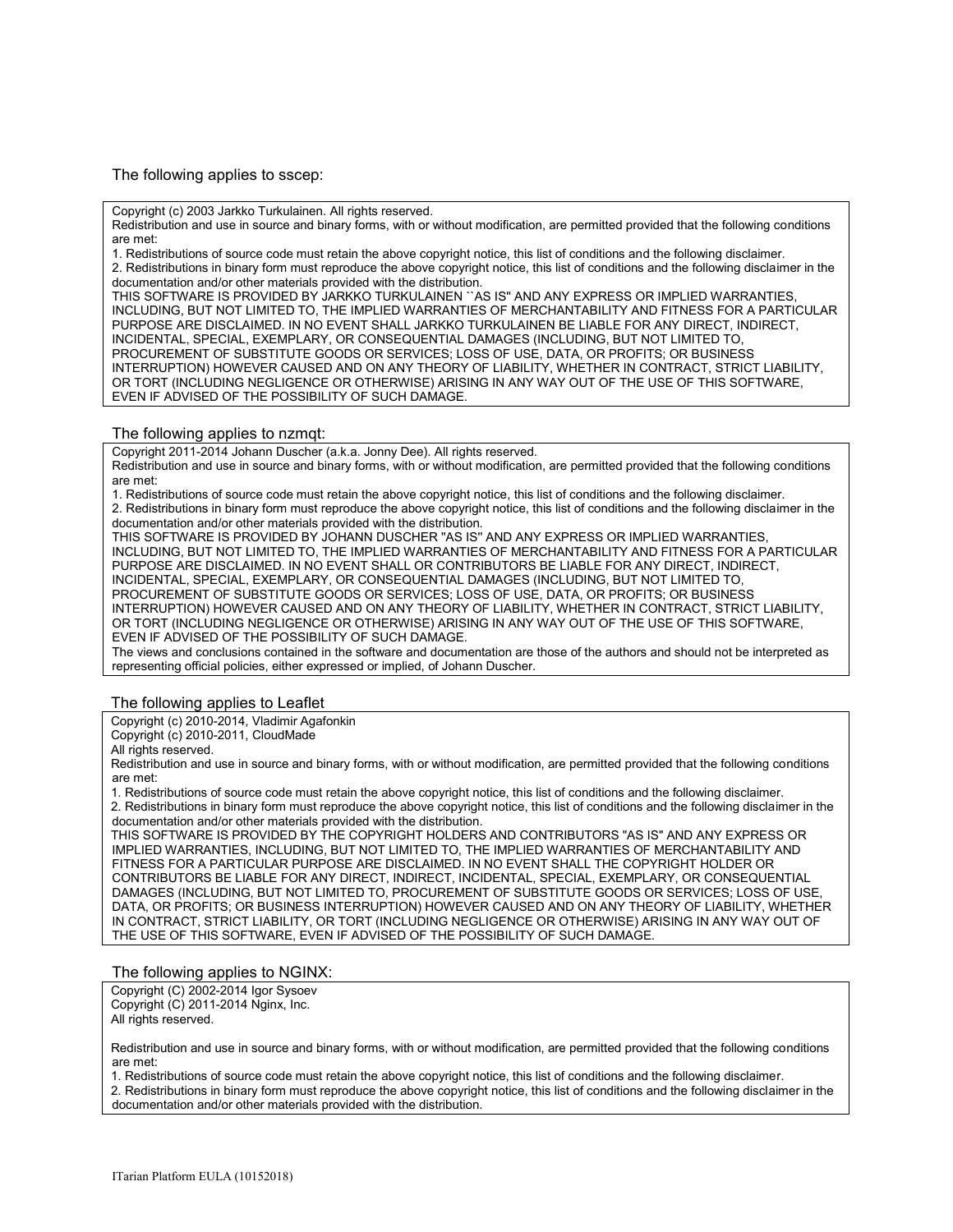THIS SOFTWARE IS PROVIDED BY THE AUTHOR AND CONTRIBUTORS "AS IS" AND ANY EXPRESS OR IMPLIED WARRANTIES, INCLUDING, BUT NOT LIMITED TO, THE IMPLIED WARRANTIES OF MERCHANTABILITY AND FITNESS FOR A PARTICULAR PURPOSE ARE DISCLAIMED. IN NO EVENT SHALL THE AUTHOR OR CONTRIBUTORS BE LIABLE FOR ANY DIRECT, INDIRECT, INCIDENTAL, SPECIAL, EXEMPLARY, OR CONSEQUENTIAL DAMAGES (INCLUDING, BUT NOT LIMITED TO, PROCUREMENT OF SUBSTITUTE GOODS OR SERVICES; LOSS OF USE, DATA, OR PROFITS; OR BUSINESS INTERRUPTION) HOWEVER CAUSED AND ON ANY THEORY OF LIABILITY, WHETHER IN CONTRACT, STRICT LIABILITY, OR TORT (INCLUDING NEGLIGENCE OR OTHERWISE) ARISING IN ANY WAY OUT OF THE USE OF THIS SOFTWARE, EVEN IF ADVISED OF THE POSSIBILITY OF SUCH DAMAGE.

#### The following applies to ORMLite:

Permission to use, copy, modify, and/or distribute this software for any purpose with or without fee is hereby granted, provided that this permission notice appear in all copies.

THE SOFTWARE IS PROVIDED "AS IS" AND THE AUTHOR DISCLAIMS ALL WARRANTIES WITH REGARD TO THIS SOFTWARE INCLUDING ALL IMPLIED WARRANTIES OF MERCHANTABILITY AND FITNESS. IN NO EVENT SHALL THE AUTHOR BE LIABLE FOR ANY SPECIAL, DIRECT, INDIRECT, OR CONSEQUENTIAL DAMAGES OR ANY DAMAGES WHATSOEVER RESULTING FROM LOSS OF USE, DATA OR PROFITS, WHETHER IN AN ACTION OF CONTRACT, NEGLIGENCE OR OTHER TORTIOUS ACTION, ARISING OUT OF OR IN CONNECTION WITH THE USE OR PERFORMANCE OF THIS SOFTWARE.

#### The following applies to Bootstrap:

The MIT License (MIT)

Copyright (c) 2011-2014 Twitter, Inc.

Permission is hereby granted, free of charge, to any person obtaining a copy of this software and associated documentation files (the "Software"), to deal in the Software without restriction, including without limitation the rights to use, copy, modify, merge, publish, distribute, sublicense, and/or sell copies of the Software, and to permit persons to whom the Software is furnished to do so, subject to the following conditions:

The above copyright notice and this permission notice shall be included in all copies or substantial portions of the Software. THE SOFTWARE IS PROVIDED "AS IS", WITHOUT WARRANTY OF ANY KIND, EXPRESS OR

IMPLIED, INCLUDING BUT NOT LIMITED TO THE WARRANTIES OF MERCHANTABILITY, FITNESS FOR A PARTICULAR PURPOSE AND NONINFRINGEMENT. IN NO EVENT SHALL THE AUTHORS OR COPYRIGHT HOLDERS BE LIABLE FOR ANY CLAIM, DAMAGES OR OTHER LIABILITY, WHETHER IN AN ACTION OF CONTRACT, TORT OR OTHERWISE, ARISING FROM, OUT OF OR IN CONNECTION WITH THE SOFTWARE OR THE USE OR OTHER DEALINGS IN THE SOFTWARE.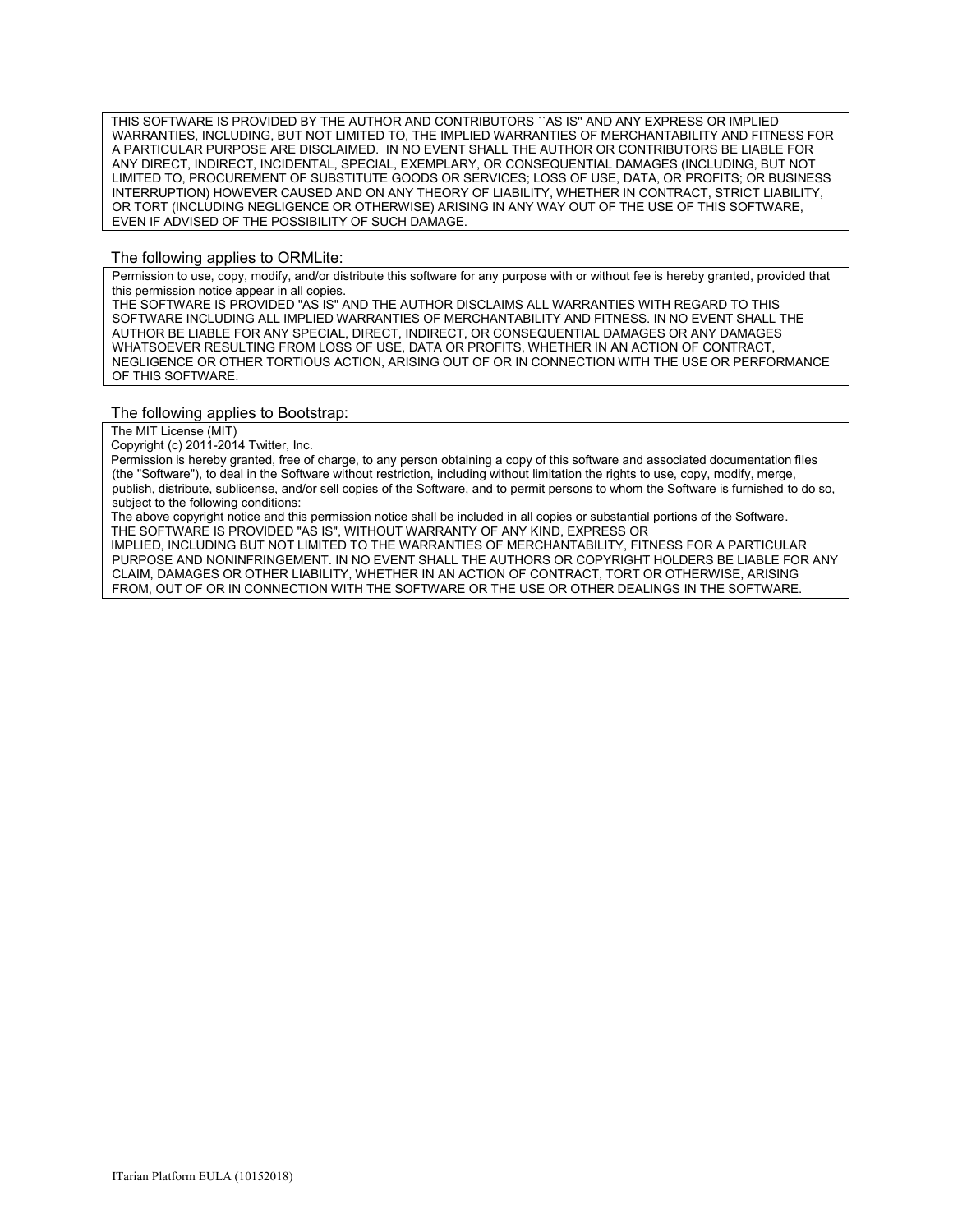# **EXHIBIT A TO ITARIAN ENDPOINT MANAGER**

# **END USER LICENSE AND SUBSCRIBER AGREEMENT**

### **COMODO CLIENT SECURITY**

IMPORTANT – PLEASE READ THESE TERMS CAREFULLY BEFORE DOWNLOADING, INSTALLING, OR USING THE COMODO CLIENT SECURITY SOFTWARE (THE "PRODUCT"). THE PRODUCT MEANS ALL OF THE ELECTRONIC FILES PROVIDED EITHER BY DOWNLOAD OR ON PHYSICAL MEDIA (CD-ROM, DVD OR OTHER MEDIA) THAT IS PROVIDED WITH THIS LICENSE AGREEMENT.

THIS AGREEMENT CONTAINS A BINDING ARBITRATION AND A CLASS ACTION WAIVER CLAUSE. BY DOWNLOADING, INSTALLING, OR USING THE PRODUCT, OR BY CLICKING ON "I ACCEPT" BELOW, YOU ACKNOWLEDGE THAT YOU HAVE READ THIS AGREEMENT, THAT YOU UNDERSTAND IT, AND THAT YOU AGREE TO BE BOUND BY ITS TERMS. IF YOU DO NOT AGREE TO THE TERMS HEREIN, DO NOT DOWNLOAD OR USE THE SOFTWARE, SUBSCRIBE TO OR USE THE SERVICES, OR CLICK ON "I ACCEPT".

This end user license and subscriber agreement is between you ("you" or "Subscriber"), as either an individual or as a business entity, and one of the following:

- a. if you are located in China, Beijing Comodo Software Development Co. Ltd., which has its principal place of business at 401 Tower B., Fenglan International Plaza, 32 Beidajie Xizhimen, Haidian District, Beijing, China, or
- b. if you are not located in China, Comodo Security Solutions, Inc., which has its principal place of business at 1255 Broad Street, Suite 100, Clifton, New Jersey 07013.

If you are located in the European Economic Area, Comodo Security Solutions, Ltd., which has its principal place of business at Third Floor, 26 Office Village, Exchange Quay, Trafford Road, Salford Manchester M5 3EQ, United Kingdom is the entity responsible for any data or information that is processed or controlled and associated with this Product.

Each are referred to herein as "Comodo".

In exchange for your use of the Product, you agree as follows:

- 1. **License**
	- 1.1. Grant of License*.* Subject to the limits herein, Comodo grants you a non-exclusive, non-sublicensable, and revocable license to download, install, back-up, and use the Software, including any documentation files or website information accompanying it, on a single network. You shall not resell, lease, sell, modify, reverse engineer, decompile, or create derivative works of the Software. All rights not expressly granted herein are reserved to Comodo.
	- 1.2. Restrictions*.* The licenses granted herein are only valid if:
		- (i) the Product is NOT modified in any manner;
		- (ii) the Product is only installed and used in accordance with your network security policies,
		- (iii) you possess the necessary authority and power to install and use the Product,
		- (iv) you promptly pay all license fees when due, and
		- (v) this agreement is accepted without modification and has not been breached.
	- 1.3. Registration. When registering the Product, you must provide accurate information and must update the registration information if it changes. Comodo may limit your ability to use the Product if you fail to complete a required registration process. You may also be required to select a username and password. Maintaining the confidentiality of this password and username is your responsibility. You must notify Comodo immediately of any unauthorized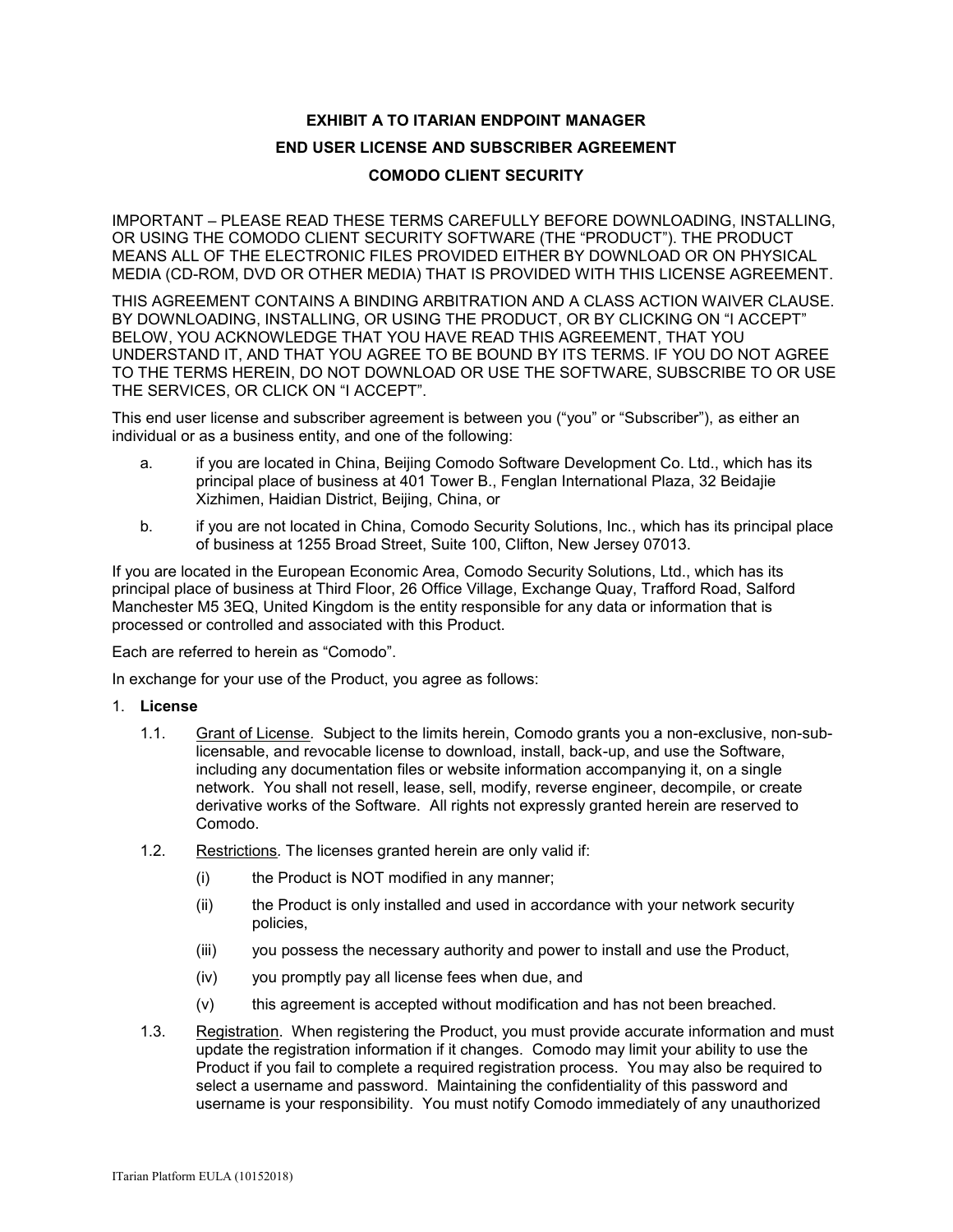use of your account.

- 1.4. Limited License. The licenses granted herein are only for the number of computers for which you paid for the Product. You can secure additional computers by obtaining a separate license for each computer, which might require an additional fee. You must have a license for each computer that accesses or uses the Product prior to installing or using the Product.
- 1.5. Updates*.* Comodo is not obligated to provide updates to the Product. If an update is provided and the update is not accompanied by an additional agreement, this agreement applies to your use and installation of the update. The Product may update automatically without notice.
- 1.6. Trial, Free, Evaluation, and Beta*.* If this agreement pertains to a trial, free, beta, or evaluation version, the licenses granted herein terminate at the end of the trial or evaluation period or when Comodo disables access to the Product. For a trial version of the Product if no term is agreed or specifically set forth in the documentation that you receive with this Product, then the term for the licenses granted herein shall be for the term that you purchased. All trial, evaluation, and beta licenses are limited to one per customer. Generally, credit card or account information is required to access a free trial. However, Comodo shall not charge your credit card or account until the trial period has ended. At the end of the trial period, Comodo may bill the credit card or account for the Product without further notice. Participants in a free trial are not entitled to a 30 day refund period as described in section 6.4. Your termination of this agreement prior to the end of the free trial is required to avoid fees for the Product. Annual subscriptions expire one year from the end of the trial period. Comodo may deny or revoke a free trial for any reason.

### 2. **Specific Licenses - The Product may include the following specific licenses:**

2.1. Comodo Security Software*.* Comodo Client Security (CCS) includes the Comodo Firewall and Antivirus products. No technical or customer support is provided for CCS separate from the Product as described. Installation of CCS may include installation of additional Products. Use of these Products may be disabled until you pay for the Products.

# 2.2. Containment Services.

Containment is a service that isolates unknown programs. By default any unknown programs identified as potential malware are executed inside a containment sandbox and then automatically sent to Comodo for malware analysis. If a program is found by Comodo to be malicious it is then added to the CCS malware definitions list. If it found to be safe it is added to CCS safe program list. The next time CCS receives antivirus updates, CCS scans all the programs running inside the containment sandbox. If any program is found to be malicious, the containment sandbox isolates the program and moves it to the quarantine list to protect your computer. Safe programs are removed from containment and are no longer executed inside containment. To disable Containment and/ or automatic submission of programs to Comodo, go to "Containment Settings" and uncheck the appropriate boxes.

### 3. **Ownership**

- 3.1. No Ownership Rights*.* The Product is being licensed, not sold. Comodo retains all ownership rights in and to the Product, including any intellectual property rights therein.
- 3.2. Copyright*.* The Product contains material that is protected by United States and foreign intellectual property laws, including copyright, trade secret, and patent law. All rights not granted to you herein are expressly reserved by Comodo. You may not remove any copyright or other proprietary notice of Comodo from the Product.
- 3.3. Content. Content, including files, links, images, and text, made available or accessible through the Product is the sole responsibility of the person or entity from whom it originated and is the property of the applicable owner. This agreement does not give any rights to such content. Comodo does not endorse any such content. You accept all responsibility for security risks and any damage resulting from any content viewed or accessed through the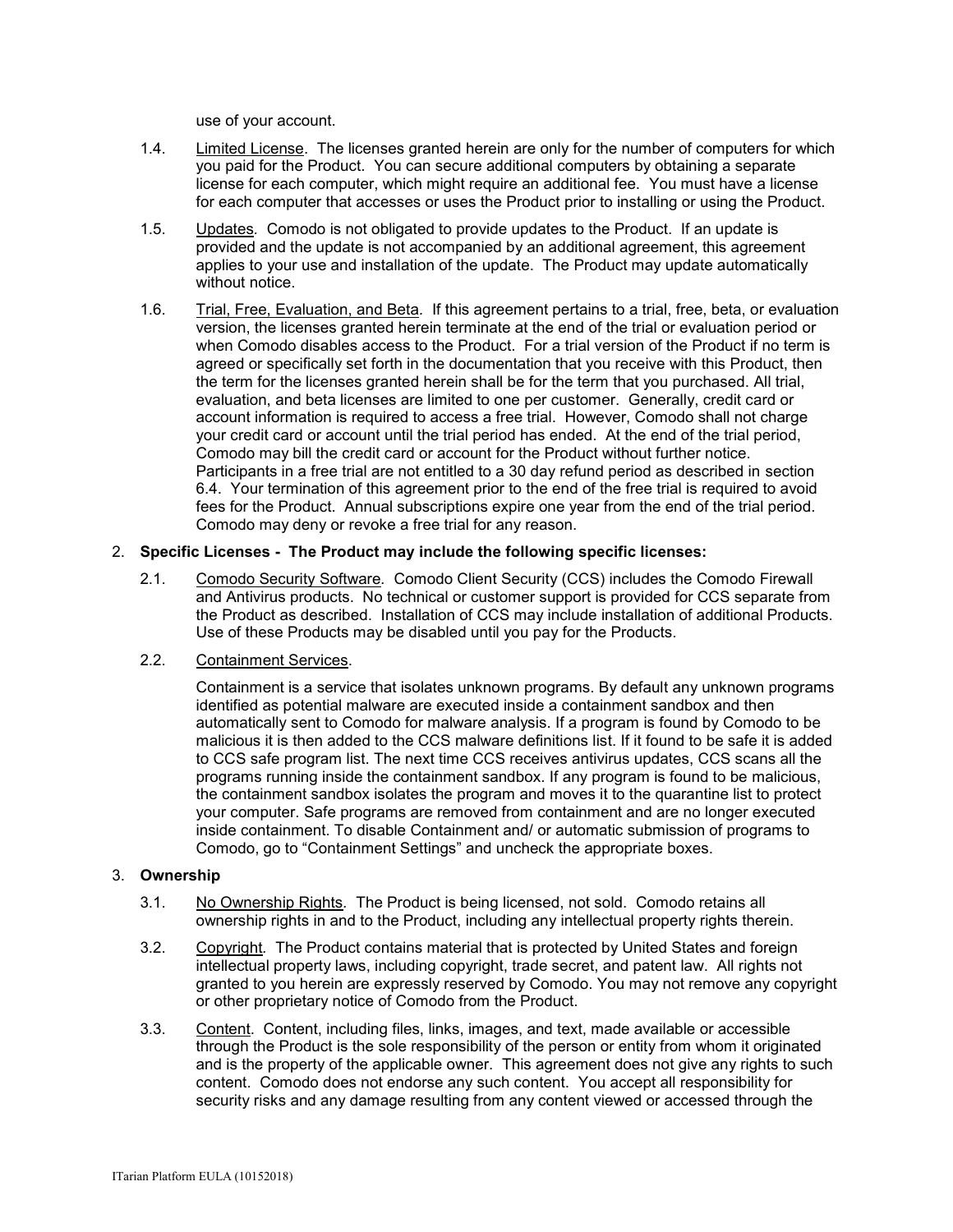Product, and Comodo is not responsible for any damage or loss caused by your use or reliance on any of the content, goods or services, or information available through third party sources regardless of how presented.

3.4. Submissions*.* Any communications sent to Comodo are the property of Comodo or its affiliates. Unless stated otherwise herein, submissions are not considered confidential, and Comodo is not liable for any use or disclosure of a submission. Except as noted herein, Comodo is entitled to unrestricted use of any submissions for any purpose whatsoever without compensation to the provider of the submission.

### 4. **Payment**

- 4.1. Fees*.* You may use the Software only after paying Comodo any applicable fees for the Software. For other Comodo Products, you must pay the fee listed on Comodo's website prior to using or accessing those Products. Free and paid for Product are listed on [www.comodo.com.](http://www.comodo.com/) Comodo may modify fees for paid products in its sole discretion. Your failure to terminate this agreement after a fee change is posted to Comodo's website constitutes your acceptance of amended prices, which will apply upon your renewal of the Product.
- 4.2. Method of Payment*.* All fees must be paid in advance. Comodo may automatically charge the credit card or account provided for renewing subscriptions to the Product. However, you remain solely responsible for any renewal payment. If renewal payments are not made before a subscription expires, Comodo may, without notice, restrict or remove your access to the Product.
- 4.3. Rejected Charges*.* If any charges are rejected by your credit card issuer or the account provided is closed, then Comodo may deactivate your account until payment is successfully received. Comodo may deactivate any account that has a disputed charge until Comodo, in its sole discretion, determines the dispute resolved.
- 4.4. Billing Issues. You shall provide Comodo notice of any billing problems or disputes within 60 days after the charge first appears on a statement you receive from your bank, credit card company, invoice, or other billing company. Failure to notify Comodo of the problem within the 60 day period is your acceptance of the charges. Comodo is not obligated to provide a refund for any unused Product.

# 5. **Restrictions**

- 5.1. Lawful Use*.* The Product is solely for lawful purposes and use. You are responsible for ensuring that your use of the Product is in accordance with this agreement and any applicable laws, statutes, ordinances, regulations, rules and other government authority.
- 5.2. Compliance. You shall (1) not interfere or disrupt networks connected to Comodo's services; (2) comply with all regulations, policies and procedures of networks connected to the services; (3) not use the Product to infringe the privacy or intellectual property rights of a third party; (4) not use the Product to distribute or transmit any file that contains malware, (5) not attempt to gain unauthorized access to other computer systems; and (6) not use the Product to transmit any unlawful, harassing, libelous, defamatory, racist, indecent, abusive, violent, threatening, intimidating, harmful, vulgar, obscene, offensive or otherwise objectionable material of any kind or nature.
- 5.3. Export. You represent that you are not located in and will not modify, export or re-export, either directly or indirectly, the Product to any country or entity under United States restrictions or to any country or entity subject to applicable trade sanctions. The United States restricted country and persons list is subject to change without notice from Comodo, and you must comply with the list as it exists in fact. COMODO SHALL NOT BE LIABLE FOR YOUR VIOLATION OF ANY SUCH EXPORT OR IMPORT LAWS, WHETHER UNDER UNITED STATES LAW OR FOREIGN LAW.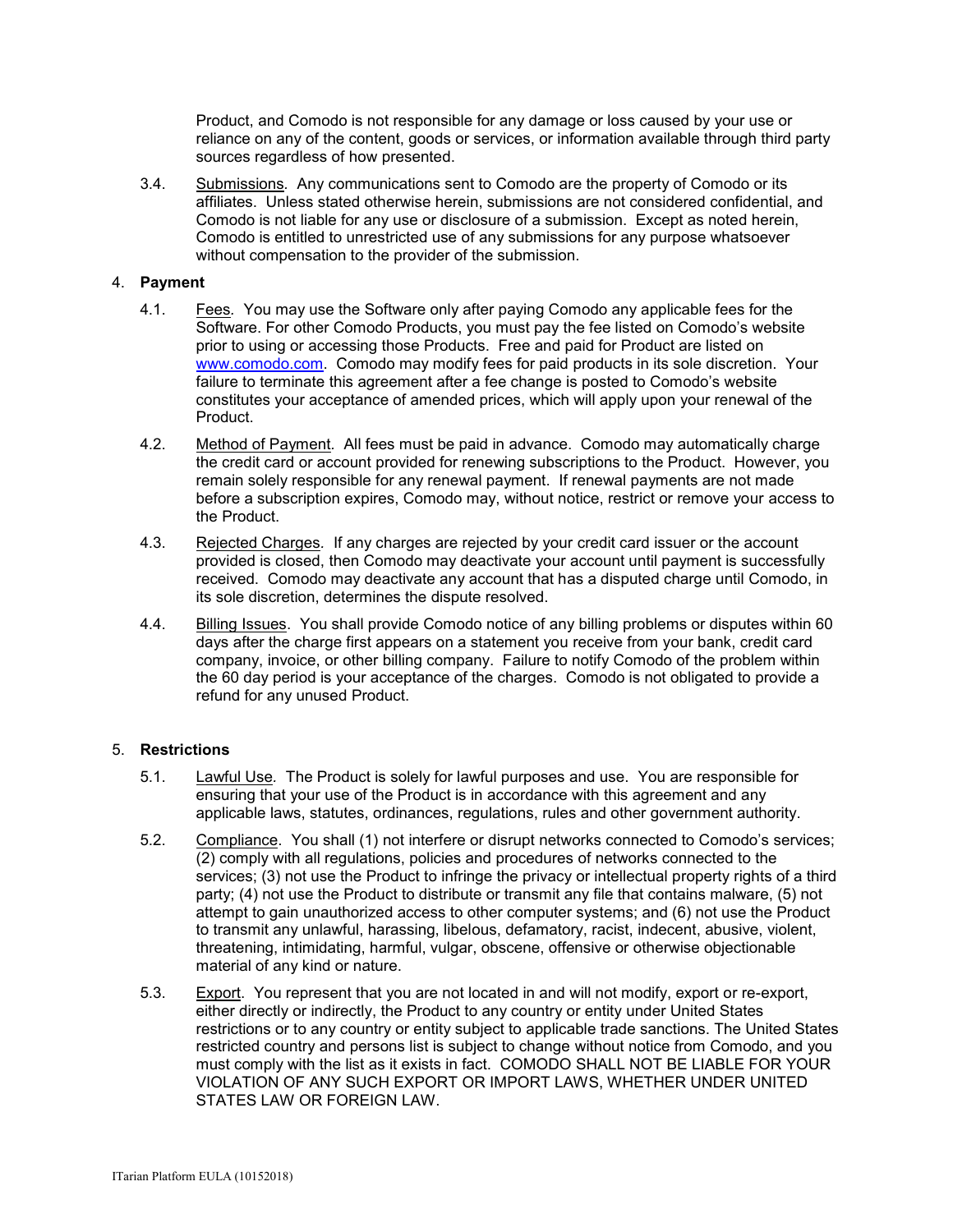### 6. **Termination.**

- 6.1. Term.This agreement is effective until terminated by you or by Comodo. You may only use paid Product during the period for which you have paid the subscription fee. The subscription may be renewed by paying an additional license fee as set forth on the Comodo website.
- 6.2. Termination by You. For free software, you may terminate this agreement at any time by removing all copies of the software in your possession or under your control. All paid Product may be terminated by removing all copies of any related software and notifying Comodo of your intent to terminate this agreement. Notification of termination must be sent by email to [support@comodo.com](mailto:support@comodo.com). Your termination will be effective upon Comodo's receipt and processing of the email. Processing may take up to 24 hours.
- 6.3. Termination by Comodo. Comodo may terminate this agreement for non-payment by delivering notice of the termination or sending an email to the address provided during your registration for the Product. Comodo may monitor its systems for excessive consumption of network resources and may take technical or other remedies deemed necessary to prevent or eliminate any excessive consumption. If Comodo deems your use to be excessive, Comodo may, with email notice, terminate your account or adjust the price of the Product.
- 6.4. Refunds. After purchasing the Product, you may cancel your subscription at any time. Unless you have participated in a promotion under section 1.6, you may be entitled to a refund. If you cancel your subscription within the first 30 days after making payment and are eligible for a refund, Comodo shall refund to you the full amount paid by you. To request a refund, you must email [refunds@comodo.com](mailto:refunds@comodo.com) within 30 days of the purchase date.
- 6.5. Events Upon Termination. Upon termination, you must immediately cease using the Product and delete all copies of any related software found on your computer and any backup copies made. Upon termination, Comodo may disable further use of the Product without further notice and may delete, remove, and erase any account information, any backup data stored by Comodo, and any other information stored or collected by Comodo. Such deletions are in Comodo's sole discretion and may occur without notice to you. No refunds shall be given for any reason.

# 7. **Indemnification.**

- 7.1. Indemnification By You. You shall indemnify (i) Comodo, (ii) Comodo's affiliates, and (iii) Comodo's and its affiliate's directors, officers, employees, and agents (each an "Indemnified Person") against all liabilities, losses, expenses, or costs (including reasonable attorney's fees) (collectively "Losses") that, directly or indirectly, are based on your breach of this agreement, information provided by you, or your infringement on the rights of a third party.
- 7.2 Indemnification By Comodo. Comodo hereby agrees to indemnify, defend and hold harmless You (an "Indemnified Person"), from and against, any and all Losses incurred by You in connection with any claim, action, suit or proceeding by a third party (each, a "Claim") to the extent such Claim arises out of or results from Comodo's direct infringement or misappropriation of a trade secret of a third party or of any U.S. patent, registered copyright, or registered trademark ("Intellectual Property Infringement") related to the use of the Product. Comodo's indemnification obligations shall not apply to the extent any such infringement or misappropriation is the result of: (a) Your independent modification of the Product, or any other product, software or service provided under this agreement where without such modification the Product or other product would not infringe, (b) Your combination of the Product or any other product, software or service provided under this agreement with any other product, or use with any other product, (c) Comodo's adherence to Your express written instructions where such instructions and any modifications, changes or combinations made as a result of said instructions are solely responsible for the claim of infringement, (d) any Claim based on open source software or other third party code included with the Product, (e) any unauthorized use of the Product, or (f) use of the Product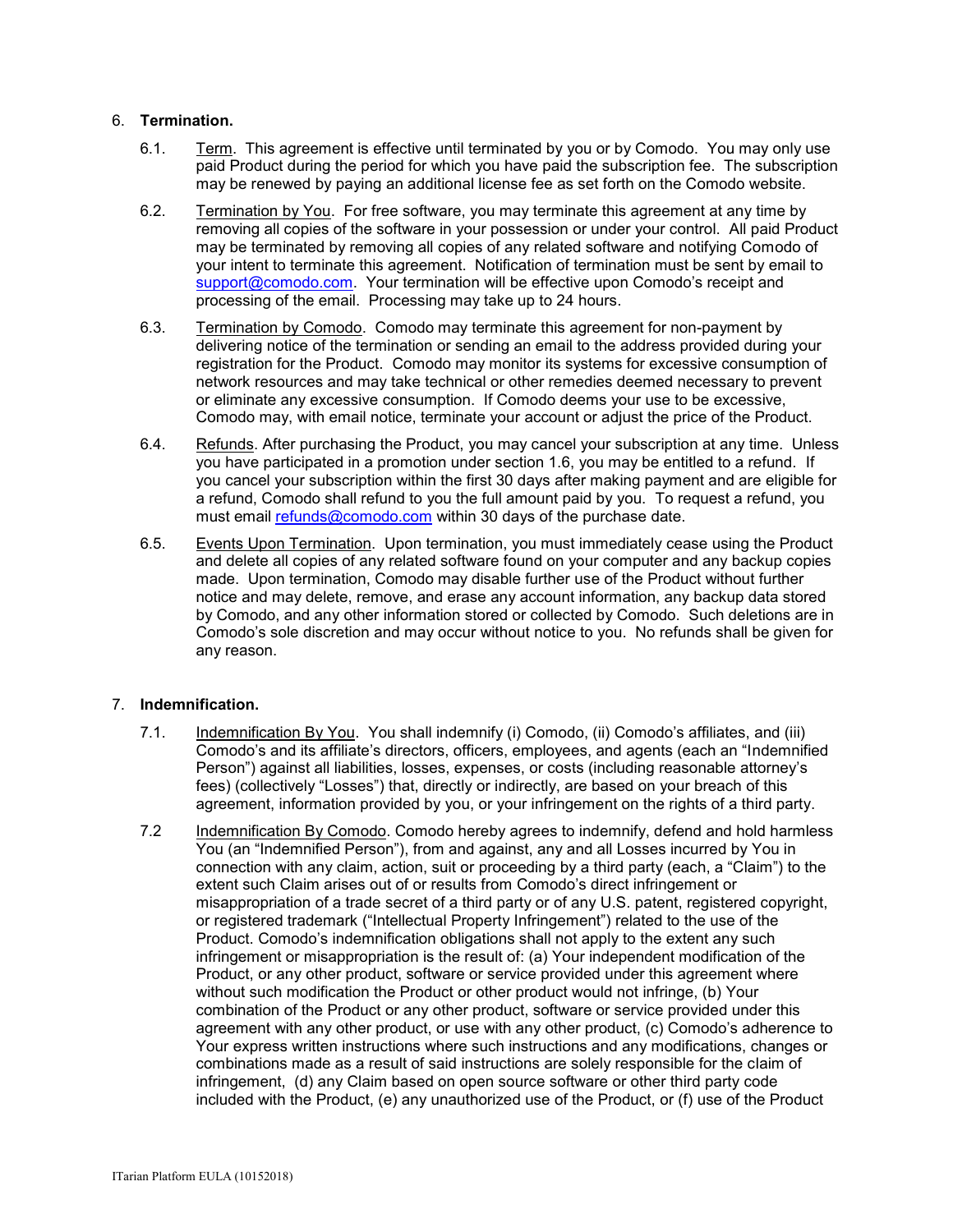other than in accordance with the Documentation (any applicable administration guide for the current version of the Product).

7.2.1. Remedy and Liability: In the event that a court of final determination and of competent jurisdiction holds that the Product constitutes a direct infringement or use of the Product is enjoined, Comodo shall, at its sole discretion, do one or more of the following: (i) procure for you the right to continue use of the Product, (ii) provide a modification to the Product so that its use becomes non-infringing, (iii) replace the Product with software that is substantially similar in functionality and performance or (iv), if none of the foregoing alternatives is reasonably available to Comodo, Comodo shall refund the residual value of the purchase price paid by you for the infringing Product, depreciated using a straightline method of depreciation over a three (3) year period from the date of delivery of the Product to you. Comodo may also request You to remove all copies of any Product held to be infringing or giving rise to a Claim.

THIS SECTION STATES COMODO'S SOLE LIABILITY AND YOUR EXCLUSIVE REMEDY FOR INTELLECTUAL PROPERTY INFRINGEMENT CLAIMS.

- 7.3 Indemnification Procedure. Each Indemnified Person must notify the other party promptly (within 14 days) of a demand for indemnification. However, an Indemnified Person's failure to notify will not relieve the other party from its indemnification obligations except to the extent that the failure to notify materially prejudices a party. The Indemnitor may assume the defense of any action, suit, or proceeding giving rise to an indemnification obligation unless assuming the defense would result in potential conflicting interests as determined by the Indemnified Person in good faith. Indemnitor may not settle any claim, action, suit or proceeding related to this Agreement unless the settlement also includes an unconditional release of all Indemnified Persons from liability.
- 7.4 Additional Liability. Your indemnification obligations are not Comodo's sole remedy for a breach and are in addition to any other remedies Comodo may have against you under this agreement. Your indemnification obligations survive the termination of this agreement.

### **8. Disclaimers and Limitation of Liability.**

- 8.1. Internet. You acknowledge that the Product are subject to the operation and telecommunications infrastructures of the Internet and the operation of your Internet connection services, all of which are beyond Comodo's control.
- 8.2. Guarantee Disclaimer; Assumption of Risk. EXCEPT AS SPECIFICALLY STATED OTHERWISE IN THIS AGREEMENT, COMODO EXPRESSLY DISCLAIMS ALL IMPLIED AND EXPRESS WARRANTIES IN THE PRODUCT. THIS DISCLAIMER INCLUDES ALL WARRANTIES OF MERCHANTABILITY, FITNESS FOR A PARTICULAR PURPOSE, AND NON-INFRINGEMENT AND IS EFFECTIVE TO THE MAXIMUM EXTENT ALLOWED BY LAW. COMODO DOES NOT GUARANTEE THAT 1) THE PRODUCT WILL MEET YOUR REQUIREMENTS OR EXPECTATIONS OR 2) THAT ACCESS TO THE PRODUCT WILL BE UNINTERRUPTED, TIMELY, SECURE, OR ERROR-FREE.
- 8.3. Damage Limitation. THE TOTAL LIABILITY OF COMODO AND ITS AFFILIATES, AND EACH OF THEIR OFFICERS, DIRECTORS, PARTNERS, EMPLOYEES, AND CONTRACTORS, RESULTING FROM OR CONNECTED TO THIS AGREEMENT IS LIMITED TO THE AMOUNT PAID BY YOU FOR THE PRODUCT OR IF THIS IS A FREE PRODUCT UP TO A MAXIMUM OF ONE HUNDRED U.S. DOLLARS (\$100 USD). YOU WAIVE ALL LIABILITY FOR SPECIAL, INDIRECT, INCIDENTAL, PUNITIVE, OR CONSEQUENTIAL DAMAGES. THIS WAIVER INCLUDES ALL DAMAGES FOR LOST PROFITS, REVENUE, USE, OR DATA AND APPLIES EVEN IF COMODO IS AWARE OF THE POSSIBILITY OF SUCH DAMAGES. These limitations apply to the maximum extent permitted by law regardless of 1) the reason for or nature of the liability, including tort claims,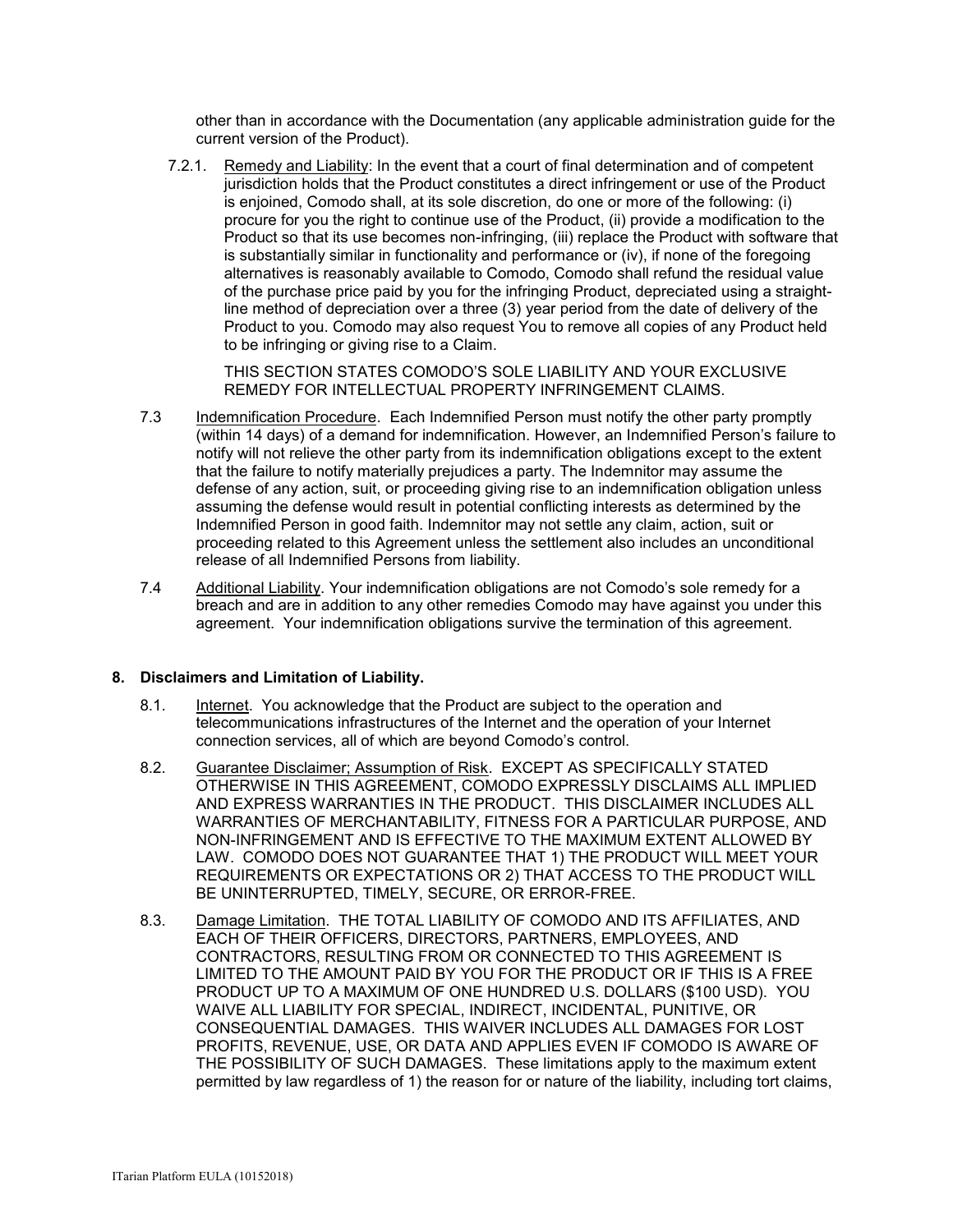2) the number of claims, 3) the extent or nature of the damages, and 4) whether any other provisions of this agreement have been breached or proven ineffective.

- 8.4. Data Transfer*.* ALL MATERIAL AND/OR DATA DOWNLOADED OR OBTAINED THROUGH THE PRODUCT IS AT YOUR OWN RISK. YOU ARE SOLELY RESPONSIBLE FOR THE USE OR YOUR POSSESSION OF SUCH DATA OR MATERIAL. COMODO DOES NOT ACTIVELY MONITOR ANY INFORMATION OR MATERIAL TRANSFERRED THROUGH ITS PRODUCT AND CANNOT WARRANT THE CONTENT OF SUCH MATERIAL OR DATA.
- 8.5. Exceptions. If any legal right disallows an exclusion of warranties or disallows limiting certain damages, then the disclaimers of guarantee and limitations on liability herein apply to the maximum extent allowed by law.
- 8.6. Limitations on Remedy*.* All actions or claims relating to this agreement must be brought within one (1) year from the date when the cause of action occurred.

#### **9. Privacy.**

9.1. Privacy and Information Access. Comodo shall follow the privacy policy posted on its website at<https://www.comodo.com/repository/privacy-policy.php>when collecting and using information from you. Comodo may amend the privacy policy at any time by posting the amended privacy policy on its website.

By accepting this Agreement, you are providing express permission for the following information to be obtained by this program:

Data and information that is collected from users for statistics and analysis during Comodo product installation, uninstallation and product update(s) in order for Comodo to know specific Comodo product usage on various operating systems, and to assist in further product planning and support include:

Anonymous Computer ID; Comodo defined integer values for Product ID, Channel ID, Affiliate ID and selected Interface Language, Comodo product version; operating system name, platform, language, build and version; input e-mail (if optionally provided during installation); Comodo product related license information; settings for consent to data collection; if the web filtering feature is enabled and a browsed URL is a heuristic match with a malicious website database, the URL may be sent to Comodo for further analysis.

The following information is also sent to Comodo to determine active users:

Anonymous Computer ID; Comodo defined integer values for Product ID, Channel ID and Affiliate ID; and Comodo product version.

The following information is only sent to Comodo based on consent:

Install options;

Comodo application usage (i.e. Comodo product launch and which features and interfaces used);

Information on executed files which includes the file path, file size, the file's sha-1 hash, Comodo verdict and source of verdict, user's decision on application, parent application sha-1 hash, url associated with the file, IP of domain from where the file is downloaded, browser name and version from where a file is downloaded, if the file is seen as an installer by product, a file's digital signing status, digital signer name if the file is signed; Information on installed browser, such as name, search engine and home page settings; Default browser;

Crash dumps of Comodo application and Kernel crash dumps.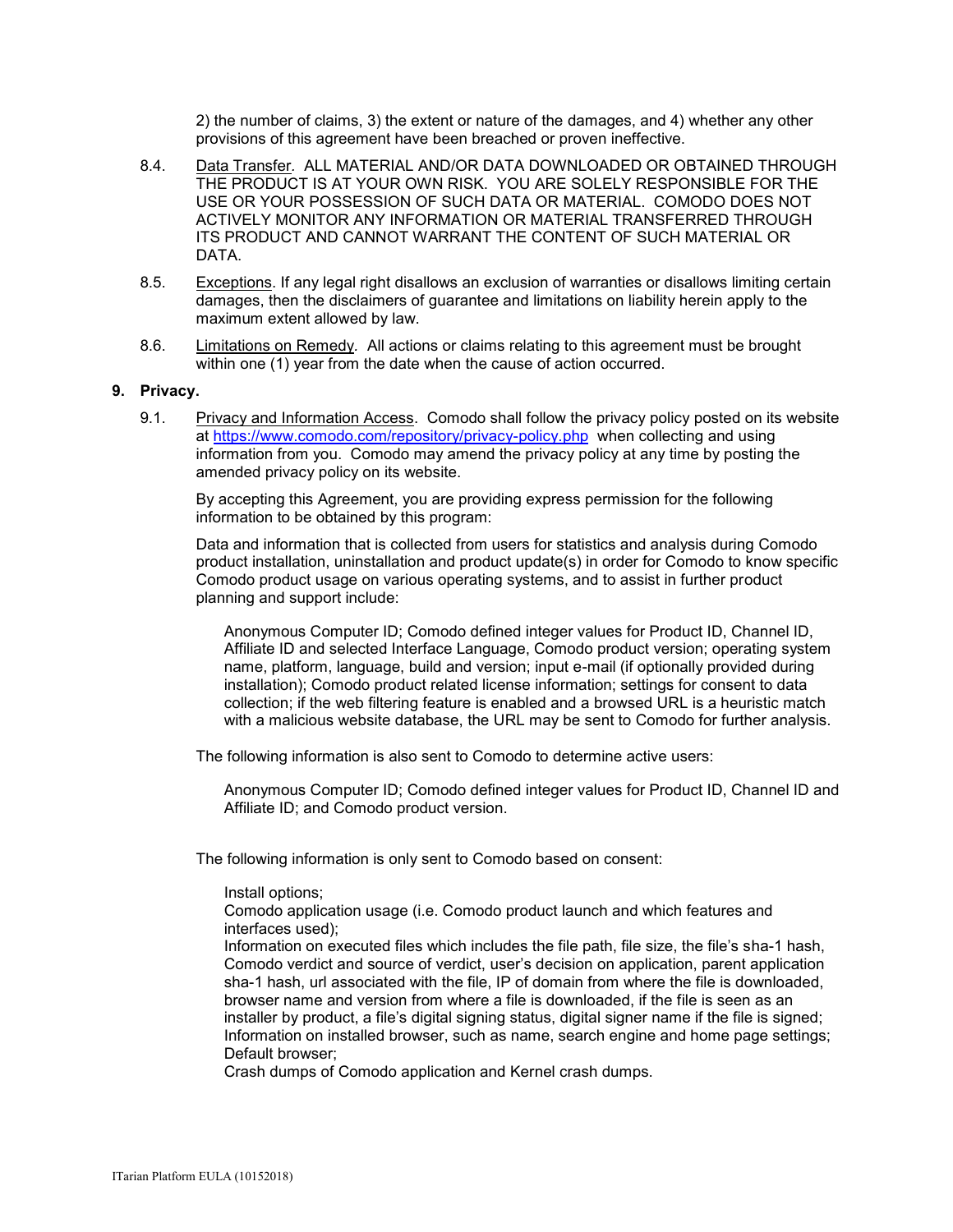In order to investigate crashes in the context of the system, computer information as extracted using Microsoft tool "msinfo32.exe /nfo" is sent, which contains complete system information including but not limited to, the categories of "Hardware Resources", "Components", and "Software Environment" with information about installed applications.

Comodo Product(s) may produce log files of information about certificate revocation checks which are transmitted to Comodo for analysis. No correlation of personally identifiable information is made or included in the log files.

Additional particular details of information collection include:

The file/application list is scanned; reporting of information of scan events to Comodo's server/ portal for integration, where the scan events will be shown on EM portal per device;

System information via PAAR Service (Information about the computer or device such as computer ID, operating system language, operating system type);

User events, (such as install, uninstall, and updates), logging, heartbeat, operating system changes, installation failure via Comodo Messaging Center Service. Upon enablement of functionality, collection includes global machine code, operating system version, and any changes to OS.

Administrator access control for device;

Data reporting to Comodo of response errors and response time for the following services: FLS, Valkyrie, EM File Rating, and download.comodo.com, as well as determining if these services are available.

Options to automatically submit crash reports for CCS processes crash and Windows crashes and event logs are also available.

CCS also sends the following information to Comodo's FLS:

Scan of files; file downloads from URLs and from which URL the file is downloaded; domain IP, browser name; parent hash if the file/process has a parent process; user id; product id; product version; installer; file size; file type; file path; digital signature status; file hidden status; verdict source; caller type; value of signer name of the code signing digital signature; enterprise field; enterprise value; registration and de-registration information; logging the parent process of file-less script launched in Containment.

CCS monitors file upload/download status and the duration of such. Monitoring and reporting of file operations including any upload to Comodo Valkyrie, upload to Comodo account manager service (if configured), downloading updates from download.comodo.com or other configured updating service. Reporting of unrecognized files that have stayed unrecognized for a given time period. Downloads of the local verdict service database updates is also allowed.

A recognizer function of the program blocks suspicious applications from dropping files into a user's auto run folder and has the ability to choose applicable actions.

CCS may also send logs to third party logging systems, these could include event logs, system logs, and external files.

CCS also creates, as needed, files or other items (such as logs, registry, keys etc.) required by the operating system for compatibility purposes.

9.2. Disclosure*.* Comodo will disclose information where required by a subpoena, interception order or other lawful process. Comodo may also disclose information when it believes that such disclosure is necessary to protect the rights or safety of others or to enforce, or protect Comodo's rights under this Agreement.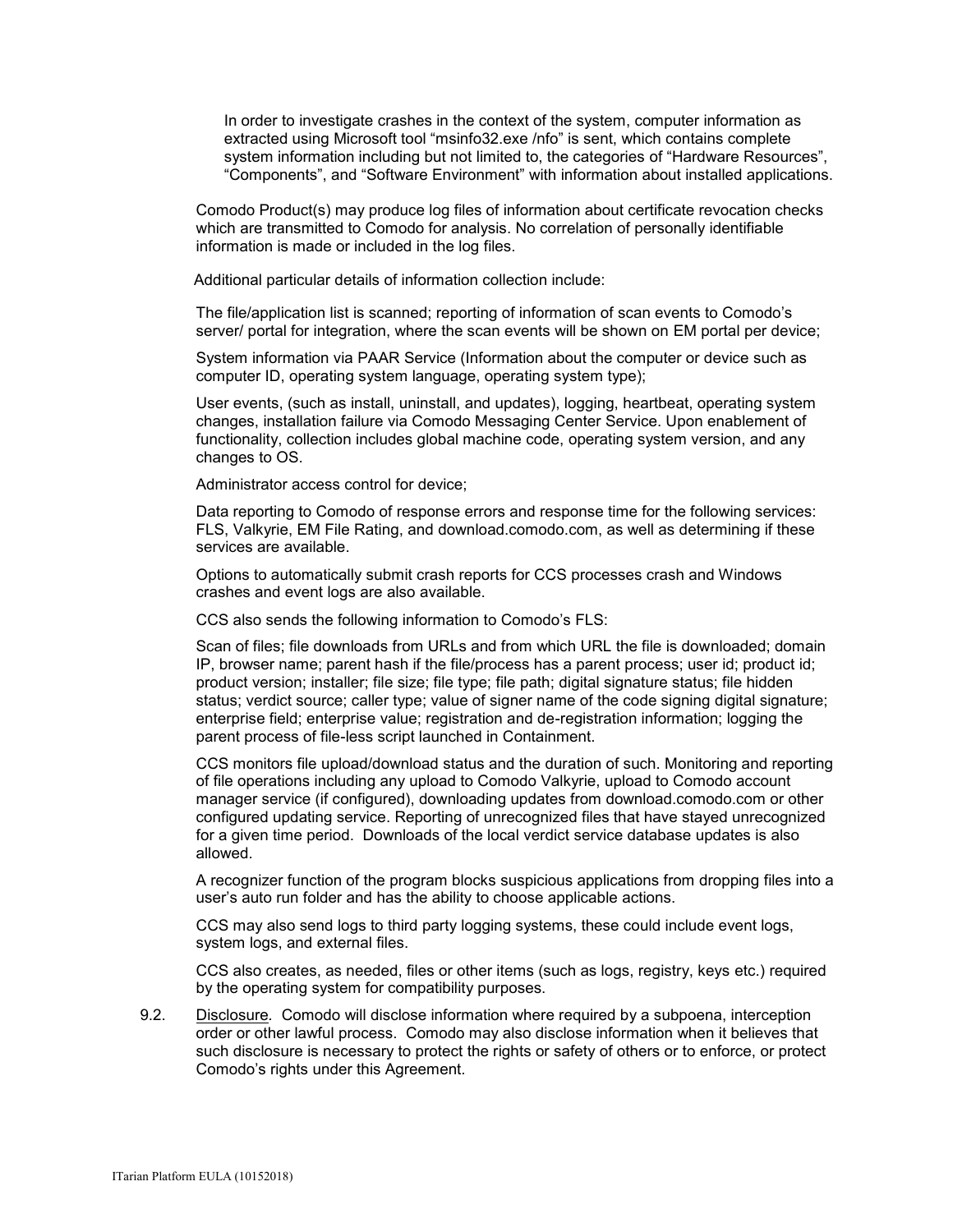- 9.3. Opt Out. You may opt-out of having information used for purposes not directly related to the Product by emailing a clear notice to [optout@comodo.com.](mailto:optout@comodo.com) By clicking "I AGREE", you affirmatively consent to receiving Comodo's and its affiliates' promotional material.
- 9.4. File Submission. This product may automatically submit to Comodo any files or programs that are identified as potential malware, including information on the actions taken by such files. The collected files could potentially contain personally identifiable information that has been obtained within the file which was identified as a potential malware file. Files of this type are being collected by Comodo only for the purpose of improving the ability of Comodo's products to detect malicious behavior. Comodo will not correlate these files with any personally identifiable information.

### **10. Miscellaneous**

- 10.1. Notices. All questions, notices, demands, or requests to Comodo with respect to this Agreement shall be made in English writing to: Comodo Security Solutions, Inc., 1255 Broad Street, Suite 100, Clifton, New Jersey 07013. All notices to you shall be made by posting the notice on the Comodo website.
- 10.2. Entire Agreement. This agreement, along with the attached schedules and any documents referred to herein, is the entire agreement between the parties with respect to the subject matter, superseding all other agreements that may exist with respect to the subject matter. Section headings are for reference and convenience only and are not part of the interpretation of the agreement.
- 10.3. Modifications. Comodo may amend or discontinue certain Product offered under this agreement in its sole discretion, including modifying renewal license fees, availability, equipment and software requirements, and limiting or restricting use of the Product. Comodo may amend this agreement to the extent allowed by law. Comodo will give you notice of these amendments by posting the modified agreement to its website. You must periodically visit Comodo's website to be aware of any changes. Continued use of a Product after an amendment constitutes your acceptance of the change.
- 10.4. Waiver. A party's failure to enforce a provision of this agreement does not waive the party's right to enforce the same provision later or right to enforce any other provision of this agreement. To be effective, all waivers must be both in writing and signed by the party benefiting from the waived provision.
- 10.5. Force Majeure and Internet Frailties. Other than for payment obligations by you, neither party will be liable for a delay or failure to perform an obligation to the extent that the delay or failure is caused by an occurrence beyond the party's reasonable control. Each party acknowledges that the operation of the Internet is beyond the other party's reasonable control, and neither party will be liable for a delay or failure caused by an interruption or failure of telecommunication or digital transmission links, Internet slow-downs or failures, or other such transmission failure.
- 10.6. Arbitration.

ARBITRATION MEANS THAT YOU WAIVE YOUR RIGHT TO A JUDGE OR JURY TRIAL IN A COURT PROCEEDING AND YOUR GROUNDS FOR APPEAL ARE LIMITED.

You agree that any dispute, claim or controversy arising out of this agreement shall be determined by binding arbitration, except as indicated at the end of this section below. Before you may begin arbitration with respect to a dispute involving any aspect of this Agreement, you shall notify Comodo and any other party to the dispute for the purpose of seeking dispute resolution. The notice to Comodo should be addressed to 1255 Broad Street, Clifton, New Jersey 07013.

If the dispute is not resolved within sixty (60) days after the initial notice, then a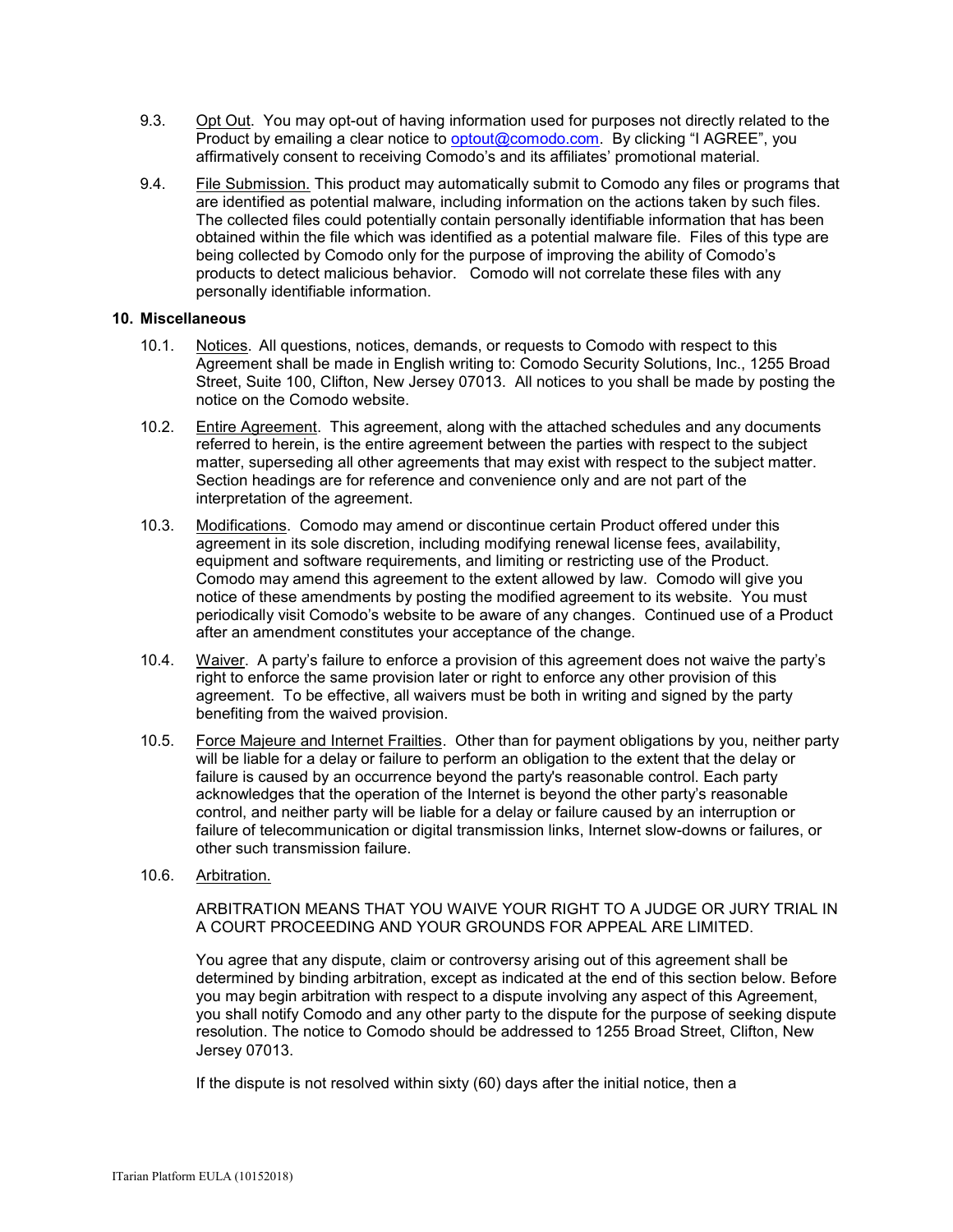party may proceed in accordance with the following: Any unresolved dispute arising under the terms of this Agreement shall be decided by arbitration conducted through the services of the Commercial Arbitration Rules of the American Arbitration Association (hereinafter referred to as the "AAA"). Notice of demand for an arbitration hearing shall be in writing and properly served upon the parties to this Agreement. Arbitration hearings shall be held in the state of New Jersey at a location mutually agreeable to the parties.

You and Comodo agree that "dispute, claim or controversy" as defined in this Agreement shall not include any claim or cause of action by You or Comodo for trade secret misappropriation, patent infringement, copyright infringement or misuse, or trademark infringement or dilution. You agree that a Court, not an Arbitrator, may decide if a claim falls within one of these exceptions.

### 10.7 WAIVER OF CLASS ACTIONS AND CLASS ARBITRATIONS.

YOU AND COMODO AGREE THAT ANY PROCEEDINGS TO RESOLVE OR LITIGATE ANY DISPUTE IN ANY FORUM WILL BE CONDUCTED SOLELY ON AN INDIVIDUAL BASIS. NEITHER YOU NOR COMODO WILL SEEK TO HAVE ANY DISPUTE HEARD AS A FEDERAL OR STATE CLASS ACTION, PRIVATE ATTORNEY GENERAL ACTION, OR IN ANY OTHER PROCEEDING IN WHICH EITHER PARTY ACTS OR PROPOSES TO ACT IN A REPRESENTATIVE CAPACITY. NO ARBITRATION OR PROCEEDING WILL BE COMBINED WITH ANOTHER WITHOUT THE PRIOR WRITTEN CONSENT OF ALL PARTIES TO ALL AFFECTED ARBITRATION OR PROCEEDINGS.

### 10.8 Governing Law

The laws of the state of New Jersey govern the interpretation, construction and enforcement of this agreement and all proceedings arising out of it without regard to any conflicts of laws principles. Both parties agree to the exclusive venue and jurisdiction of state or U.S. federal courts located in New Jersey.

The United Nations Convention on Contracts for the International Sale of Goods and the Uniform Computer Information Transaction Act shall not apply to this Agreement and are specifically excluded.

- 10.9. Assignment. You may not assign any of your rights or obligations under this agreement, whether by merger, consolidation, operation of law, or any other manner, without the prior written consent of Comodo. For purposes of this section only, a change in control is deemed an assignment. Any transfer without consent is void. To the extent allowed by law, Comodo may assign its rights and obligations without your consent.
- 10.10. Severability. Any provision held invalid or unenforceable will be reformed to the minimum extent necessary to make the provision valid and enforceable. If reformation is not possible, the provision is deemed omitted and the balance of the agreement remains valid and enforceable.
- 10.11. Survival. All provisions relating to confidentiality, proprietary rights, indemnification, and limitations of liability survive the termination of the agreement.
- 10.12. Rights of Third Parties*.* There are no third party beneficiaries under the agreement.

# **ACCEPTANCE**

BY CLICKING "I ACCEPT" BELOW, YOU AGREE THAT YOU HAVE READ AND UNDERSTAND THIS AGREEMENT AND THAT YOU WILL BE BOUND BY AND COMPLY WITH ALL OF ITS TERMS. DO NOT CLICK THE "I ACCEPT" BUTTON IF YOU DO NOT AGREE TO THE TERMS OF THIS AGREEMENT.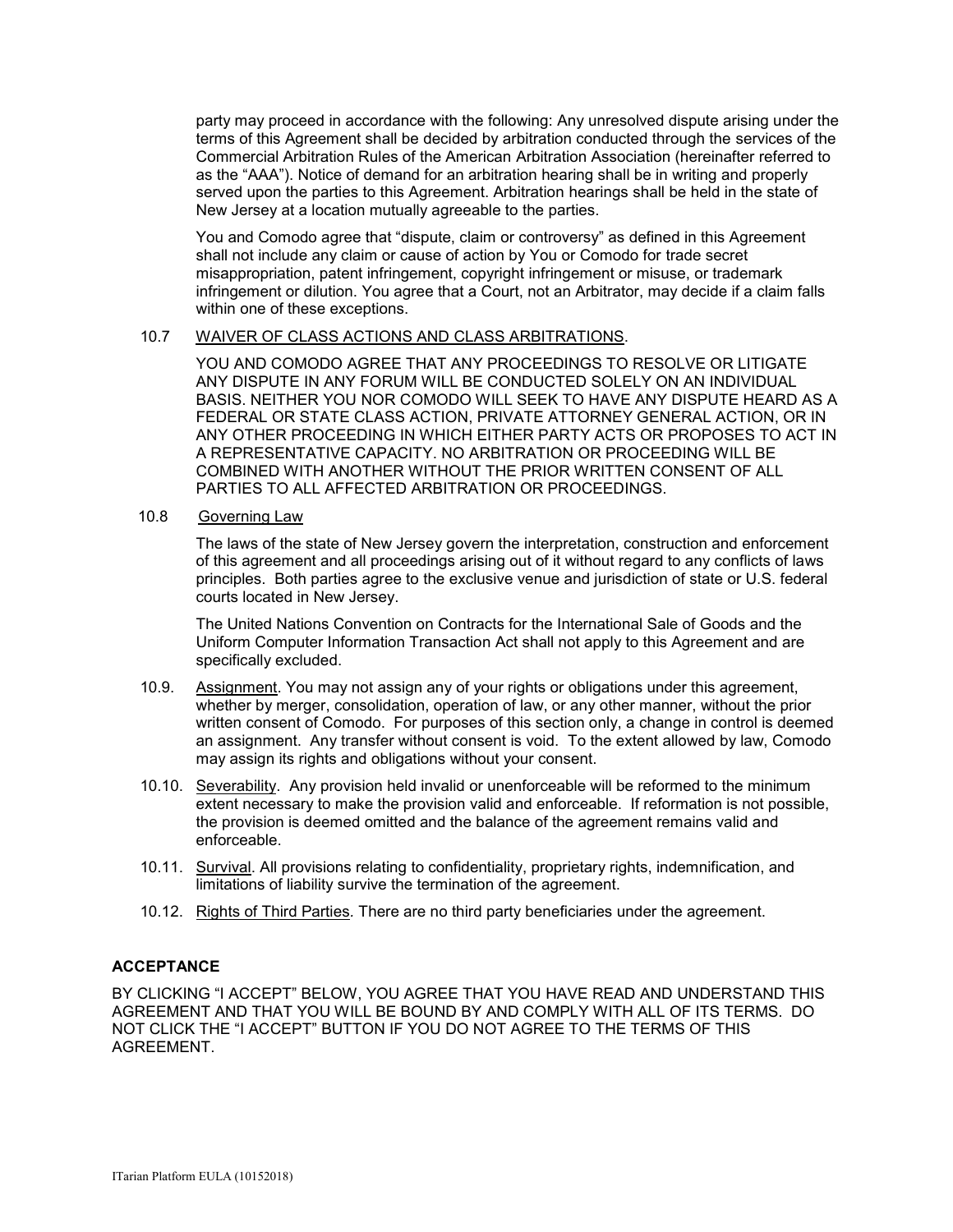# **SCHEDULE A**

### **Included Software and Licenses**

The following third party or open source software may be included and is provided under other licenses and/or has source available from other locations.

SQLite

(Public domain)

FileHash.h

<https://github.com/JoeKun/FileMD5Hash/blob/master/Library/FileHash.h>

(Apache v2.0 <http://www.apache.org/licenses/LICENSE-2.0> )

Open DLAP License

<https://github.com/LMDB/lmdb/blob/mdb.master/libraries/liblmdb/LICENSE>

Luajit

<http://luajit.org/luajit.html>MIT License

<https://opensource.org/licenses/mit-license.php>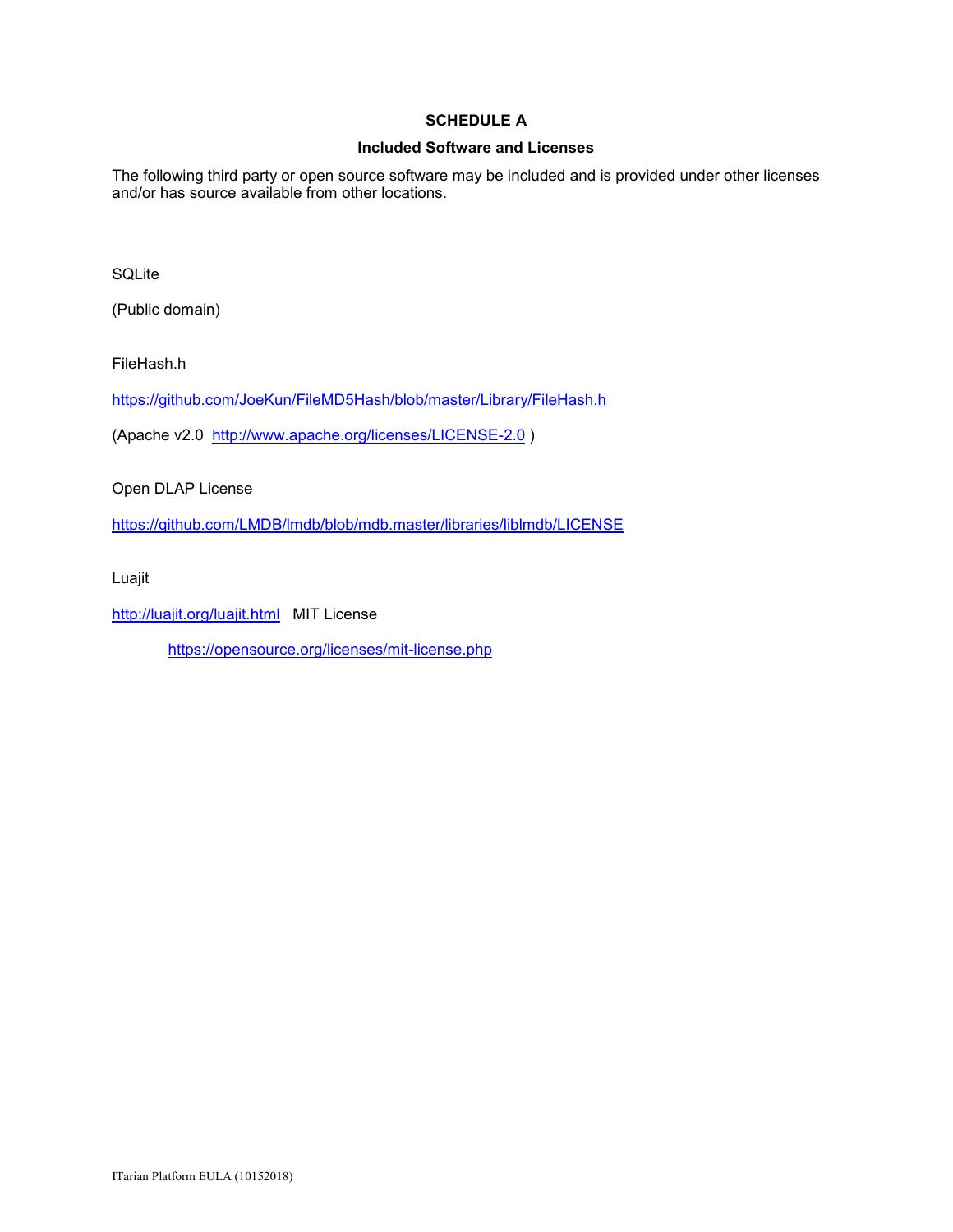# **ENDPOINT MANAGER EXHIBIT B**

### **COMODO VALKYRIE TERMS AND CONDITIONS**

THIS AGREEMENT CONTAINS A BINDING ARBITRATION CLAUSE AND CLASS ACTION WAIVER WHICH REQUIRES THE RESOLUTION OF DISPUTES ON AN INDIVIDUAL BASIS, LIMITS YOUR ABILITY TO SEEK RELIEF IN A COURT OF LAW, AND WAIVES YOUR RIGHT TO PARTICIPATE IN CLASS ACTIONS, CLASS ARBITRATIONS, OR A JURY TRIAL FOR CERTAIN DISPUTES.

IMPORTANT—READ THESE TERMS CAREFULLY BEFORE USING VALKYRIE ("SERVICES"). BY USING THE SERVICES, YOU ACKNOWLEDGE THAT YOU HAVE READ THESE TERMS AND CONDITIONS, THAT YOU UNDERSTAND THEM, AND THAT YOU AGREE TO THEM.

These terms and conditions ("Terms") govern the relationship between you and Comodo Security Solutions, Inc., with its principal place of business at 1255 Broad Street, Clifton, NJ 07013, United States, ("Comodo") with respect to your use of the Services.

### **1. Use of Services**

You agree to submit files to Comodo only for the purpose of malware analysis. You agree that you shall have no right to any file after its submission and that all submissions shall be deemed NOT CONFIDENTIAL. Comodo may use submitted files and the results of its test in any manner it sees fit and you grant Comodo an irrevocable license to modify, use, display, perform, reproduce, transmit, and distribute any submitted files. You agree that all testing shall be conducted in Comodo's sole and absolute discretion. Comodo does not guarantee that a report will be generated for each file submitted. Comodo does not guarantee that a generated report will be accurate or that Comodo will detect all malware. Any generated report shall be solely owned by Comodo.

### **2. Restrictions**

You agree to not use the Services to:

- i engage in unlawful activity or to use the Services in an unlawful manner
- ii use the Services in any manner that is likely to damage, disable, overburden or impair the Services (excluding the submission of malware to Comodo);
- iii use automated scripts to collect information from or otherwise interact with the Services;
- iv transmit content that would reasonably be considered harmful, threatening, unlawful, defamatory, infringing, abusive, inflammatory, harassing, vulgar, obscene, fraudulent, invasive of privacy or publicity rights, hateful, or racially, ethnically or otherwise objectionable;
- v impersonate any person or entity, or falsely state or otherwise misrepresent yourself;
- vi transmit any private information; or
- vii transmit content that would constitute or encourage criminal offense, violate the rights of any party, create liability for Comodo, or violate any local, state, national or international law.

### **3. Disclaimer of Warranties**

ANY USE OF THE SERVICES IS AT YOUR OWN RISK AND THE SERVICES MAY NOT OPERATE AS INTENDED. COMODO, ITS AFFILIATES, AND THEIR LICENSORS, SUPPLIERS, EMPLOYEES OR AGENTS SHALL NOT BE RESPONSIBLE FOR ANY USE OF THE SERVICES. THE SERVICES MAY NOT OPERATE ERROR FREE, OR IN AN UNINTERRUPTED FASHION. COMODO MAKES NO REPRESENTATIONS THAT ANY DEFECTS OR ERRORS IN THE SERVICES WILL BE CORRECTED OR THAT THE SERVICES ARE COMPATIBLE WITH ANY PARTICULAR PLATFORM.

TO THE MAXIMUM EXTENT PERMITTED BY LAW, COMODO DISCLAIMS ALL WARRANTIES OF ANY KIND, WHETHER EXPRESSED OR IMPLIED, IN EQUITY OR AT LAW, INCLUDING IMPLIED WARRANTIES OF MERCHANTABILITY, FITNESS FOR A PARTICULAR PURPOSE, AND NON-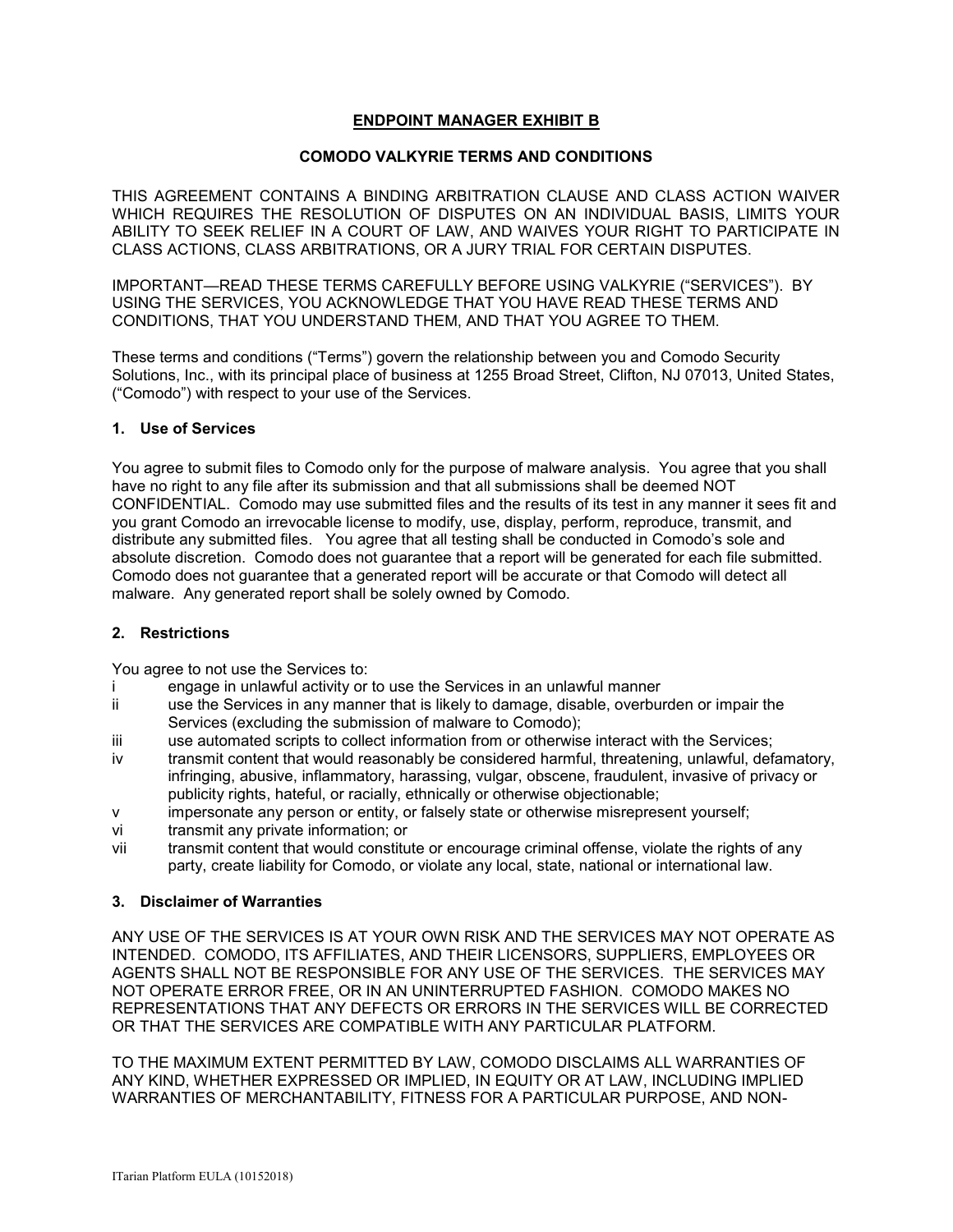INFRINGEMENT. COMODO DOES NOT WARRANT THAT THE SERVICES WILL MEET YOUR REQUIREMENTS OR EXPECTATIONS, OR THAT ACCESS TO THE SERVICES WILL BE UNINTERUPTED, TIMELY, SECURE, OR ERROR-FREE.

### **4. Permissions and Privacy Policy**

The Valkyrie Services may integrate with other Comodo products and services, such as File Analysis Tool (with report generation) and REST Services. These may include requests for you to submit file paths and user email address(es). The scan session detail page link can be sent to a user email after scan completion. Further, the scan session email and/or user email may be sent to Comodo sales and marketing for follow up contact.

YOU ARE GIVING EXPRESS PERMISSION FOR RECEIVING SALES AND MARKETING COMMUNICATIONS FROM COMODO BY EMAIL AND TELEPHONE.

Comodo shall follow the privacy policy posted on its website at:

<https://www.comodo.com/repository/privacy-policy.php> and

<https://www.comodo.com/repository/css-information-collection.php>

when collecting and using information from you. Comodo may amend the privacy policy at any time by posting the amended privacy policy on its website.

Any history in Comodo's possession older than thirty (30) days may be deleted, including history and dashboard data.

You are also giving express permission to receive notification emails and alerts with respect various product features, including uncertain verdicts.

Valkyrie Services also include optimization with Endpoint Manager product and can receive statistics regrading files submitted/queried for a given client, as well as retrieving information about each file for a given client. You are giving express permission for retrieval of the statistics and information of the files.

In Managed Service Provider ("MSP") use, the following permissions apply:

When in use with MSP's, the files of an MSP group can be reached by that MSP's users.

When an MSP with a Valkyrie license on the Comodo One platform: (i) creates a user, a user is also created automatically on Valkyrie; (ii) updates a user, that user is updated on Valkyrie automatically; (iii) deletes a user, that user is deleted on Valkyrie automatically.

In the event that third party features and functionalities are incorporated in or made available in or through Comodo Product(s), then the policies of those third parties apply. Please visit each third party's license agreement and privacy policy to better understand their terms of use and data collection practices.

### **5. Limitation of Liability**

COMODO, ITS LICENSORS, AND AFFILIATES SHALL NOT BE LIABLE FOR ANY LOSS OR DAMAGE RELATED TO THE USE OR INABILITY TO USE THE SERVICES. COMODO WILL NOT BE LIABLE FOR ANY INCIDENTAL OR CONSEQUENTIAL DAMAGES (INCLUDING INDIRECT, SPECIAL, PUNITIVE, OR EXEMPLARY DAMAGES FOR LOSS OF BUSINESS, LOSS OF PROFITS, BUSINESS INTERRUPTION, OR LOSS OF BUSINESS INFORMATION OR DATA) EVEN IF COMODO HAS BEEN ADVISED OF THE POSSIBILITY OF SUCH DAMAGES.

THE FOREGOING LIMITATIONS ON LIABILITY SHALL APPLY TO ALL CAUSES OF ACTION UNDER ALL LEGAL THEORIES, INCLUDING THEORIES OF CONTRACT, WARRANTY, STRICT LIABILITY, MISREPRESENTATION, NEGLIGENCE, AND OTHER TORTS. To the extent that your jurisdiction does not allow the limitation or exclusion of liability for incidental or consequential damages, this exclusion may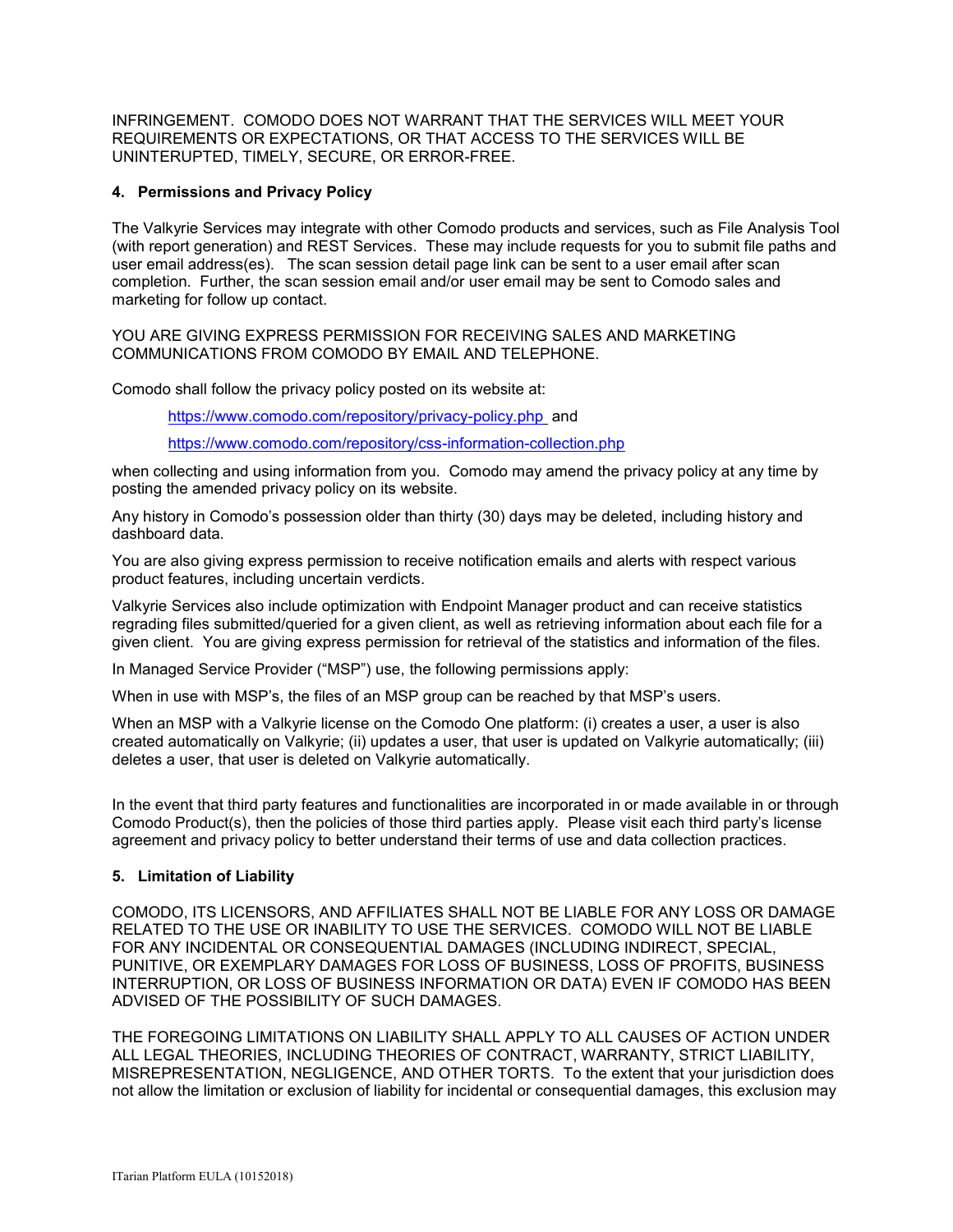not apply to you. In such circumstances, Comodo's liability shall be limited to a maximum of the minimum allowable liability in that jurisdiction.

### **6. Indemnity**

You agree to release, indemnify, defend and hold harmless Comodo and any of its contractors, agents, employees, officers, directors, shareholders, affiliates and assigns from all liabilities, claims, damages, costs and expenses, including reasonable attorney's fees and expenses, of third parties relating to or arising out of (a) your breach of these Terms, (b) falsehoods or misrepresentations of fact by you, or (c) your use or misuse of the Services. Comodo has the right to participate in any defense of a third-party claim related to your use of the Services, with counsel of our choice. You shall have sole responsibility to defend Comodo against any claim, but you must receive Comodo's prior written consent regarding any related settlement. The terms of this paragraph will survive these Terms.

### **7. Arbitration / Governing Law**

ARBITRATION MEANS THAT YOU WAIVE YOUR RIGHT TO A JUDGE OR JURY TRIAL IN A COURT PROCEEDING AND YOUR GROUNDS FOR APPEAL ARE LIMITED.

You agree that any dispute, claim or controversy arising out of this agreement shall be determined by binding arbitration. Before you may begin arbitration with respect to a dispute involving any aspect of this Agreement, you shall notify Comodo and any other party to the dispute for the purpose of seeking dispute resolution. The notice to Comodo should be addressed to 1255 Broad Street, Clifton, New Jersey 07013.

If the dispute is not resolved within sixty (60) days after the initial notice, then a party may proceed in accordance with the following: Any unresolved dispute arising under the terms of this Agreement shall be decided by arbitration conducted through the services of the Commercial Arbitration Rules of the American Arbitration Association (hereinafter referred to as the "AAA"). Notice of demand for an arbitration hearing shall be in writing and properly served upon the parties to this Agreement. Arbitration hearings shall be held in the state of New Jersey at a location mutually agreeable to the parties.

These Terms shall be governed by and construed in accordance with the laws of the state of New Jersey, United States of America, without regard to any conflicts-of-law rules. You irrevocably consent to the exclusive jurisdiction and venue of the federal and state courts of New Jersey and waive any right you may have to object to or seek to change such jurisdiction or venue.

The United Nations Convention on Contracts for the International Sale of Goods and the Uniform Computer Information Transaction Act shall not apply to this agreement and are specifically excluded.

Waiver of Class Actions and Class Arbitrations: Any proceedings to resolve or litigate any dispute in any forum will be conducted solely on an individual basis. Neither you nor Comodo will seek to have any dispute heard as a class action, private attorney general action, or in any other proceeding in which either party acts or proposes to act in a representative capacity. No arbitration or proceeding will be combined with another without the prior written consent of all parties to all affected arbitration or proceedings.

### **8. Severability**

If any provision of these Terms is determined by a court of competent jurisdiction to be unenforceable or illegal, such provision shall be modified to the minimum extent necessary to make the provision enforceable. The remainder of the Terms shall remain in full force and effect.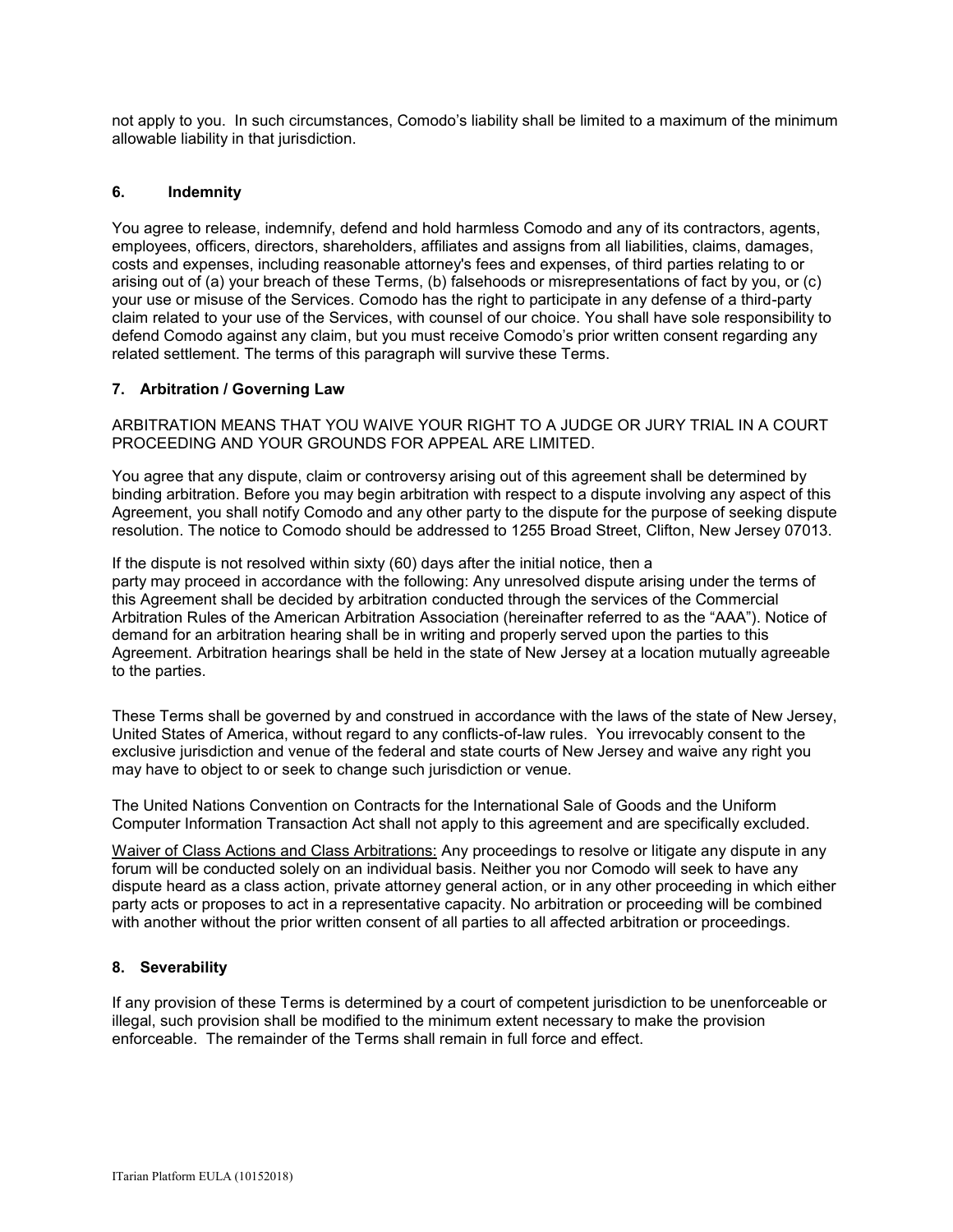### **9. Force Majeure**

Comodo is not responsible for any cessation, interruption or delay in the operation of the Services or performance of its obligations hereunder due to earthquake, flood, fire, storm, natural disaster, act of God or the public enemy, war, armed conflict, terrorist action, strike, lockout, boycott, riot, release of hazardous or toxic substances, explosion, accident, communications outages, Internet frailities, or any other causes whether or not of the same class or kind as those specifically above named.

### **10. Amendments**

Any waiver of these Terms shall only be effective if it is in writing and signed by both parties. Comodo may change the Terms and the Services without prior notice to you. You should check the Terms each time you use or access the Services. Your use of the Services after any changes to the Terms constitutes your acceptance of the new terms. Section headings are for convenience only and shall not be considered in the interpretation of these Terms.

### **11. Notices**

All notices, demands or requests to Comodo with respect to these Terms shall be made in writing to: Comodo Security Solutions, Inc., 1255 Broad Street, Clifton, New Jersey 07013.

### **ACCEPTANCE**

BY USING THE SERVICES OR CLICKING "SUBMIT", YOU AGREE TO BE BOUND BY AND COMPLY WITH ALL OF THE TERMS HEREIN. DO NOT USE THE SERVICES IF YOU DO NOT AGREE TO BE BOUND BY THESE TERMS AND CONDITIONS.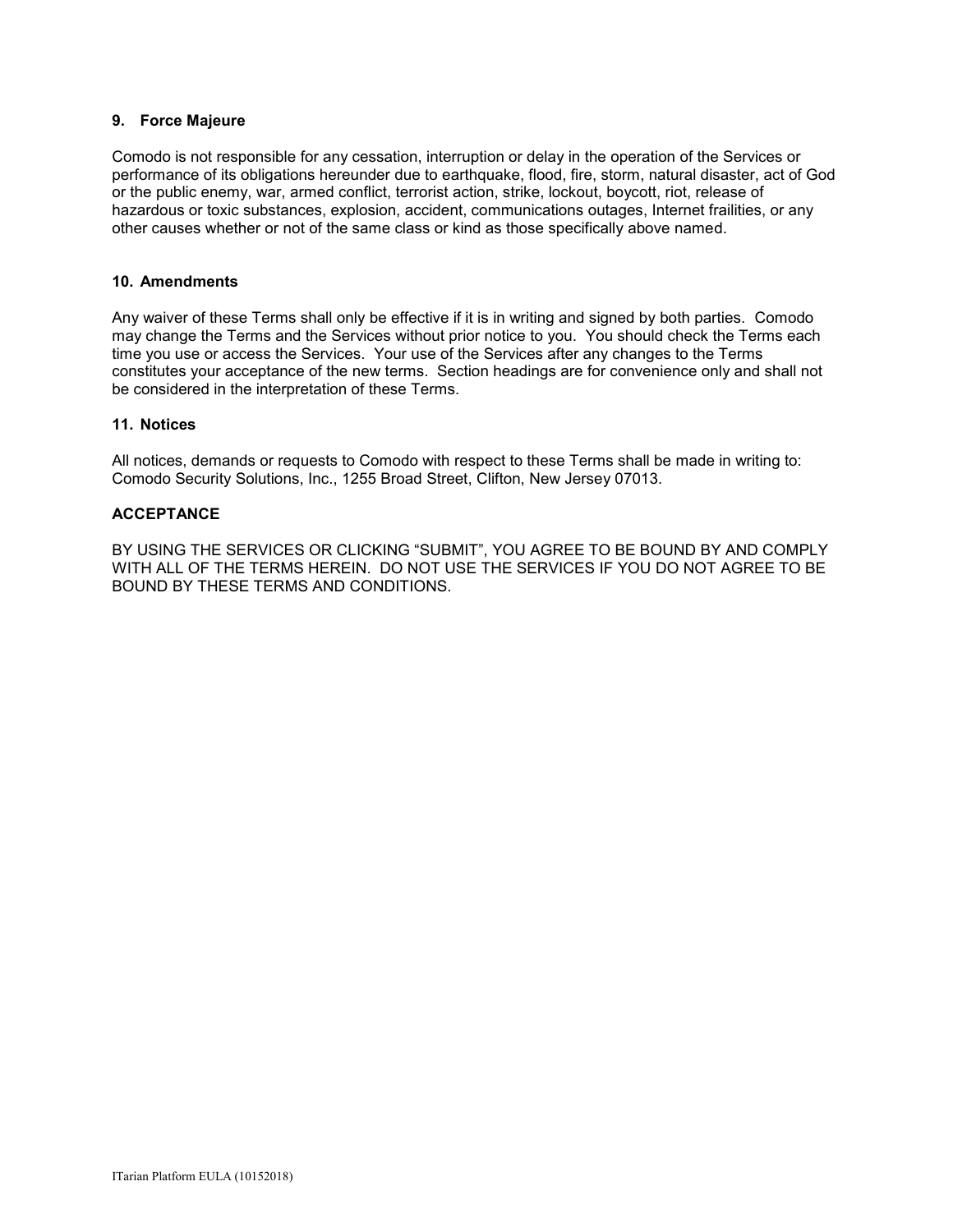### **Valkyrie Third Party Software**

The following third party software may be distributed with, and is provided under, other licenses and/or has source available from other locations.

Cuckoo Sandbox GNU GLPv3 **<https://github.com/spender-sandbox/cuckoo-modified/blob/master/docs/LICENSE>**

**[ipwhois](https://pypi.python.org/pypi/ipwhois) <https://github.com/secynic/ipwhois/blob/master/LICENSE.txt>**

**[IPy](https://pypi.python.org/pypi/IPy/0.81)**

**<https://docs.python.org/3/license.html>** Copyright 2001-2017 Python Software Foundation; All Rights reserved

**[jqvmap](https://jqvmap.com/) <https://github.com/manifestinteractive/jqvmap/blob/master/LICENSE>**

**[radar chart](https://gist.github.com/nbremer/21746a9668ffdf6d8242#file-radarchart-js)**

**[data-driven documents](https://d3js.org/)** BSD-3-Clause **<https://opensource.org/licenses/BSD-3-Clause>**

**[D3-based reusable chart library](http://c3js.org/)** MIT License **<https://opensource.org/licenses/MIT>**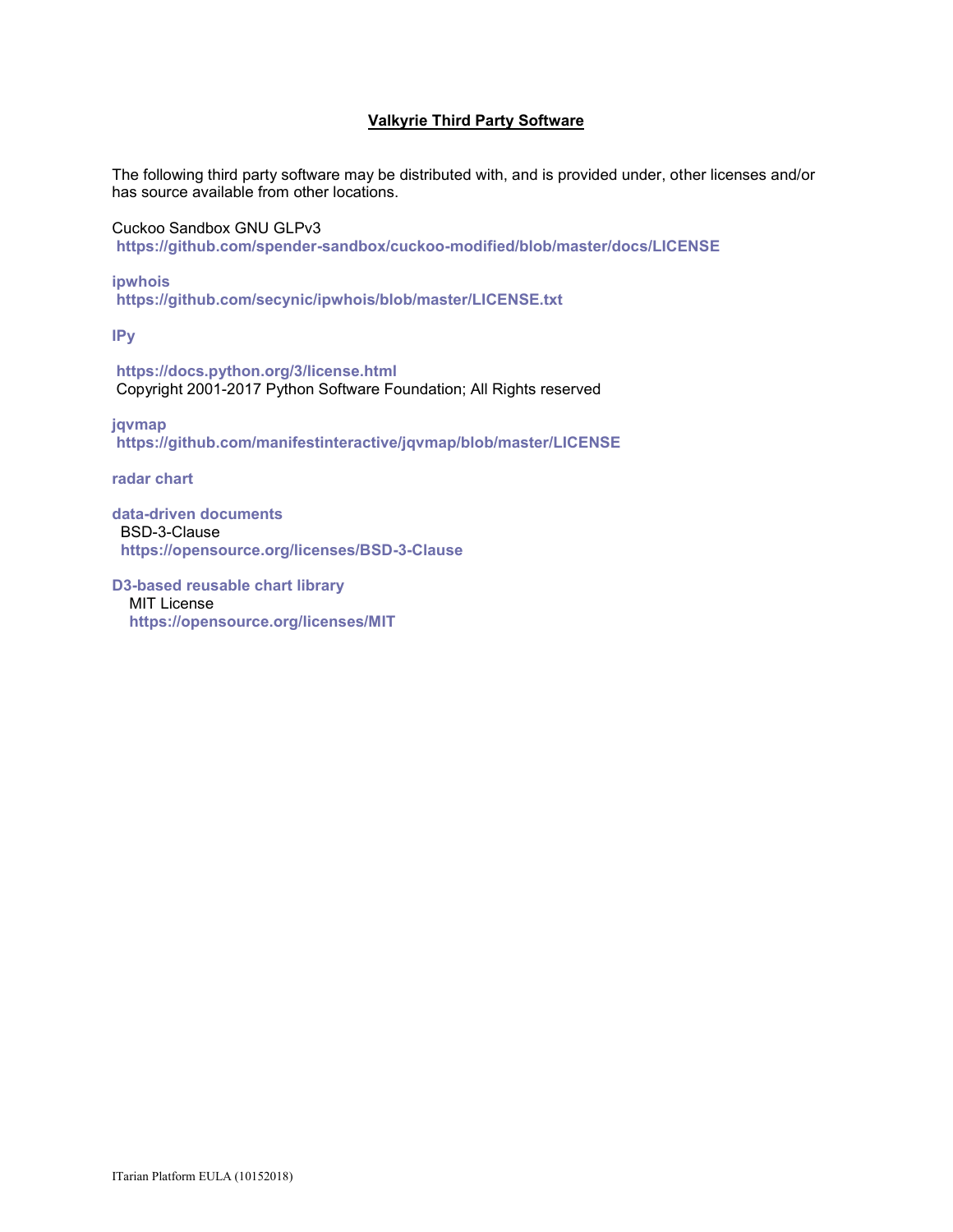# **ITARIAN PLATFORM EXHIBIT B**

### **END USER LICENSE AGREEMENT AND TERMS OF SERVICE**

### **ITARIAN PLATFORM STANDARD MODULE**

#### THIS AGREEMENT CONTAINS A BINDING ARBITRATION CLAUSE.

IMPORTANT – PLEASE READ THESE TERMS CAREFULLY BEFORE USING THE ITARIAN MODULE PRODUCT (THE "PRODUCT"). THE PRODUCT MEANS ALL OF THE ELECTRONIC FILES PROVIDED BY DOWNLOAD OR ACCESSED WITH THIS LICENSE AGREEMENT. BY USING THE PRODUCT, OR BY CLICKING ON "I ACCEPT" BELOW, YOU ACKNOWLEDGE THAT YOU HAVE READ THIS AGREEMENT, THAT YOU UNDERSTAND IT, AND THAT YOU AGREE TO BE BOUND BY ITS TERMS. IF YOU DO NOT AGREE TO THE TERMS HEREIN, DO NOT USE THE SOFTWARE, SUBSCRIBE TO OR USE THE SERVICES, OR CLICK ON "I ACCEPT".

### **Product Functionality**

For a complete list and description of the Product features and functions, please refer to the appropriate section of any applicable Administration Guide.

This end user license and subscriber agreement is between you ("you" or "Subscriber"), an individual, and ITarian, LLC, a Delaware limited liability company, with offices at 1255 Broad Street, Clifton, NJ 07013, United States (hereinafter referred to as "ITarian").

In exchange for your use of the Product, you agree as follows:

#### **1. License**

1.1. Grant of License*.* 

ITarian grants you a limited, non-exclusive, non-transferable, and revocable user license to download, install, back-up, and use the Software (collectively, the "Product") on one network per MSP unless otherwise indicated under a valid license granted by ITarian including any documentation and files accompanying the Product. You shall not resell, lease, sell, modify, reverse engineer, decompile, or create derivative works of the Software. All rights not expressly granted herein are reserved to ITarian.

This License grant shall expire at the end of the paid subscription period or at the end of the trial period.

- 1.2. Restrictions*.* The licenses granted herein are only valid if:
	- (i) the Product is NOT modified in any manner;
	- (ii) the Product is only installed and used in accordance with your network security policies,
	- (iii) you possess the necessary authority and power to install and use the Product,
	- (iv) you promptly pay all license fees when due, and
	- (v) this agreement is accepted without modification and has not been breached.
- 1.3. Registration. When registering Product, you must provide accurate information and must update the registration information if it changes. ITarian may limit your ability to use the Product if you fail to complete a required registration process. You may also be required to select a username and password. Maintaining the confidentiality of this password and username is your responsibility. You must notify ITarian immediately of any unauthorized use of your account.
- 1.4. Limited License. The licenses granted herein are only for the registered MSP account for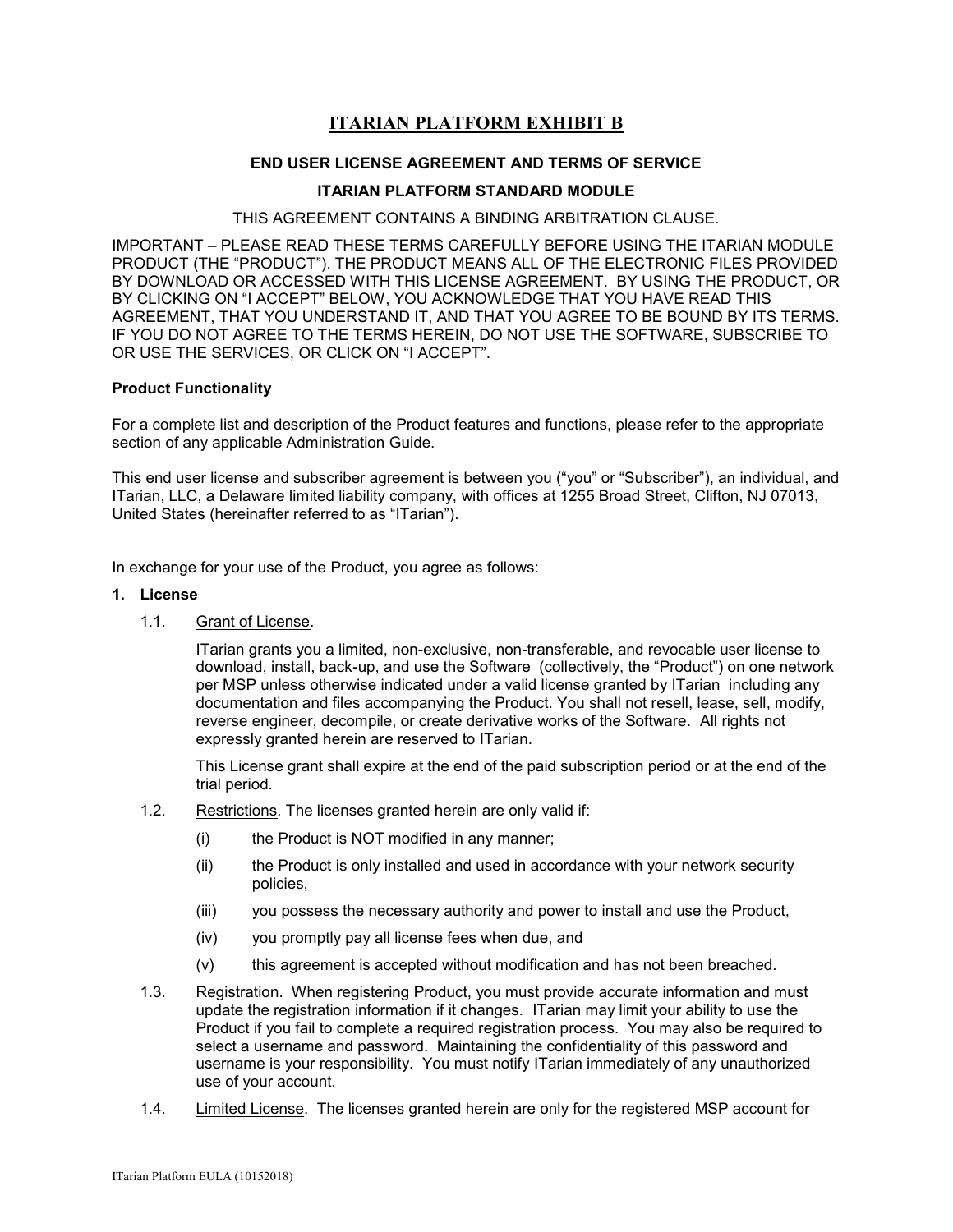which you paid for the Product. Each account(s) must be enrolled and activated through the Product. You can secure additional accounts by obtaining a separate license, which might require an additional fee. You must have a license for each account that accesses or uses the Product prior to installing or using the Product.

- 1.5. Updates*.* ITarian is not obligated to provide updates to the Product. If an update is provided and the update is not accompanied by an additional agreement, this agreement applies to your use and installation of the update. The Product may update automatically without notice.
- 1.6. Technical Support. ITarian is not obligated to provide technical or customer support for the Product. In the event technical or customer support is offered or included, ITarian has a right to alter or terminate the support at any time without notice.
- 1.7. Trial, Free, Evaluation, and Beta*.* If this agreement pertains to a trial, free, beta, or evaluation version, the licenses granted herein terminate at the end of the trial or evaluation period or when ITarian disables access to the Product. For a trial version of the Product if no term is agreed or specifically set forth in the documentation that you receive with this Product, then the term for the licenses granted herein shall be for the term that you purchased. All trial, evaluation, and beta licenses are limited to one per customer. Generally, credit card or account information is required to access a free trial. However, ITarian shall not charge your credit card or account until the trial period has ended. At the end of the trial period, ITarian may bill the credit card or account for the Product without further notice. Participants in a free trial are not entitled to a 30 day refund period. Your termination of this agreement prior to the end of the free trial is required to avoid fees for the Product. Annual subscriptions expire one year from the end of the trial period. ITarian may deny or revoke a free trial for any reason.

### **2. Ownership**

- 2.1. No Ownership Rights*.* The Product is being licensed, not sold. ITarian retains its rights of ownership or licensed in and to the Product, including any intellectual property rights therein.
- 2.2. Copyright*.* The Product contains material that is protected by United States and foreign intellectual property laws, including copyright, trade secret, and patent law. All rights not granted to you herein are expressly reserved by ITarian. You may not remove any copyright or other proprietary notice of ITarian from the Product.
- 2.3. Content. Content, including files, links, images, and text, made available or accessible through the Product is the sole responsibility of the person or entity from whom it originated and is the property of the applicable owner. This agreement does not give any rights to such content. ITarian does not endorse any such content. You accept all responsibility for security risks and any damage resulting from any content viewed or accessed through the Product, and ITarian is not responsible for any damage or loss caused by your use or reliance on any of the content, goods or services, or information available through third party sources regardless of how presented.
- 2.4. Submissions*.* Any communications sent to ITarian are the property of ITarian or its affiliates. Unless stated otherwise herein, submissions are not considered confidential, and ITarian is not liable for any use or disclosure of a submission. Except as noted herein and subject to applicable law, ITarian is entitled to unrestricted use of any submissions for any purpose whatsoever without compensation to the provider of the submission.

### **3. Payment**

3.1. Fees*.* If there is a free version of the Product, it may be used without payment to ITarian. For a paid Product, you must pay the fee listed on any applicable purchase order or ITarian's website prior to using or accessing the Product. Free and paid for Product are listed on [www.ITarian.com.](http://www.comodo.com/) ITarian may modify fees for paid Product in its sole discretion. Your failure to terminate this agreement after a fee change is posted to ITarian's website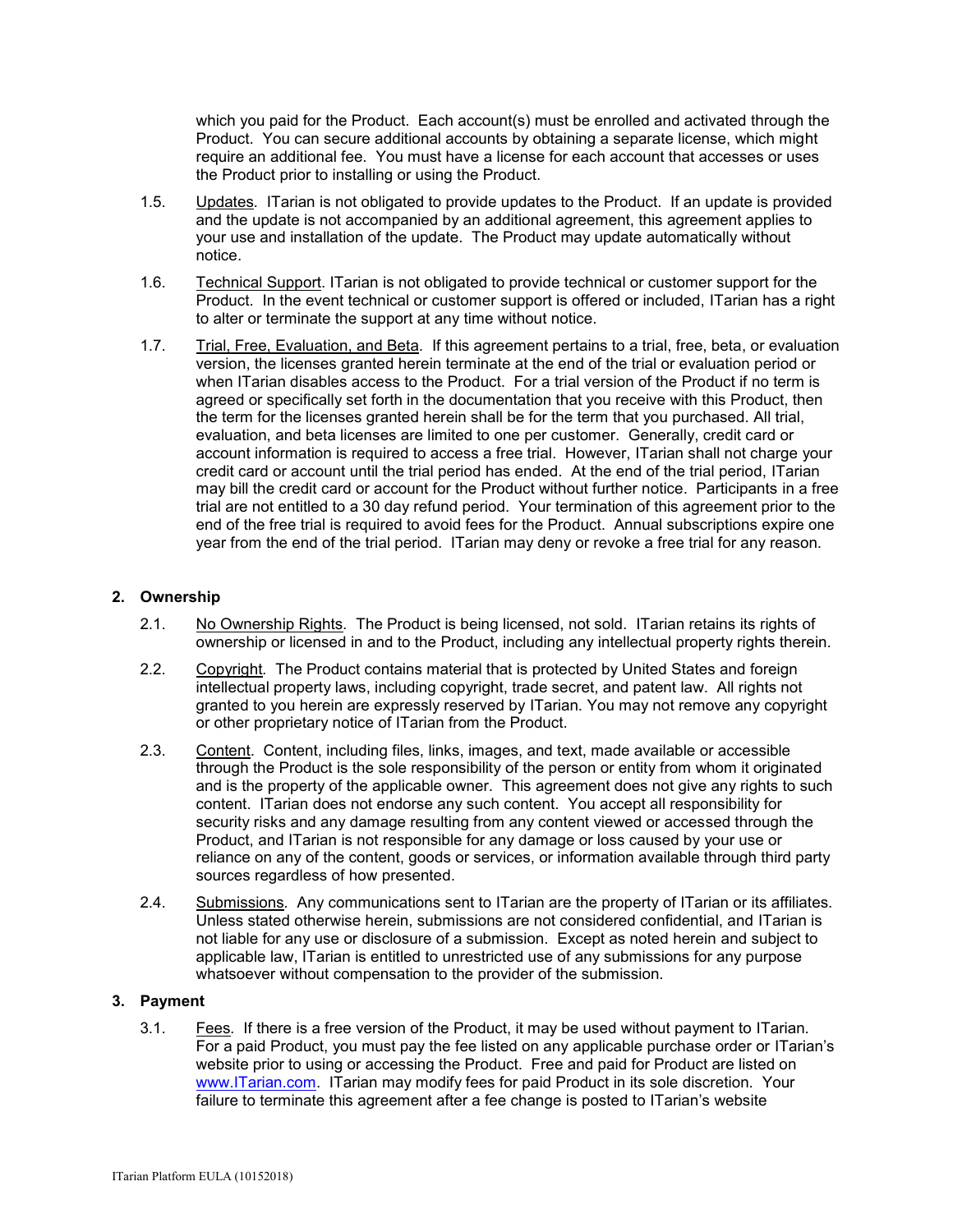constitutes your acceptance of amended prices, which will apply upon your renewal of the Product.

- 3.2. Method of Payment*.* All fees must be paid in advance. ITarian may automatically charge the credit card or account provided for renewing subscriptions to the Product. However, you remain solely responsible for any renewal payment. If renewal payments are not made before a subscription expires, ITarian may, without notice, restrict or remove your access to the Product.
- 3.3. Rejected Charges*.* If any charges are rejected by your credit card issuer then ITarian may deactivate your account until payment is successfully received. ITarian may deactivate any account that has a disputed charge until ITarian, in its sole discretion, determines the dispute resolved.
- 3.4. Billing Issues. You shall provide ITarian notice of any billing problems or disputes within 60 days after the charge first appears on a statement you receive from your bank, credit card company, or other billing company. Failure to notify ITarian of the problem within the 60 day period is your acceptance of the charges. ITarian is not obligated to provide a refund for any unused Product.

# **4. Restrictions**

- 4.1. Lawful Use*.* The Product is solely for lawful purposes and use. You are responsible for ensuring that your use of the Product is in accordance with this agreement and any applicable laws, statutes, ordinances, regulations, rules and other government authority.
- 4.2. Compliance. You shall (1) not interfere or disrupt networks connected to ITarian's services; (2) comply with all regulations, policies and procedures of networks connected to the services; (3) not use the Product to infringe the privacy or intellectual property rights of a third party; (4) not use the Product to distribute or transmit any file that contains malware, (5) not attempt to gain unauthorized access to other computer systems or mobile devices; and (6) not use the Product to transmit any unlawful, harassing, libelous, defamatory, racist, indecent, abusive, violent, threatening, intimidating, harmful, vulgar, obscene, offensive or otherwise objectionable material of any kind or nature.
- 4.3. Export. You represent that you are not located in and will not modify, export or re-export, either directly or indirectly, the Product to any country or entity under United States restrictions or to any country or entity subject to applicable trade sanctions. The United States restricted country and persons list is subject to change without notice from ITarian, and you must comply with the list as it exists in fact. ITARIAN SHALL NOT BE LIABLE FOR YOUR VIOLATION OF ANY SUCH EXPORT OR IMPORT LAWS, WHETHER UNDER UNITED STATES LAW OR FOREIGN LAW.

### **5. Termination.**

- 5.1. Term.This agreement is effective for one year or as otherwise stated in any applicable purchase order, unless earlier terminated by you or by ITarian. You may only use paid Product during the period for which you have paid the subscription fee. The subscription may be renewed by paying an additional license fee as set forth on the ITarian website.
- 5.2. Termination by You. For free software, you may terminate this agreement at any time by removing all copies of the software in your possession or under your control. All paid Product may be terminated by removing all copies of any related software and notifying ITarian of your intent to terminate this agreement. Notification of termination must be sent by email to [support@ITarian.com.](mailto:support@comodo.com) Your termination will be effective upon ITarian's receipt and processing of the email. Processing may take up to 24 hours.
- 5.3. Termination by ITarian. ITarian may terminate this agreement at any time by posting notice of the termination on its website or sending an email to the address provided during your registration for the Product. ITarian may monitor its systems for excessive consumption of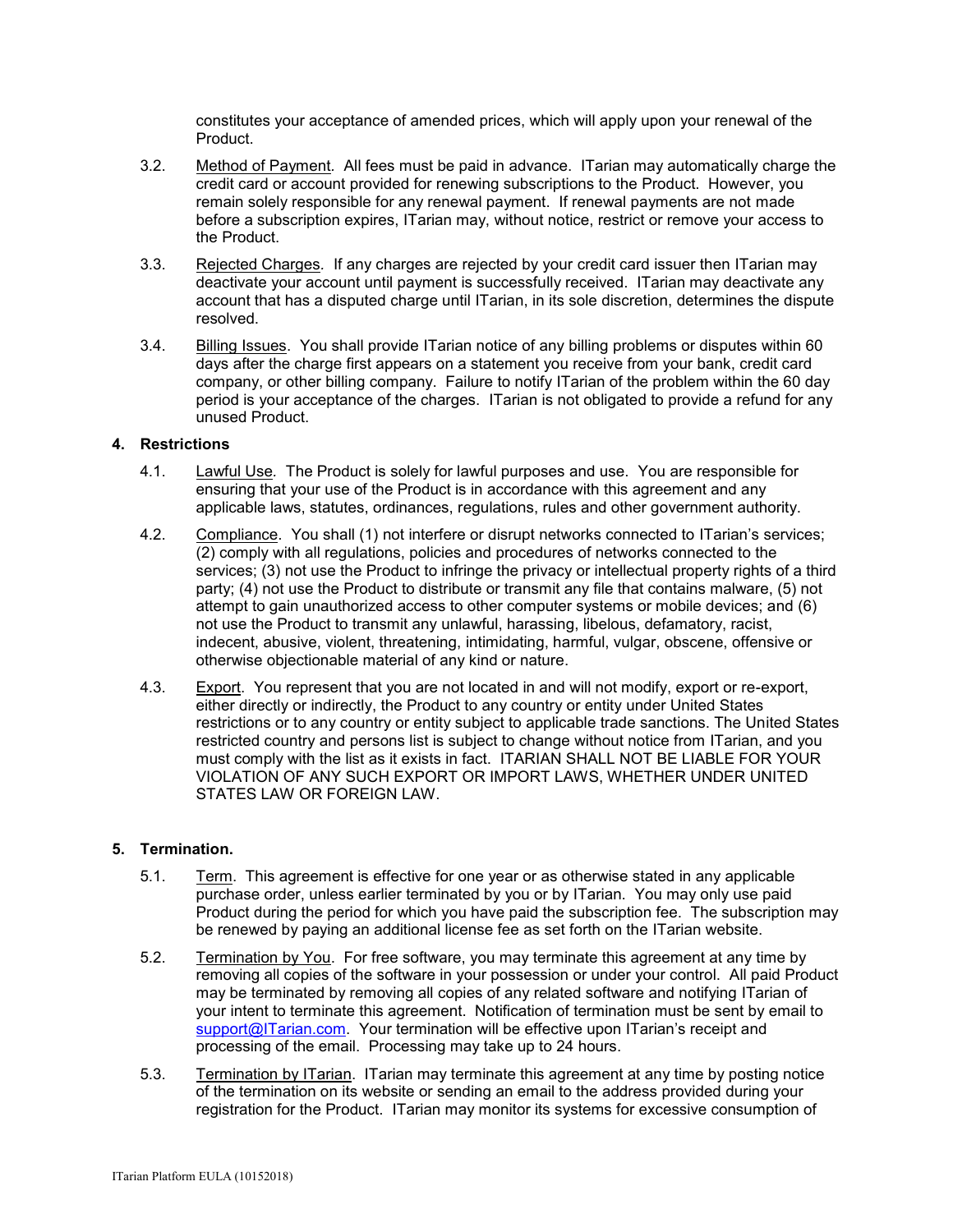network resources and may take technical or other remedies deemed necessary to prevent or eliminate any excessive consumption. If ITarian deems your use to be excessive, ITarian may, with email notice, terminate your account or adjust the price of the Product.

5.4. Events Upon Termination. Upon termination, you must immediately cease using the Product and delete all copies of any related software found on your mobile device and any backup copies made. Upon termination, ITarian may disable further use of the Product without further notice and may delete, remove, and erase any account information, any backup data stored by ITarian, and any other information stored or collected by ITarian. Such deletions are in ITarian's sole discretion and may occur without notice to you. No refunds shall be given for any reason.

### **6. Indemnification.**

- 6.1. Indemnification. You shall indemnify (i) ITarian, (ii) ITarian's affiliates, and (iii) ITarian's and its affiliate's directors, officers, employees, and agents (each an "Indemnified Person") against all liabilities, losses, expenses, or costs (including reasonable attorney's fees) (collectively "Losses") that, directly or indirectly, are based on your breach of this agreement, information provided by you, your infringement on the rights of a third party, or your violation of a law, including but not limited to any law or regulation relating to the privacy and/or security of your users and their devices.
- 6.2 Indemnification By ITarian. ITarian hereby agrees to indemnify, defend and hold harmless You (an "Indemnified Person"), from and against, any and all Losses incurred by You in connection with any claim, action, suit or proceeding by a third party (each, a "Claim") to the extent such Claim arises out of or results from ITarian's misappropriation of a trade secret of a third party or direct infringement of any U.S. patent, registered copyright, or registered trademark ("Intellectual Property Infringement") related to the use of the Product. ITarian's indemnification obligations shall not apply to the extent any such infringement or misappropriation is the result of: (a) Your independent modification of the Product, or any other product, software or service provided under this agreement where without such modification the Product or other product would not infringe, (b) Your combination of the Product or any other product, software or service provided under this agreement with any other product, or use with any other product, (c) ITarian's adherence to Your express written instructions where such instructions and any modifications, changes or combinations made as a result of said instructions are solely responsible for the claim of infringement, (d) any Claim based on open source software or other third party code included with the Product, (e) any unauthorized use of the Product, or (f) use of the Product other than in accordance with the Documentation (any applicable administration guide for the current version of the Product).
	- 6.2.1. Remedy and Liability: In the event that a court of final determination and of competent jurisdiction holds that the Product constitutes a direct infringement or use of the Product is enjoined, ITarian shall, at its sole discretion, do one or more of the following: (i) procure for you the right to continue use of the Product, (ii) provide a modification to the Product so that its use becomes non-infringing, (iii) replace the Product with software that is substantially similar in functionality and performance or (iv), if none of the foregoing alternatives is reasonably available to ITarian, ITarian shall refund the residual value of the purchase price paid by you for the infringing Product, depreciated using a straight-line method of depreciation over a three (3) year period from the date of delivery of the Product to you. ITarian may also request You to remove all copies of any Product held to be infringing or giving rise to a Claim.

THE AGGREGATE LIABILITY OF ITARIAN AND ITS AFFILIATES, AND THEIR OFFICERS, DIRECTORS, PARTNERS, EMPLOYEES, AND CONTRACTORS, RESULTING FROM OR CONNECTED TO THIS SECTION OF THE AGREEMENT SHALL BE LIMITED IN THE AGGREGATE TO THE AMOUNT PAID OR PAYABLE BY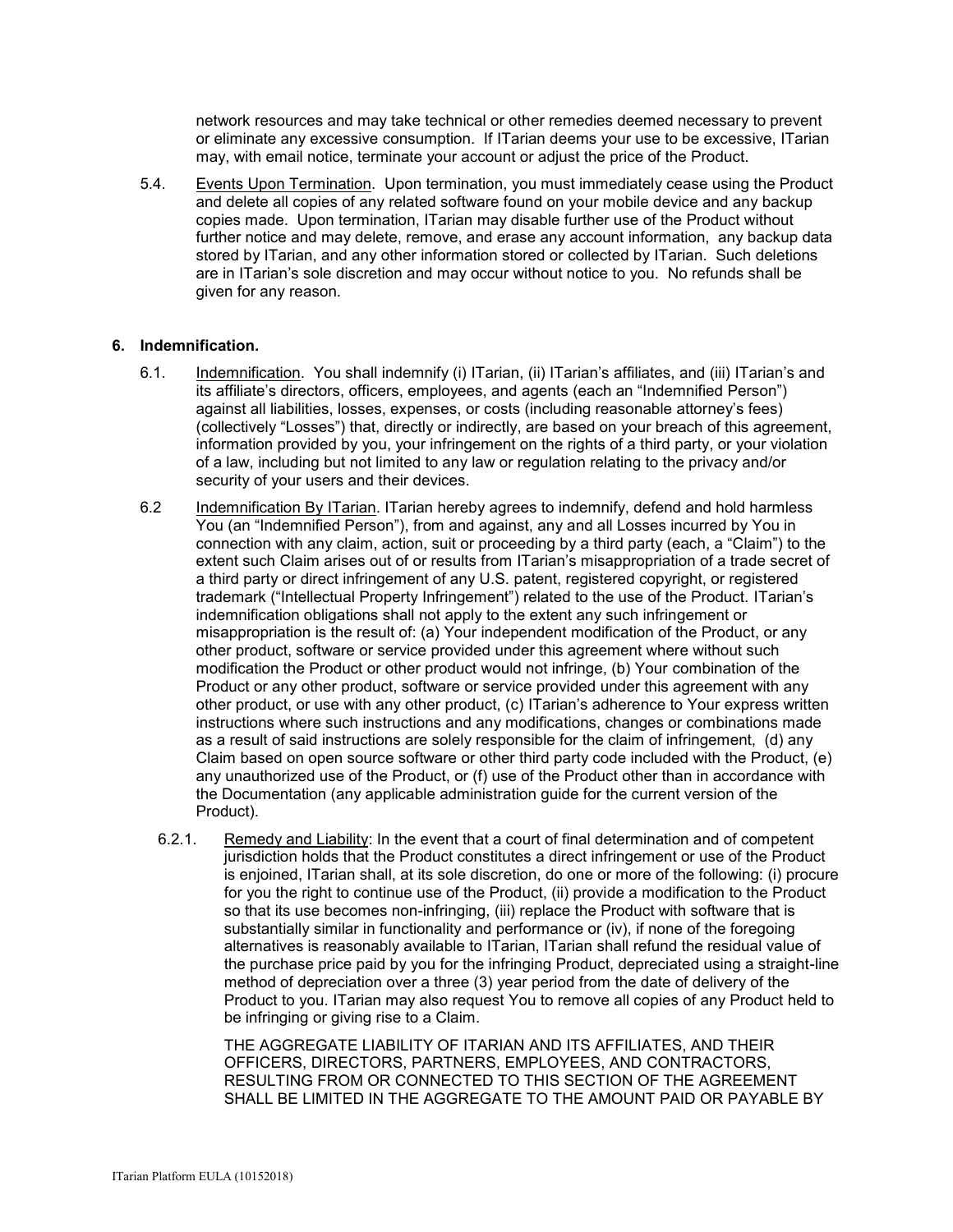YOU UNDER THIS AGREEMENT DURING THE TWELVE (12) MONTH PERIOD IMMEDIATELY PRECEDING THE EVENTS GIVING RISE TO A CLAIM. THIS SECTION STATES ITARIAN'S SOLE LIABILITY AND YOUR EXCLUSIVE REMEDY FOR INTELLECTUAL PROPERTY INFRINGEMENT CLAIMS.

- 6.3 Indemnification Procedure. Each Indemnified Person must notify the other party promptly (within 14 days) of a demand for indemnification. However, an Indemnified Person's failure to notify will not relieve the other party from its indemnification obligations except to the extent that the failure to notify materially prejudices a party. The Indemnitor may assume the defense of any action, suit, or proceeding giving rise to an indemnification obligation unless assuming the defense would result in potential conflicting interests as determined by the Indemnified Person in good faith. Indemnitor may not settle any claim, action, suit or proceeding related to this Agreement unless the settlement also includes an unconditional release of all Indemnified Persons from liability.
- 6.4 Additional Liability. Your indemnification obligations are not ITarian's sole remedy for a breach and are in addition to any other remedies ITarian may have against you under this agreement. Your indemnification obligations survive the termination of this agreement.

### **7. Disclaimers and Limitation of Liability.**

- 7.1. Internet. You acknowledge that the Product is subject to the operation and telecommunications infrastructures of the Internet and the operation of your Internet connection services, all of which are beyond ITarian's control.
- 7.2. Guarantee Disclaimer; Assumption of Risk. EXCEPT AS SPECIFICALLY STATED OTHERWISE IN THIS AGREEMENT, ITARIAN EXPRESSLY DISCLAIMS ALL IMPLIED AND EXPRESS WARRANTIES IN THE PRODUCT. THIS DISCLAIMER INCLUDES ALL WARRANTIES OF MERCHANTABILITY, FITNESS FOR A PARTICULAR PURPOSE, AND NON-INFRINGEMENT AND IS EFFECTIVE TO THE MAXIMUM EXTENT ALLOWED BY LAW. ITARIAN DOES NOT GUARANTEE THAT 1) THE PRODUCT WILL MEET YOUR REQUIREMENTS OR EXPECTATIONS OR 2) THAT ACCESS TO THE PRODUCT WILL BE UNINTERRUPTED, TIMELY, SECURE, OR ERROR-FREE. YOU ACKNOWLEDGE THAT IF YOU WISH TO PROTECT YOUR TRANSMISSION OF DATA OR FILES, IT IS YOUR RESPONSIBILITY TO USE A SECURE ENCRYPTED CONNECTION TO COMMUNICATE WITH THE SERVICES.
- 7.3. Damage Limitation. EXCEPT AS STATED UNDER SECTION 6.2.1 (INDEMNIFICATION FOR INTELLECTUAL PROPERTY INFRINGEMENT), THE TOTAL LIABILITY OF ITARIAN AND ITS AFFILIATES, AND EACH OF THEIR OFFICERS, DIRECTORS, PARTNERS, EMPLOYEES, AND CONTRACTORS, RESULTING FROM OR CONNECTED TO THIS AGREEMENT IS LIMITED TO THE AMOUNT PAID BY YOU FOR THE PRODUCT. YOU WAIVE ALL LIABILITY FOR SPECIAL, INDIRECT, INCIDENTAL, PUNITIVE OR CONSEQUENTIAL DAMAGES. THIS WAIVER INCLUDES ALL DAMAGES FOR LOST PROFITS, REVENUE, USE, OR DATA AND APPLIES EVEN IF ITARIAN IS AWARE OF THE POSSIBILITY OF SUCH DAMAGES. These limitations apply to the maximum extent permitted by law regardless of 1) the reason for or nature of the liability, including tort claims, 2) the number of claims, 3) the extent or nature of the damages, and 4) whether any other provisions of this agreement have been breached or proven ineffective.
- 7.4. Data Transfer*.* ALL MATERIAL AND/OR DATA DOWNLOADED OR OBTAINED THROUGH THE PRODUCT IS AT YOUR OWN RISK. YOU ARE SOLELY RESPONSIBLE FOR THE USE OR YOUR POSSESSION OF SUCH DATA OR MATERIAL. ITARIAN DOES NOT ACTIVELY MONITOR ANY INFORMATION OR MATERIAL TRANSFERRED THROUGH ITS PRODUCT AND CANNOT WARRANT THE CONTENT OF SUCH MATERIAL OR DATA.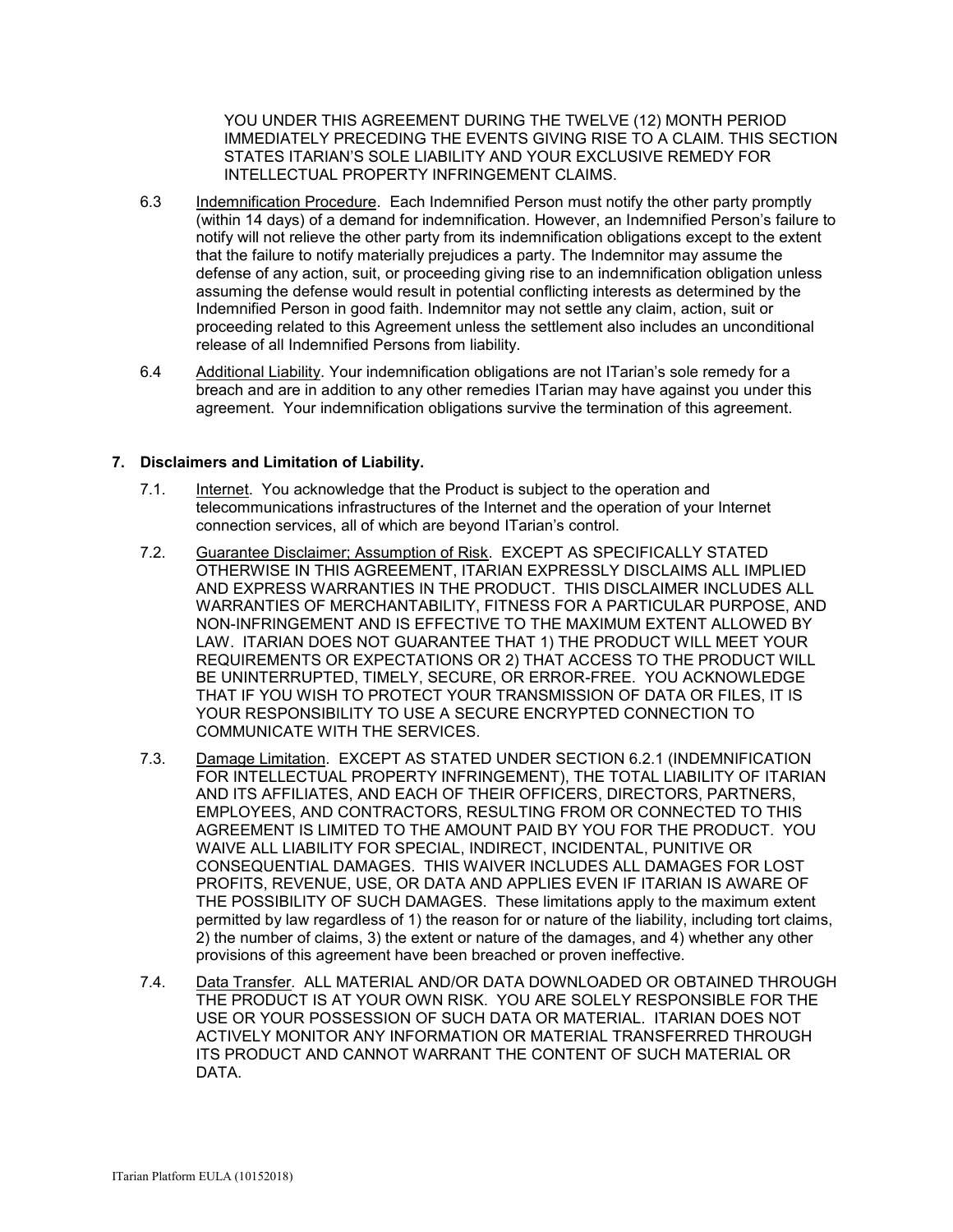- 7.5. Exceptions. If any legal right disallows an exclusion of warranties or disallows limiting certain damages, then the disclaimers of guarantee and limitations on liability herein apply to the maximum extent allowed by law.
- 7.6. Limitations on Remedy*.* Except for actions and claims related to a party's indemnification obligations, all actions or claims relating to this agreement must be brought within one (1) year from the date when the cause of action occurred.

### **8. Privacy.**

- 8.1. Privacy Policy. ITarian shall follow the privacy policy posted on its website when collecting and using information from you. ITarian may amend the privacy policy at any time by posting the amended privacy policy on its website.
- 8.2. Permissions. Please refer to the particular product or administrative guide for any specific permissions.
- 8.3. Disclosure*.* ITarian will disclose information where required by a subpoena, interception order or other lawful process. ITarian may also disclose information when it believes that such disclosure is necessary to protect the rights or safety of others or to enforce, or protect ITarian's rights under this Agreement.
- 8.4. Promotions. By clicking "I ACCEPT", you affirmatively consent to receiving ITarian's and its affiliates' promotional material.
- 8.5. User Data Compliance. You are responsible for ensuring that you or any users of the Product comply with the obligations under this Agreement. You will duly observe all your obligations under any relevant data protection or privacy law or regulation that may apply, including any obligation to configure the Product appropriately, provide notice, obtain consent, or file documents with any applicable data protection authorities. You are responsible for developing a policy that protects user data, outlines the responsibilities of you and your users, and informs your users of the scope your use of the Product.

### **9. Miscellaneous**

- 9.1. Notices. All questions, notices, demands, or requests to ITarian with respect to this Agreement shall be made in English writing to ITarian, LLC, 1255 Broad Street, Clifton, New Jersey 07013, USA. All notices to you shall be made by posting the notice on the ITarian website.
- 9.2. Governing Law. The laws of New Jersey, USA govern the interpretation, construction, and enforcement of this Agreement and all proceedings arising out of it, including tort claims, without regard to any conflicts of law principles.

The United Nations Convention on Contracts for the International Sale of Goods and the Uniform Computer Information Transaction Act shall not apply to this Agreement and are specifically excluded.

- 9.3. Entire Agreement. This agreement, along with the attached schedules and any documents referred to herein, is the entire agreement between the parties with respect to the subject matter, superseding all other agreements that may exist with respect to the subject matter. Section headings are for reference and convenience only and are not part of the interpretation of the agreement.
- 9.4. Modifications. ITarian may amend or discontinue the Product offered under this agreement in its sole discretion, including modifying renewal license fees, availability, equipment and software requirements, and limiting or restricting use of Product. ITarian may amend this agreement to the extent allowed by law. ITarian will give you notice of these amendments by posting the modified agreement to its website. You must periodically visit ITarian's website to be aware of any changes. Continued use of a Product after an amendment constitutes your acceptance of the change.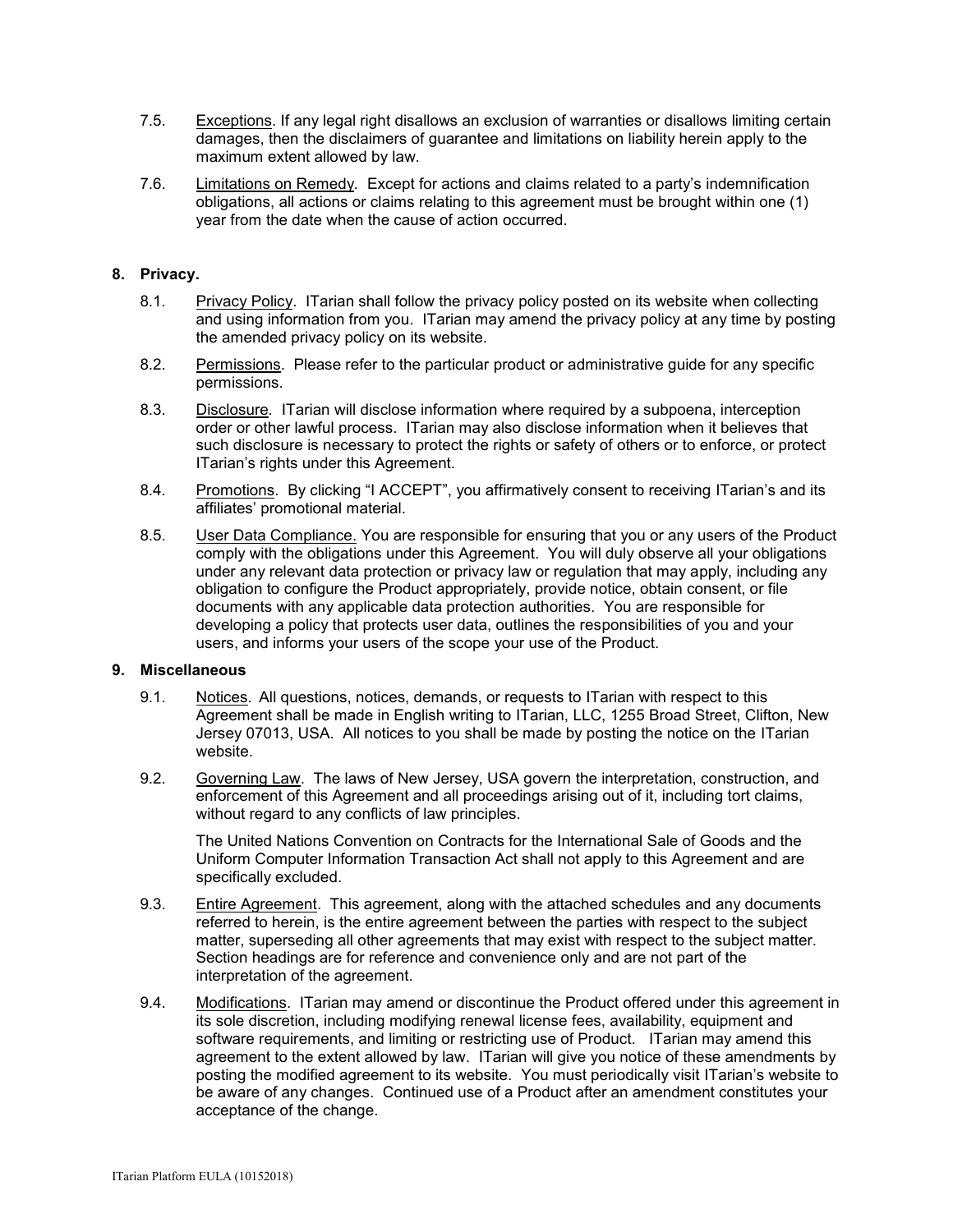- 9.5. Waiver. A party's failure to enforce a provision of this agreement does not waive the party's right to enforce the same provision later or right to enforce any other provision of this agreement. To be effective, all waivers must be both in writing and signed by the party benefiting from the waived provision.
- 9.6. Force Majeure and Internet Frailties. Other than for payment obligations by you, neither party will be liable for a delay or failure to perform an obligation to the extent that the delay or failure is caused by an occurrence beyond the party's reasonable control. Each party acknowledges that the operation of the Internet is beyond the other party's reasonable control, and neither party will be liable for a delay or failure caused by an interruption or failure of telecommunication or digital transmission links, Internet slow-downs or failures, or other such transmission failure.
- 9.7. Arbitration. You agree that any dispute, claim or controversy arising out of this agreement shall be determined by binding arbitration. Before you may begin arbitration with respect to a dispute involving any aspect of this Agreement, you shall notify ITarian and any other party to the dispute for the purpose of seeking dispute resolution. The notice to ITarian should be addressed to ITarian, LLC, 1255 Broad Street, Clifton, New Jersey 07013, USA.

If the dispute is not resolved within sixty (60) days after the initial notice, then a party may proceed in accordance with the following: The laws of New Jersey, USA govern the interpretation, construction, and enforcement of this agreement and all proceedings arising out of it, including tort claims, without regard to any conflicts of law principles. Any controversy or claim arising out of or relating to this contract, or the breach thereof, shall be settled by arbitration administered by the International Chamber of Commerce in accordance with its Arbitration Rules, with the venue in or Clifton, NJ, USA and judgment on the award rendered by the arbitrator(s) may be entered in any court having jurisdiction thereof. Either party may appear before the panel by telephone.

WAIVER OF CLASS ACTIONS AND CLASS ARBITRATIONS.

YOU AND ITARIAN AGREE THAT ANY PROCEEDINGS TO RESOLVE OR LITIGATE ANY DISPUTE IN ANY FORUM WILL BE CONDUCTED SOLELY ON AN INDIVIDUAL BASIS. NEITHER YOU NOR ITARIAN WILL SEEK TO HAVE ANY DISPUTE HEARD AS A FEDERAL OR STATE CLASS ACTION, PRIVATE ATTORNEY GENERAL ACTION, OR IN ANY OTHER PROCEEDING IN WHICH EITHER PARTY ACTS OR PROPOSES TO ACT IN A REPRESENTATIVE CAPACITY. NO ARBITRATION OR PROCEEDING WILL BE COMBINED WITH ANOTHER WITHOUT THE PRIOR WRITTEN CONSENT OF ALL PARTIES TO ALL AFFECTED ARBITRATION OR PROCEEDINGS.

- 9.8. Assignment. You may not assign any of your rights or obligations under this agreement, whether by merger, consolidation, operation of law, or any other manner, without the prior written consent of ITarian. For purposes of this section only, a change in control is deemed an assignment. Any transfer without consent is void. To the extent allowed by law, ITarian may assign its rights and obligations without your consent.
- 9.9. Severability. Any provision held invalid or unenforceable will be reformed to the minimum extent necessary to make the provision valid and enforceable. If reformation is not possible, the provision is deemed omitted and the balance of the agreement remains valid and enforceable.
- 9.10. Survival. All provisions relating to confidentiality, proprietary rights, indemnification, and limitations of liability survive the termination of the agreement.
- 9.11. Rights of Third Parties*.* There are no third party beneficiaries under the agreement.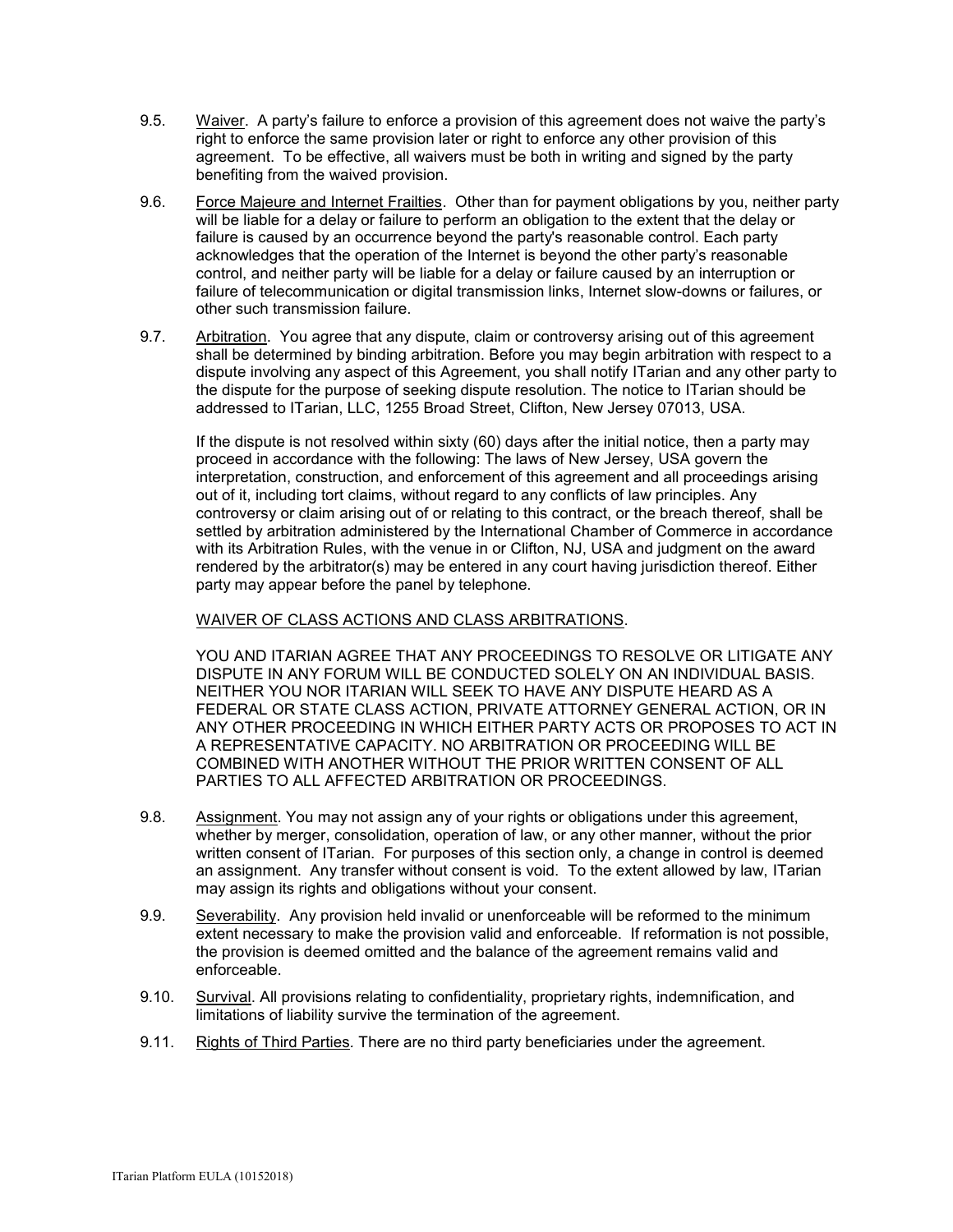### **ACCEPTANCE**

BY CLICKING "I ACCEPT" BELOW, YOU AGREE THAT YOU HAVE READ AND UNDERSTAND THIS AGREEMENT AND THAT YOU WILL BE BOUND BY AND COMPLY WITH ALL OF ITS TERMS. DO NOT CLICK THE "I ACCEPT" BUTTON IF YOU DO NOT AGREE TO THE TERMS OF THIS AGREEMENT.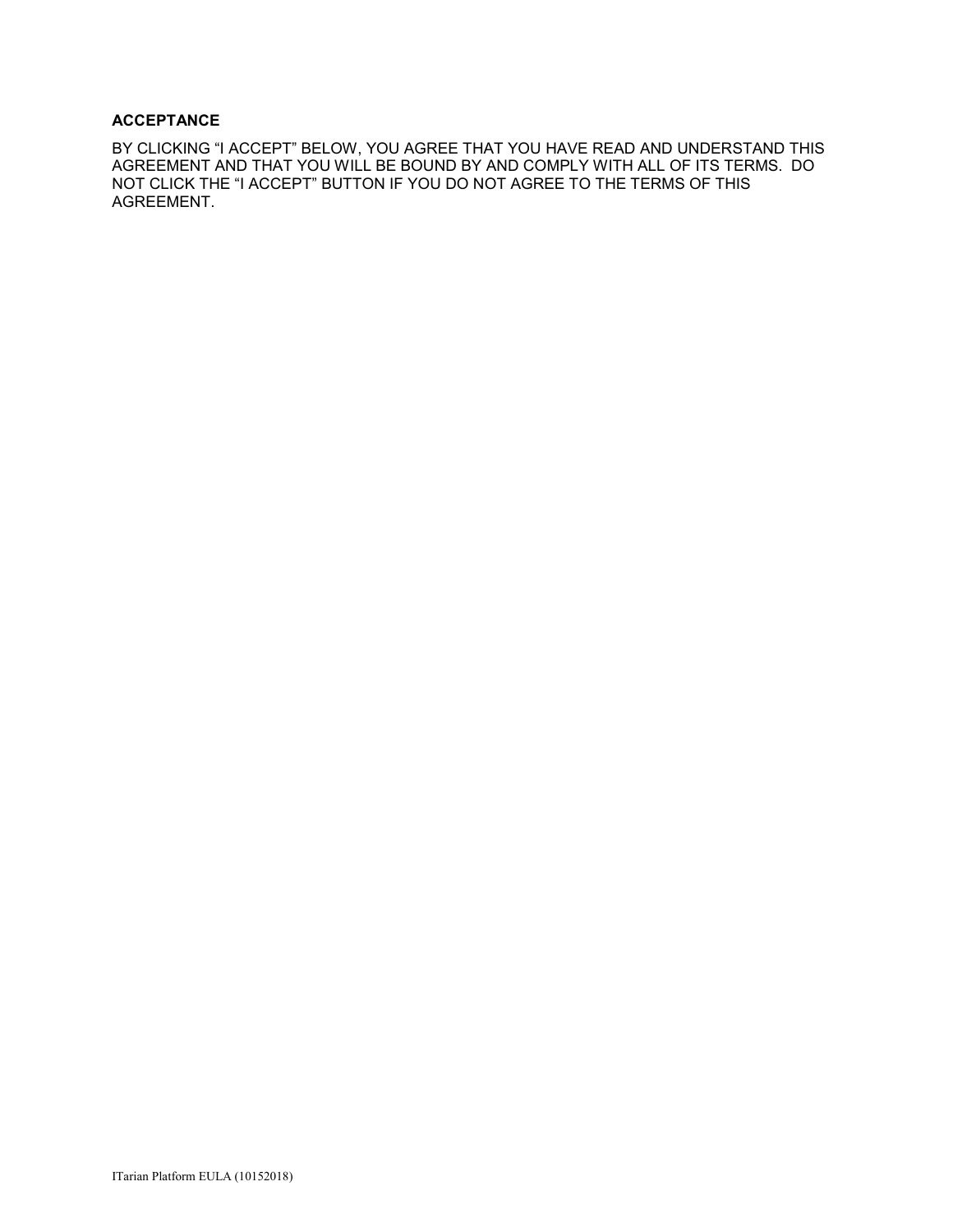# **ITARIAN PLATFORM EXHIBIT C**

#### **END USER LICENSE AGREEMENT COMODO DOME SHIELD**

THIS AGREEMENT CONTAINS A BINDING ARBITRATION CLAUSE AND WAIVER OF CLASS ARBITRATIONS AND CLASS ACTIONS. PLEASE READ THIS AGREEMENT CAREFULLY BEFORE ACCEPTING ITS TERMS AND CONDITIONS.

IMPORTANT – PLEASE READ THESE TERMS CAREFULLY BEFORE USING THE PRODUCT. THE "PRODUCT" MEANS COMODO'S DOME SHIELD, INCLUDING ALL OF THE ELECTRONIC FILES, DOCUMENTATION, AND SOFTWARE PROVIDED THEREIN, EXCEPT AS EXPRESSLY STATED HEREIN. BY USING THE PRODUCT, OR BY CLICKING ON "I ACCEPT" BELOW, YOU ACKNOWLEDGE THAT YOU HAVE READ THIS AGREEMENT, THAT YOU UNDERSTAND IT, AND THAT YOU AGREE TO BE BOUND BY ITS TERMS. IF YOU DO NOT AGREE TO THE TERMS HEREIN, DO NOT USE THE PRODUCT, SUBSCRIBE TO OR USE THE SERVICES, OR CLICK ON "I ACCEPT".

This end user license agreement ("Agreement") is between you, or the business entity you represent, ("Subscriber") and Comodo Security Solutions, Inc., with its principal place of business at 1255 Broad Street, Suite 100, Clifton, New Jersey 07013, United States (hereinafter "Comodo").

If you are located in the European Economic Area, Comodo Security Solutions, Ltd., which has its principal place of business at Third Floor, 26 Office Village, Exchange Quay, Trafford Road, Salford Manchester M5 3EQ, United Kingdom, is the entity responsible for any data or information that is processed or controlled and associated with this Product.

Each are hereinafter referred to as "Comodo".

In exchange for Subscriber's use of the Product, Subscriber agrees as follows:

### **1. License.**

- 1.1. Grant of License*.* Subject to the limits herein, Comodo grants Subscriber a non-exclusive, non-sublicensable, and revocable license to use the Product, including any documentation and files accompanying the Product, on a single network for the term that Subscriber has paid. Subscriber shall not resell, lease, sell, modify, reverse engineer, decompile, or create derivative works of the Product. All rights not expressly granted herein are reserved to Comodo. This license grant shall expire at the end of the paid subscription period or at the end of the trial period.
- 1.2. Restrictions*.* The licenses granted herein are only valid if:
	- (i) the Product is NOT modified in any manner;
	- (ii) the Product is only installed and used in accordance with Subscriber's network security policies;
	- (iii) Subscriber possesses the necessary authority and power to install and use the Product;
	- (iv) Subscriber promptly pays all license fees when due; and
	- (v) this Agreement is accepted without modification and has not been breached.
- 1.3. Registration. When registering the Product, Subscriber must provide accurate information and must update the registration information if it changes. Comodo may limit Subscriber's ability to use the Product if Subscriber fails to complete a required registration process. Subscriber may also be required to select a username and password. Maintaining the confidentiality of this password and username is Subscriber's responsibility. Subscriber must notify Comodo immediately of any unauthorized use of Subscriber's account.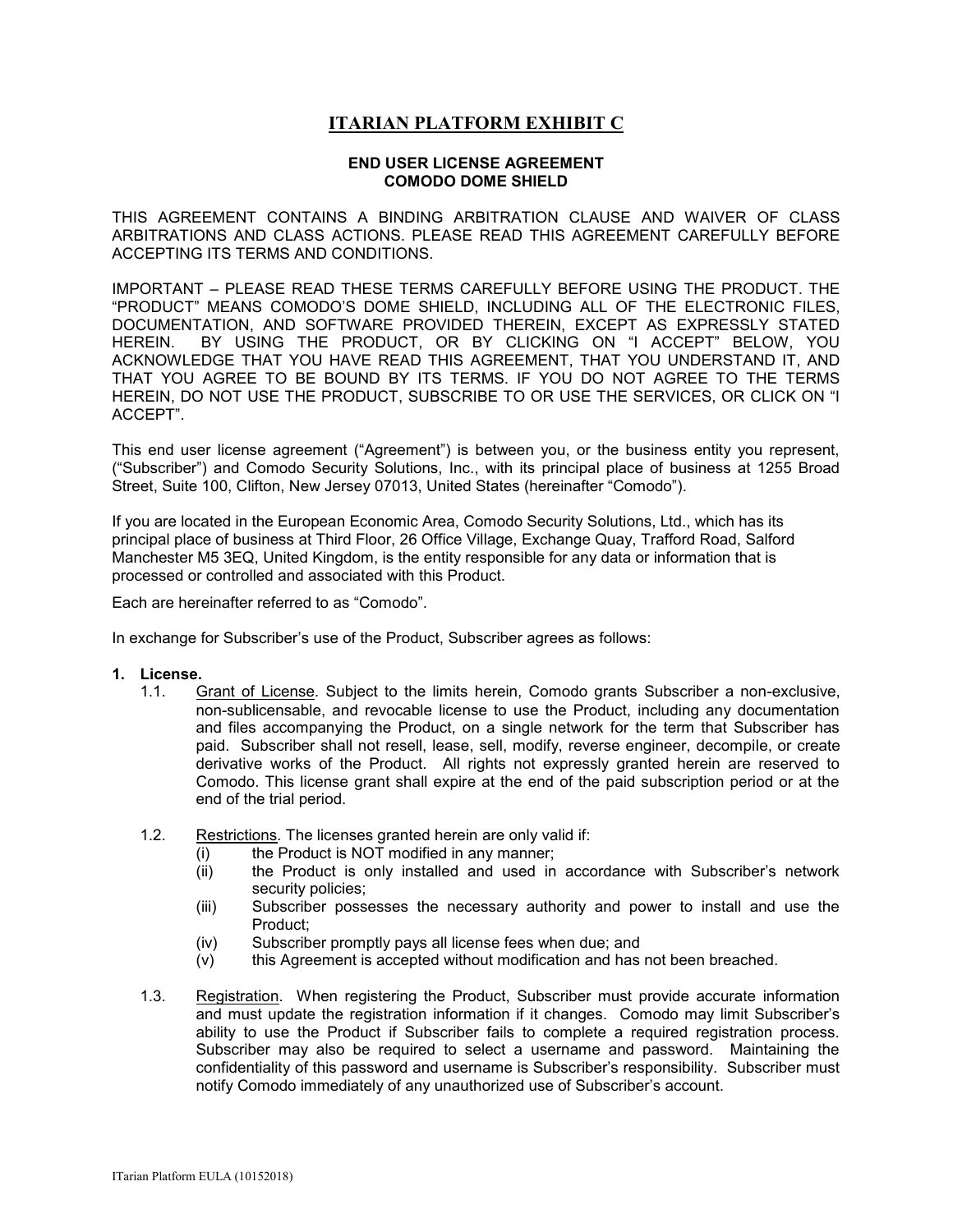- 1.4. Limited License. The licenses granted herein are only for the number of computers or devices for which Subscriber has paid for the Product. Subscriber can secure additional computers by obtaining a separate license for each computer or device, which might require an additional fee. Subscriber must have a license for each computer or device that accesses or uses the Product prior to installing or using the Product.
- 1.5. Updates*.* Comodo is not obligated to provide updates to the Product. If an update is provided and the update is not accompanied by an additional agreement, this Agreement applies to Subscriber's use and installation of the update. The Product may update automatically without notice.
- 1.6. Technical Support. Comodo is not obligated to provide technical or customer support for the Product. In the event technical or customer support is offered or included, Comodo has a right to alter or terminate the support at any time without notice.
- 1.7. Open Source Software. The Product contains open source software ("OSS"), which is licensed to Subscriber by third parties under different licenses than this Agreement. The licenses and notices for OSS contained in the Product can be found in Schedule 1 to this Agreement. To the extent the license for an OSS component grants Subscriber rights to use, copy, or modify the component that are broader than the rights granted in this Agreement, such rights shall take precedence over the rights and restrictions granted in this Agreement solely for that OSS component.
- 1.8. Trial, Free, Evaluation, and Beta*.* If this Agreement pertains to a trial, free, beta, or evaluation version, the licenses granted herein terminate at the end of the trial or evaluation period or when Comodo disables access to the Product. For a trial version of the Product if no term is agreed or specifically set forth in the documentation that Subscriber received with this Product, then the term for the licenses granted herein shall be for the term that Subscriber purchased. All trial, evaluation, and beta licenses are limited to one per customer. Generally, credit card information is required to access a free trial. However, Comodo shall not charge Subscriber's credit card until the trial period has ended. At the end of the trial period, Comodo may bill the credit card for the Product without further notice. Participants in a free trial are not entitled to a 30 day refund period. Subscriber's termination of this Agreement prior to the end of the free trial is required to avoid fees for the Product. Annual subscriptions expire one year from the end of the trial period. Comodo may deny or revoke a free trial for any reason.
- 1.9. DNS Services Upon installation and setup, the Product will reconfigure your DNS settings to point to the Comodo name servers to accept, process, and resolve recursive DNS queries ("Recursive Traffic"). Comodo may re-direct or terminate Recursive Traffic that Comodo, in its sole discretion, determines or considers to be harmful or invalid. You must not disclose the NameServer addresses to any third party who has not accepted this Agreement. You are giving Comodo express permission for the above with use of this Product.

Upon termination of this agreement, you must change your DNS settings away from Comodo's NameServers. Comodo is not required to provide access to alternative services at termination.

# **2. Ownership.**

- 2.1. No Ownership Rights*.* The Product is being licensed, not sold. Comodo retains all ownership rights in and to the Product, including any intellectual property rights therein.
- 2.2. Copyright*.* The Product contains material that is protected by United States and foreign intellectual property laws, including copyright, trade secret, and patent law. All rights not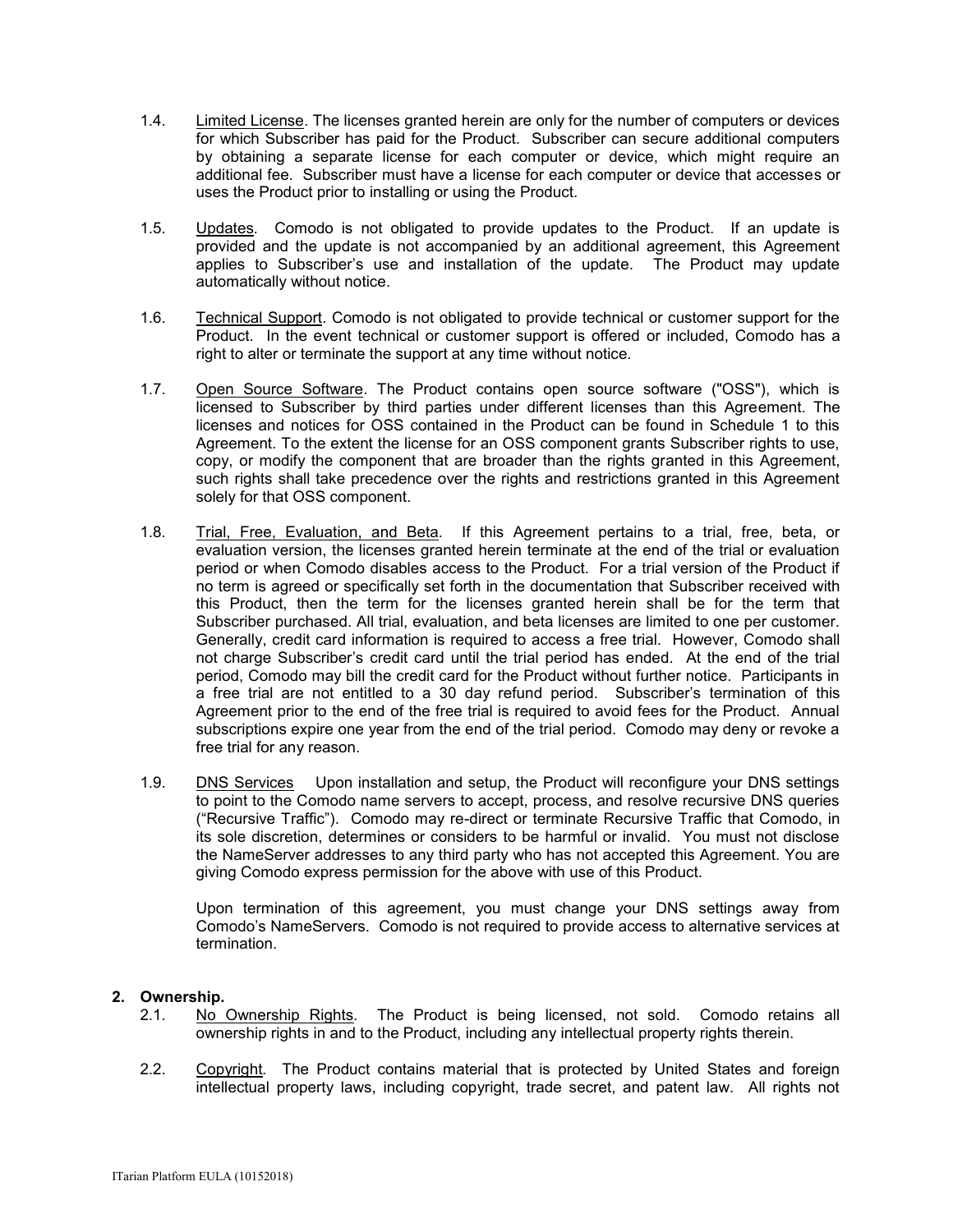granted to Subscriber herein are expressly reserved by Comodo. Subscriber may not remove any copyright or other proprietary notice of Comodo from the Product.

- 2.3. Content. Content, including files, links, images, and text, made available or accessible through the Product is the sole responsibility of the person or entity from whom it originated and is the property of the applicable owner. This Agreement does not give any rights to such content. Comodo does not endorse any such content. Subscriber accepts all responsibility for security risks and any damage resulting from any content viewed or accessed through the Product, and Comodo is not responsible for any damage or loss caused by Subscriber's use or reliance on any of the content, goods or services, or information available through third party sources regardless of how presented.
- 2.4. Submissions*.* Subscriber represents that it has the necessary rights and licenses to any files submitted to Comodo for scanning. Subscriber also represents that its submission of files to Comodo will not violate any third party rights to such files, including intellectual property rights and rights to privacy. Any communications sent to Comodo are the property of Comodo or its affiliates. Unless stated otherwise herein, submissions are not considered confidential, and Comodo is not liable for any use or disclosure of a submission. Except as noted herein, Comodo is entitled to unrestricted use of any submissions for any purpose whatsoever without compensation to the provider of the submission.

### **3. Payment.**

- 3.1. Comodo Fees. If there is a free version of the Product, it may be used without payment to Comodo. For a paid Product, Subscriber must pay the fee listed on Comodo's website prior to using or accessing the Product or any purchase order for the Product. Free versions and paid versions of the Product are listed on **www.dome.comodo.com**. Comodo may modify fees for a paid version of the Product in its sole discretion. Subscriber's failure to terminate this Agreement after a fee change is posted to Comodo's website constitutes Subscriber's acceptance of the amended prices, which will apply upon Subscriber's renewal of the Product.
	- (i) Method of Payment*.* All Comodo fees must be paid in advance. Comodo may automatically charge the account or credit card provided for renewing subscriptions to the Product. However, Subscriber remains solely responsible for any renewal payment. If renewal payments are not made before a subscription expires, Comodo may, without notice, restrict or remove Subscriber's access to the Product.
	- (ii) Rejected Charges*.* If any charges are rejected by Subscriber's credit card issuer then Comodo may deactivate Subscriber's account until payment is successfully received. Comodo may deactivate any account that has a disputed charge until Comodo, in its sole discretion, determines the dispute resolved.
	- (iii) Billing Issues. Subscriber shall provide Comodo notice of any billing problems or disputes within 60 days after the charge first appears on a statement Subscriber receives from Subscriber's bank, credit card company, or other billing company. Failure to notify Comodo of the problem within the 60 day period is Subscriber's acceptance of the charges. Comodo is not obligated to provide a refund for any unused Product.
- 3.2. Third Party Fees. Subscriber's use of the Product in connection with a third party account may result in other fees, charged by a third party, which are separate from and in addition to fees charged by Comodo. Subscriber agrees that other terms of use and privacy policies may apply to Subscriber's use of the Product in connection with a third party account. Comodo is not responsible for fees charged by third parties. These fees are not charged or billed by Comodo, and should not be paid to Comodo.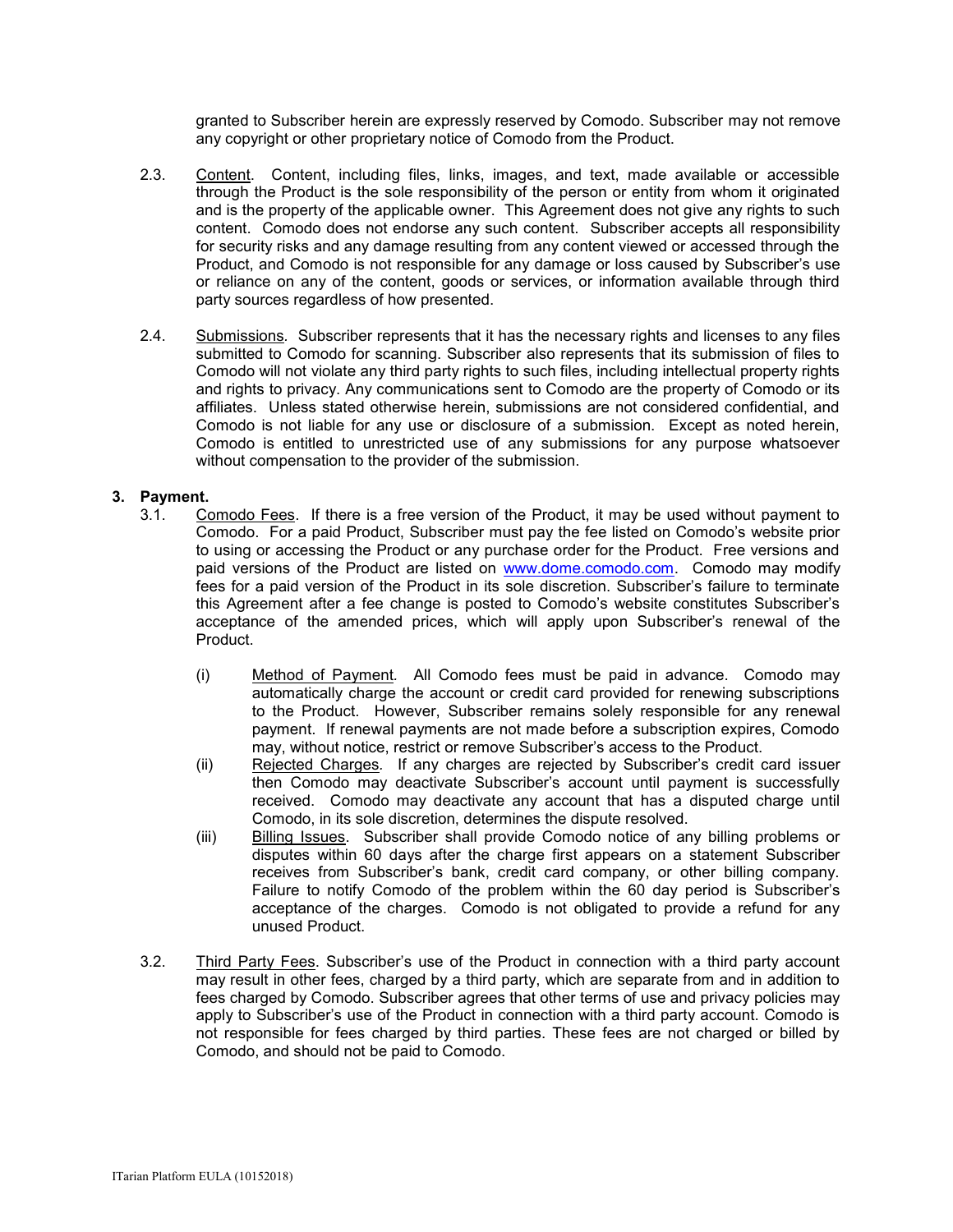### **4. Restrictions.**

- 4.1. Lawful Use*.* The Product is solely for lawful purposes and use. Subscriber is responsible for ensuring that Subscriber's use of the Product is in accordance with this Agreement and any applicable laws, statutes, ordinances, regulations, rules and other government authority.
- 4.2. Mobile Device Policies. The Product may contain functions allowing Subscriber to set policies for mobile devices. For each mobile device Subscriber includes in such policies, Subscriber represents that it (1) is the owner of the mobile device covered under such policies, or (2) has obtained the mobile device owner's express consent (i) to include the mobile device under such policies, and (ii) for Comodo and Subscriber to collect the information provided for in section 8.2 (Permissions) below.
- 4.3. Compliance. Subscriber shall (1) not interfere or disrupt networks connected to Comodo's services; (2) comply with all regulations, policies and procedures of networks connected to the services; (3) not use the Product to infringe the privacy or intellectual property rights of a third party; (4) not use the Product to distribute or transmit any file that contains malware, (5) not attempt to gain unauthorized access to other computer systems or mobile devices; and (6) not use the Product to transmit any unlawful, harassing, libelous, defamatory, racist, indecent, abusive, violent, threatening, intimidating, harmful, vulgar, obscene, offensive or otherwise objectionable material of any kind or nature.
- 4.4. Export. Subscriber represents that it is not located in and will not modify, export or re-export, either directly or indirectly, the Product to any country or entity under United States restrictions or to any country or entity subject to applicable trade sanctions. The United States restricted country and persons list is subject to change without notice from Comodo, and Subscriber must comply with the list as it exists in fact. COMODO SHALL NOT BE LIABLE FOR SUBSCRIBER'S VIOLATION OF ANY SUCH EXPORT OR IMPORT LAWS, WHETHER UNDER UNITED STATES LAW OR FOREIGN LAW.

### **5. Termination.**

- 5.1. Term.This Agreement is effective until terminated by Subscriber or by Comodo. Subscriber may only use the paid Product during the period for which Subscriber has paid the subscription fee. The subscription may be renewed by paying an additional license fee as set forth on the Comodo website.
- 5.2. Termination by Subscriber. For the free Product, Subscriber may terminate this Agreement at any time by removing all copies of the Product in Subscriber's possession or under Subscriber's control. The paid Product may be terminated by removing all copies of any related software and notifying Comodo of Subscriber's intent to terminate this Agreement. Notification of termination must be sent by email to [support@comodo.com.](mailto:support@comodo.com) Subscriber's termination will be effective upon Comodo's receipt and processing of the email. Processing may take up to 24 hours.
- 5.3. Termination by Comodo. Comodo may terminate this Agreement at any time by posting notice of the termination on its website or sending an email to the address provided during Subscriber's registration for the Product. Comodo may monitor its systems for excessive consumption of network resources and may take technical or other remedies deemed necessary to prevent or eliminate any excessive consumption. If Comodo deems Subscriber's use to be excessive, Comodo may, with email notice, terminate Subscriber's account or adjust the price of the Product.
- 5.4. Events Upon Termination. Upon termination, Subscriber must immediately cease using the Product and delete all copies of any related software found on Subscriber's mobile device and any backup copies made. Upon termination, Comodo may disable further use of the Product without further notice and may delete, remove, and erase any account information, any backup data stored by Comodo, and any other information stored or collected by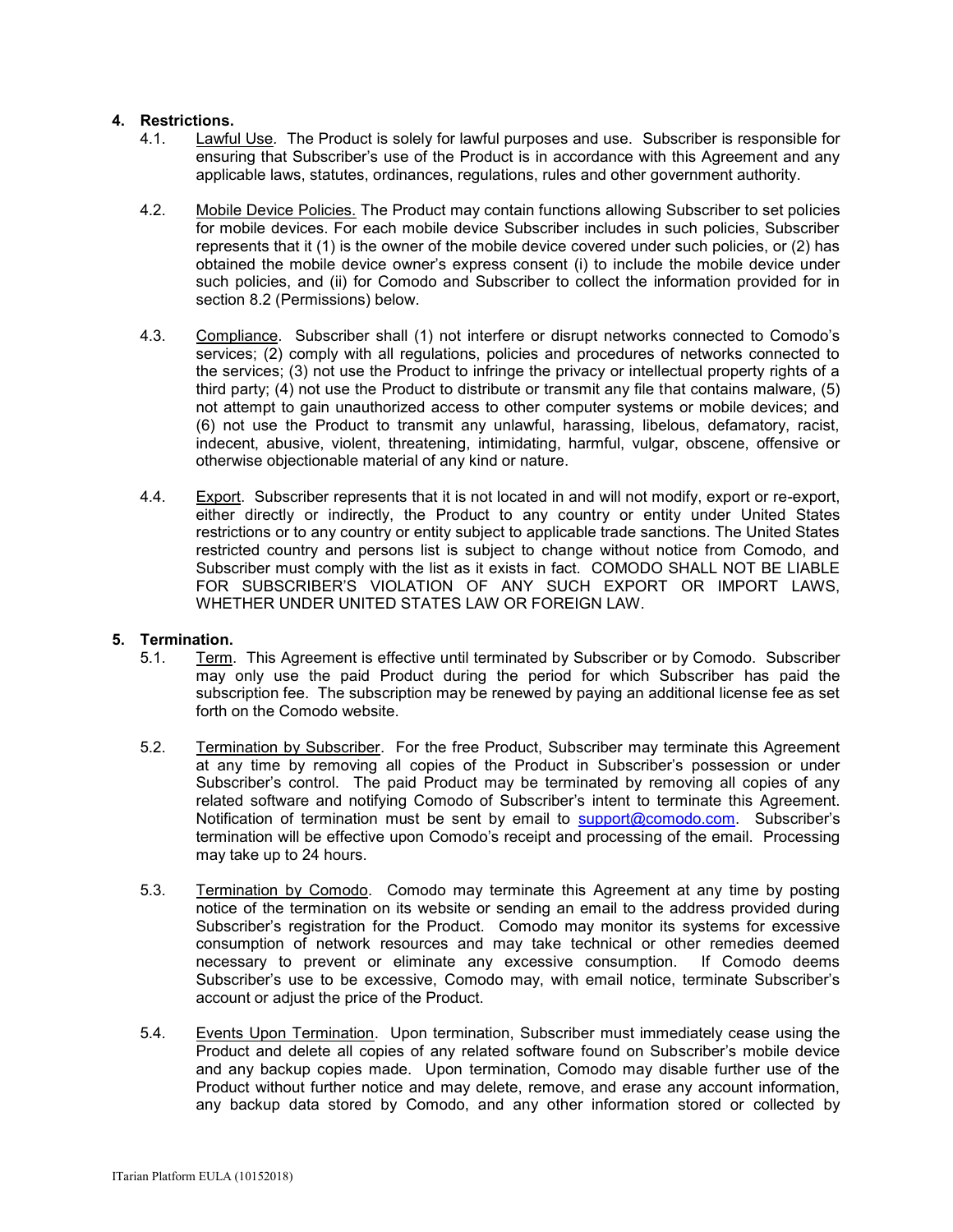Comodo. Such deletions are in Comodo's sole discretion and may occur without notice to Subscriber. No refunds shall be given for any reason.

### **6. Indemnification.**

- 6.1. Indemnification. Subscriber shall indemnify (i) Comodo, (ii) Comodo's affiliates, and (iii) Comodo's and its affiliate's directors, officers, employees, and agents (each an "Indemnified Person") against all liabilities, losses, expenses, or costs (including reasonable attorney's fees) (collectively "Losses") that, directly or indirectly, are based on Subscriber's breach of this Agreement, information provided by Subscriber, or Subscriber's infringement on the rights of a third party.
- 6.2. Indemnification Procedure. Comodo shall notify Subscriber promptly of any demand for indemnification. However, Comodo's failure to notify will not relieve Subscriber from Subscriber's indemnification obligations except to the extent that the failure to provide timely notice materially prejudices Subscriber. Subscriber may assume the defense of any action, suit, or proceeding giving rise to an indemnification obligation unless assuming the defense would result in potential conflicting interests as determined by the Indemnified Person in good faith. Subscriber may not settle any claim, action, suit or proceeding related to this Agreement unless the settlement also includes an unconditional release of all Indemnified Persons from liability.
- 6.3. Additional Liability. Subscriber's indemnification obligations are not Comodo's sole remedy for a breach and are in addition to any other remedies Comodo may have against Subscriber under this Agreement. Subscriber's indemnification obligations survive the termination of this Agreement.

### **7. Disclaimers and Limitation of Liability.**

- 7.1. Internet. Subscriber acknowledges that the Product is subject to the operation and telecommunications infrastructures of the Internet and the operation of Subscriber's Internet connection services, all of which are beyond Comodo's control.
- 7.2. Guarantee Disclaimer; Assumption of Risk. EXCEPT AS SPECIFICALLY STATED OTHERWISE IN THIS AGREEMENT, COMODO EXPRESSLY DISCLAIMS ALL IMPLIED AND EXPRESS WARRANTIES IN THE PRODUCT. THIS DISCLAIMER INCLUDES ALL WARRANTIES OF MERCHANTABILITY, FITNESS FOR A PARTICULAR PURPOSE, AND NON-INFRINGEMENT AND IS EFFECTIVE TO THE MAXIMUM EXTENT ALLOWED BY LAW. COMODO DOES NOT GUARANTEE THAT 1) THE PRODUCT WILL MEET SUBSCRIBER'S REQUIREMENTS OR EXPECTATIONS OR 2) THAT ACCESS TO THE PRODUCT WILL BE UNINTERRUPTED, TIMELY, SECURE, OR ERROR-FREE.
- 7.3. Damage Limitation. THE TOTAL LIABILITY OF COMODO AND ITS AFFILIATES, AND EACH OF THEIR OFFICERS, DIRECTORS, PARTNERS, EMPLOYEES, AND CONTRACTORS, RESULTING FROM OR CONNECTED TO THIS AGREEMENT IS LIMITED TO THE AMOUNT PAID BY SUBSCRIBER FOR THE PRODUCT. SUBSCRIBER WAIVES ALL LIABILITY FOR SPECIAL, INDIRECT, INCIDENTAL OR CONSEQUENTIAL DAMAGES. THIS WAIVER INCLUDES ALL DAMAGES FOR LOST PROFITS, REVENUE, USE, OR DATA AND APPLIES EVEN IF COMODO IS AWARE OF THE POSSIBILITY OF SUCH DAMAGES. These limitations apply to the maximum extent permitted by law regardless of 1) the reason for or nature of the liability, including tort claims, 2) the number of claims, 3) the extent or nature of the damages, and 4) whether any other provisions of this Agreement have been breached or proven ineffective.
- 7.4. Data Transfer*.* ALL MATERIAL AND/OR DATA DOWNLOADED OR OBTAINED THROUGH THE PRODUCT IS AT SUBSCRIBER'S OWN RISK. SUBSCRIBER IS SOLELY RESPONSIBLE FOR ITS USE OR POSSESSION OF SUCH DATA OR MATERIAL. COMODO DOES NOT ACTIVELY MONITOR ANY INFORMATION OR MATERIAL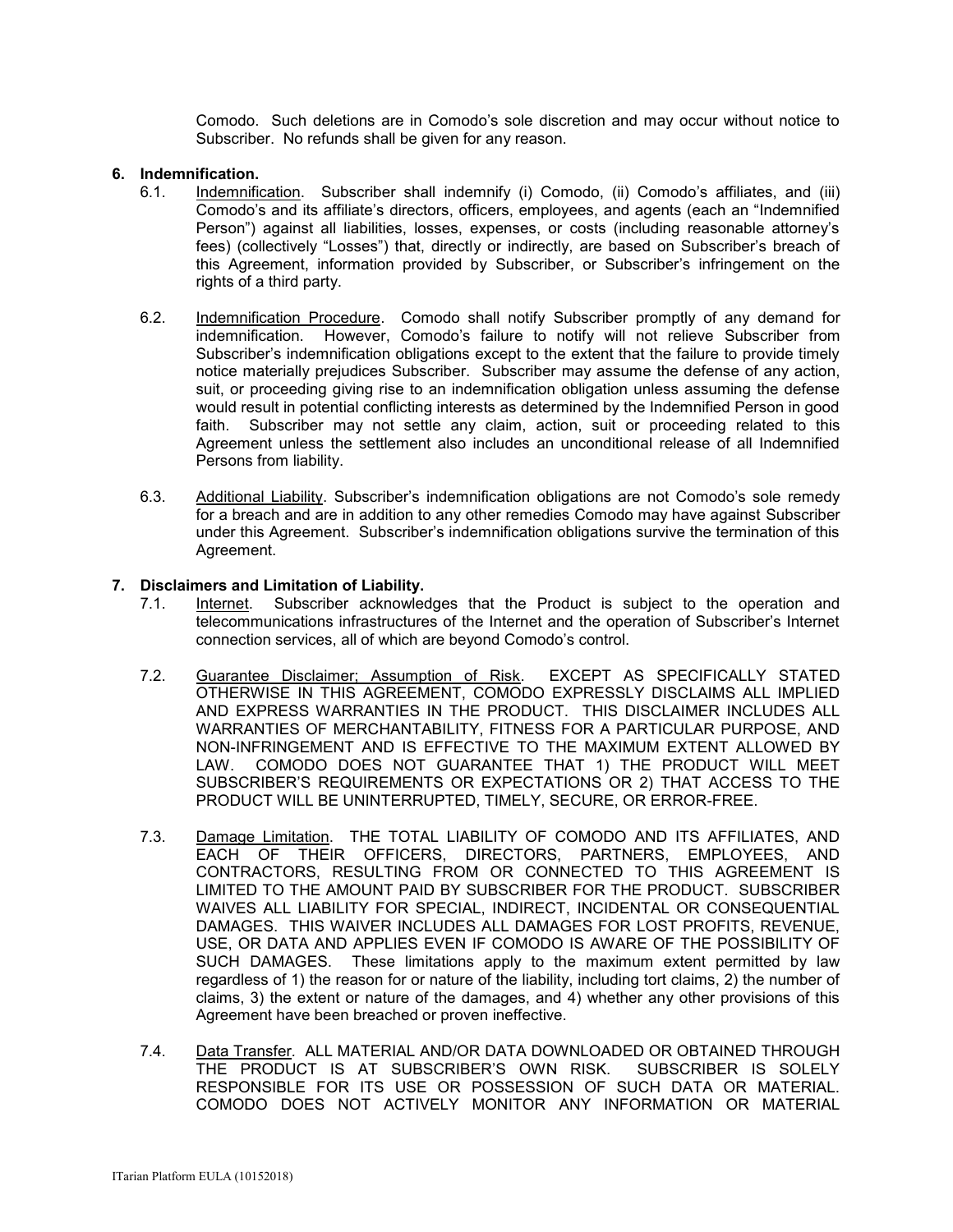TRANSFERRED THROUGH ITS PRODUCT AND CANNOT WARRANT THE CONTENT OF SUCH MATERIAL OR DATA.

- 7.5. Exceptions. If any legal right disallows an exclusion of warranties or disallows limiting certain damages, then the disclaimers of guarantee and limitations on liability herein apply to the maximum extent allowed by law.
- 7.6. Limitations on Remedy*.* Except for actions and claims related to a party's indemnification obligations, all actions or claims relating to this Agreement must be brought within one (1) year from the date when the cause of action occurred.

### **8. Privacy.**

- 8.1. Privacy Policy. Comodo shall follow the privacy policy posted on its website at: <https://www.comodo.com/repository/privacy-policy.php>when collecting and using information from Subscriber. Comodo may amend the privacy policy at any time by posting the amended privacy policy on its website.
- 8.2. Permissions. By using the Product, Subscriber expressly gives permission to Comodo and the Product to collect information relating to the following: Subscriber's HTTP/S traffic, URLs visited, external IP addresses, and device name(s). This information is collected to improve the ability of Comodo's products to detect malicious behavior, and to allow the Product to create rule-based actions (such as blocking or allowing) for particular types of traffic/information. In addition, the Product may automatically submit to Comodo any files or programs that are unknown or untrusted, including information on the actions taken by such files. Such files could contain personally identifiable information that has been obtained by any of the identified pending/unrecognized files without your permission. Files of this type are being collected by Comodo only for the purpose of improving the ability of Comodo's products to detect malicious behavior. Subscriber expressly gives permission to Comodo and for the Product to collect and review such information, files, and to upload executable files to a cloud based system for malware analysis. Comodo stores all processed files for further analysis and has access to those files.
- 8.3. Disclosure*.* Comodo will disclose information where required by a subpoena, interception order or other lawful process. Comodo may also disclose information when it believes that such disclosure is necessary to protect the rights or safety of others or to enforce, or protect Comodo's rights under this Agreement.
- 8.4. Opt Out. Subscriber may opt-out of having information used for purposes not directly related to the Product by emailing a clear notice to [optout@comodo.com.](mailto:optout@comodo.com) By clicking "I ACCEPT", Subscriber affirmatively consents to receiving Comodo's and its affiliates' promotional material.

# **9. Miscellaneous.**

- 9.1. Notices. All questions, notices, demands, or requests to Comodo with respect to this Agreement shall be made in English writing to: Comodo Security Solutions, Inc., 1255 Broad Street, Clifton, New Jersey 07013. All notices to Subscriber shall be made by posting the notice on the Comodo website.
- 9.2. Entire Agreement. This Agreement, along with the attached schedules and any documents referred to herein, is the entire agreement between the parties with respect to the subject matter, superseding all other agreements that may exist with respect to the subject matter. Section headings are for reference and convenience only and are not part of the interpretation of this Agreement.
- 9.3. Modifications. Comodo may amend or discontinue the Product offered under this Agreement in its sole discretion, including modifying renewal license fees, availability, equipment and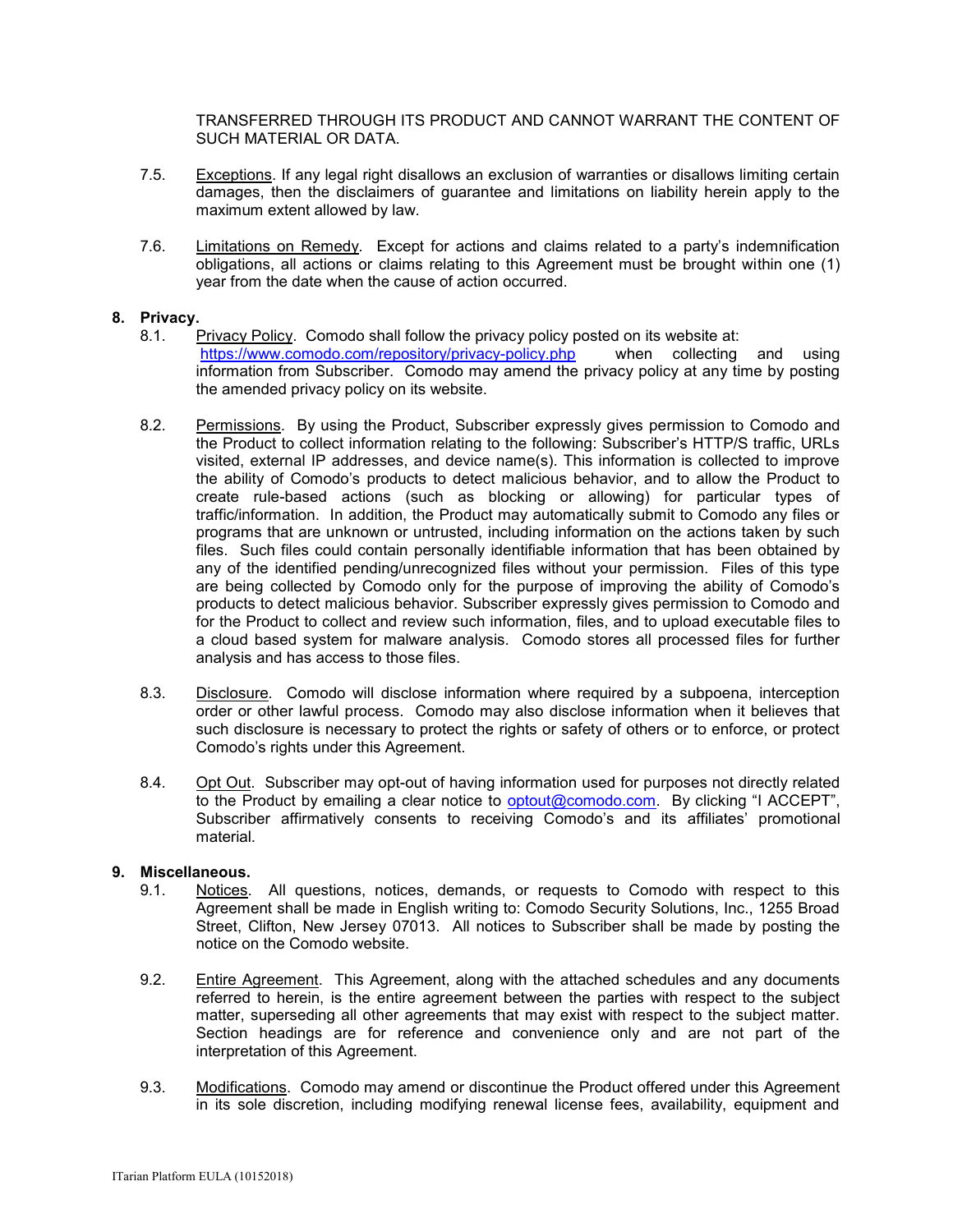software requirements, and limiting or restricting use of Product. Comodo may amend this Agreement to the extent allowed by law. Comodo will give Subscriber notice of these amendments by posting the modified agreement to its website. Subscriber must periodically visit Comodo's website to be aware of any changes. Continued use of a Product after an amendment constitutes Subscriber's acceptance of the change.

- 9.4. Waiver. A party's failure to enforce a provision of this Agreement does not waive the party's right to enforce the same provision later or right to enforce any other provision of this Agreement. To be effective, all waivers must be both in writing and signed by the party benefiting from the waived provision.
- 9.5. Force Majeure and Internet Frailties. Other than for payment obligations by Subscriber, neither party will be liable for a delay or failure to perform an obligation to the extent that the delay or failure is caused by an occurrence beyond the party's reasonable control. Each party acknowledges that the operation of the Internet is beyond the other party's reasonable control, and neither party will be liable for a delay or failure caused by an interruption or failure of telecommunication or digital transmission links, Internet slow-downs or failures, or other such transmission failure.
- 9.6. Arbitration and Governing Law. Subscriber agrees that any dispute, claim or controversy arising out of this Agreement shall be determined by binding arbitration. Before Subscriber may begin arbitration with respect to a dispute involving any aspect of this Agreement, Subscriber shall notify Comodo and any other party to the dispute for the purpose of seeking dispute resolution. The notice to Comodo should be addressed to 1255 Broad Street, Clifton, New Jersey 07013.

If the dispute is not resolved within sixty (60) days after the initial notice, then a party may proceed in accordance with the following: Any unresolved dispute arising under the terms of this Agreement shall be decided by arbitration conducted through the services of the Commercial Arbitration Rules of the American Arbitration Association (hereinafter referred to as the "AAA"). Notice of demand for an arbitration hearing shall be in writing and properly served upon the parties to this Agreement. Arbitration hearings shall be held in the state of New Jersey at a location mutually agreeable to the parties.

The laws of the state of New Jersey govern the interpretation, construction and enforcement of this Agreement and all proceedings arising out of it without regard to any conflicts of laws principles. Both parties agree to the exclusive venue and jurisdiction of state or U.S. federal courts located in New Jersey.

The United Nations Convention on Contracts for the International Sale of Goods and the Uniform Computer Information Transaction Act shall not apply to this Agreement and are specifically excluded.

WAIVER OF CLASS ACTIONS AND CLASS ARBITRATIONS.

YOU AND COMODO AGREE THAT ANY PROCEEDINGS TO RESOLVE OR LITIGATE ANY DISPUTE IN ANY FORUM WILL BE CONDUCTED SOLELY ON AN INDIVIDUAL BASIS. NEITHER YOU NOR COMODO WILL SEEK TO HAVE ANY DISPUTE HEARD AS A FEDERAL OR STATE CLASS ACTION, PRIVATE ATTORNEY GENERAL ACTION, OR IN ANY OTHER PROCEEDING IN WHICH EITHER PARTY ACTS OR PROPOSES TO ACT IN A REPRESENTATIVE CAPACITY. NO ARBITRATION OR PROCEEDING WILL BE COMBINED WITH ANOTHER WITHOUT THE PRIOR WRITTEN CONSENT OF ALL PARTIES TO ALL AFFECTED ARBITRATION OR PROCEEDINGS.

9.7. Assignment. Subscriber may not assign any of its rights or obligations under this Agreement, whether by merger, consolidation, operation of law, or any other manner, without the prior written consent of Comodo. For purposes of this section only, a change in control is deemed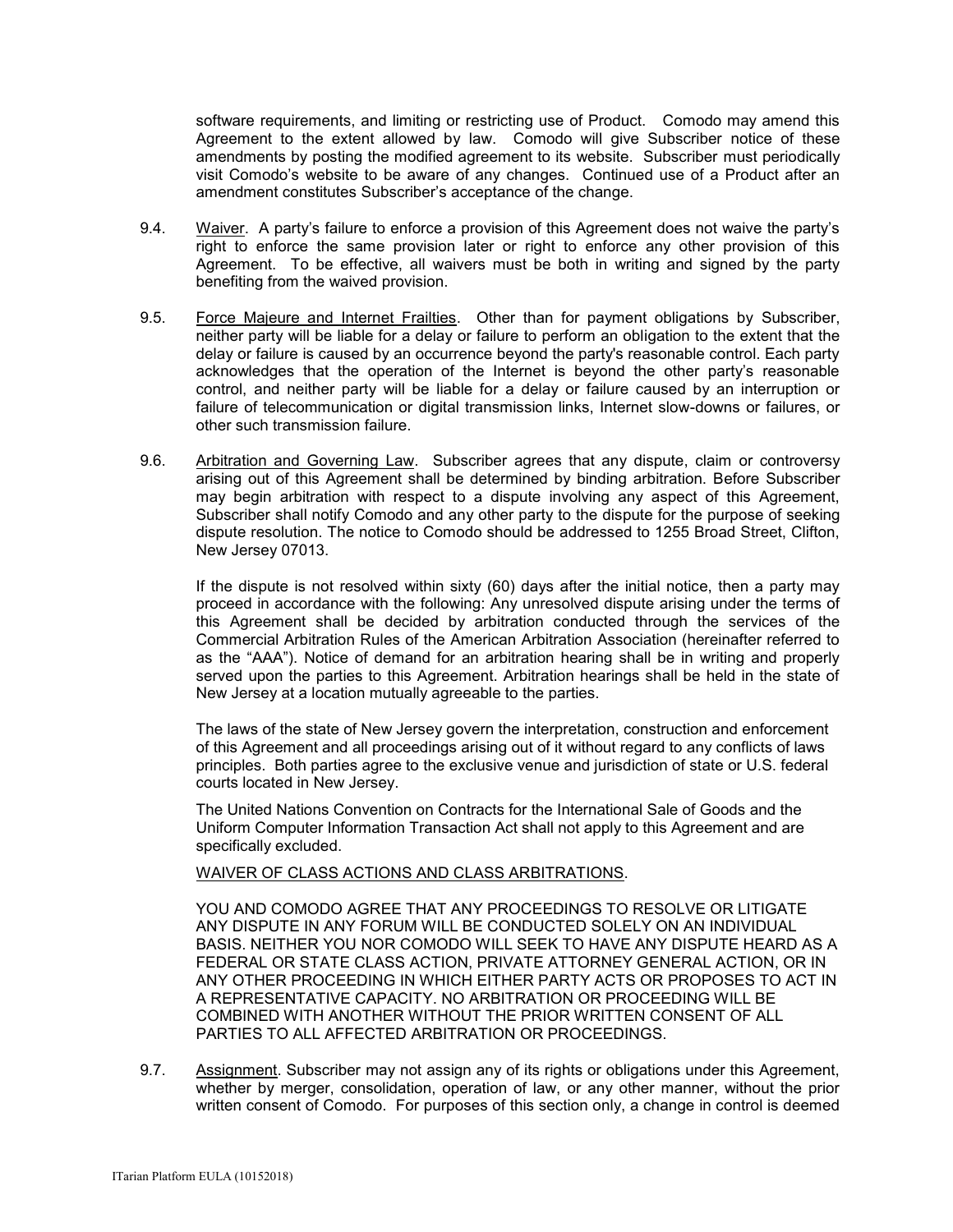an assignment. Any transfer without consent is void. To the extent allowed by law, Comodo may assign its rights and obligations without Subscriber's consent.

- 9.8. Severability. Any provision held invalid or unenforceable will be reformed to the minimum extent necessary to make the provision valid and enforceable. If reformation is not possible, the provision is deemed omitted and the balance of this Agreement remains valid and enforceable.
- 9.9. Survival. All provisions relating to confidentiality, proprietary rights, indemnification, and limitations of liability survive the termination of this Agreement.
- 9.10. Rights of Third Parties*.* There are no third party beneficiaries under this Agreement.

# **SCHEDULE 1 Open Source Software**

Open source software may be used to provide the Product and is provided under other licenses and/or has source available from other locations. Subscriber agrees that any copies of third party software shall contain the same copyright and proprietary notices that appear in the Product. The following open source software may be included and is provided under other licenses and/or has source available from other locations:

The following applies to **Angular**:

The MIT License

Copyright (c) 2010-2016 Google, Inc. http://angularjs.org

Permission is hereby granted, free of charge, to any person obtaining a copy of this software and associated documentation files (the "Software"), to deal in the Software without restriction, including without limitation the rights to use, copy, modify, merge, publish, distribute, sublicense, and/or sell copies of the Software, and to permit persons to whom the Software is furnished to do so, subject to the following conditions:

The above copyright notice and this permission notice shall be included in all copies or substantial portions of the Software.

THE SOFTWARE IS PROVIDED "AS IS", WITHOUT WARRANTY OF ANY KIND, EXPRESS OR IMPLIED, INCLUDING BUT NOT LIMITED TO THE WARRANTIES OF MERCHANTABILITY, FITNESS FOR A PARTICULAR PURPOSE AND NONINFRINGEMENT. IN NO EVENT SHALL THE AUTHORS OR COPYRIGHT HOLDERS BE LIABLE FOR ANY CLAIM, DAMAGES OR OTHER LIABILITY, WHETHER IN AN ACTION OF CONTRACT, TORT OR OTHERWISE, ARISING FROM, OUT OF OR IN CONNECTION WITH THE SOFTWARE OR THE USE OR OTHER DEALINGS IN THE SOFTWARE.

#### The following applies to **Boost**:

Boost Software License - Version 1.0 - August 17th, 2003

Permission is hereby granted, free of charge, to any person or organization obtaining a copy of the software and accompanying documentation covered by this license (the "Software") to use, reproduce, display, distribute, execute, and transmit the Software, and to prepare derivative works of the Software, and to permit third-parties to whom the Software is furnished to do so, all subject to the following: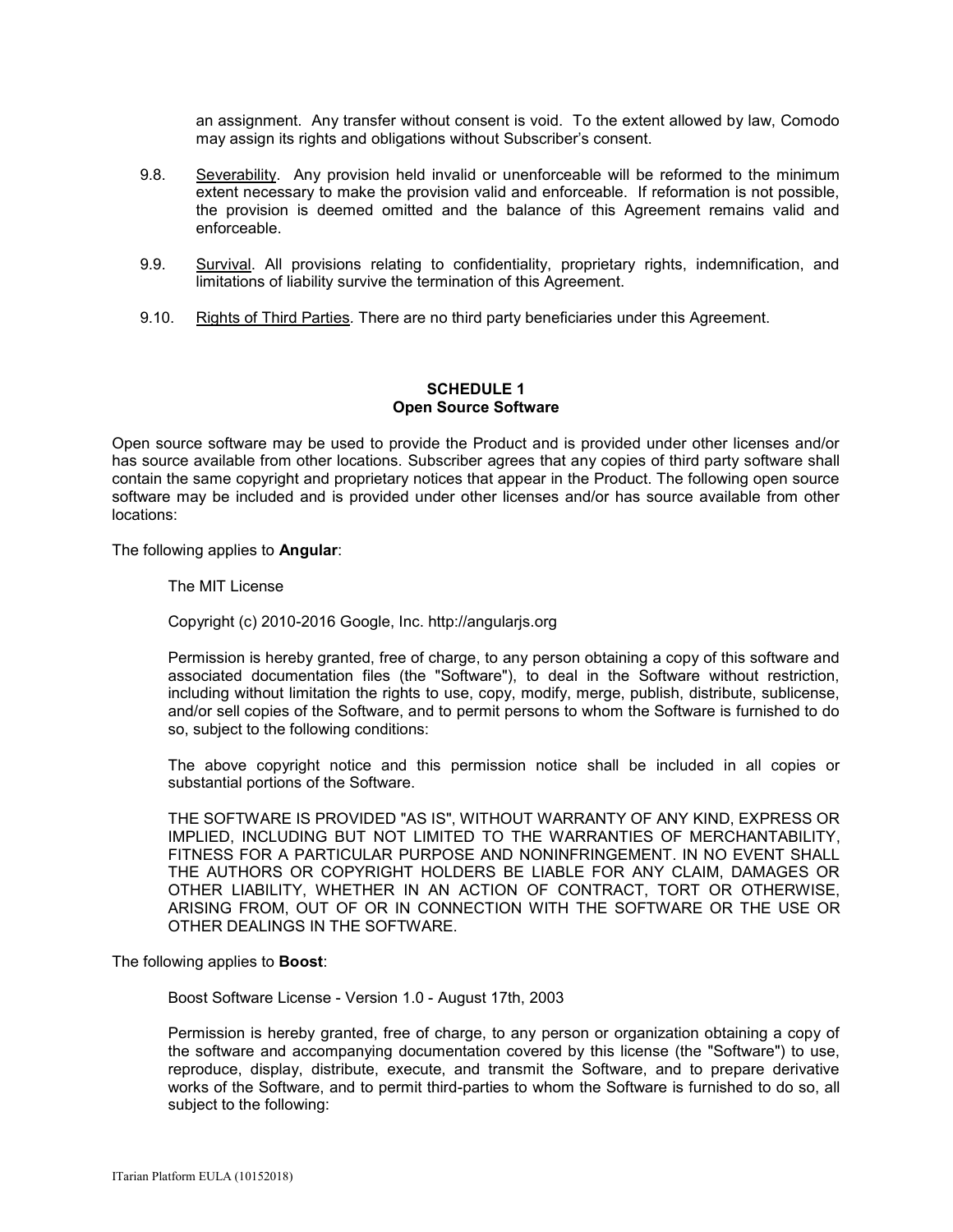The copyright notices in the Software and this entire statement, including the above license grant, this restriction and the following disclaimer, must be included in all copies of the Software, in whole or in part, and all derivative works of the Software, unless such copies or derivative works are solely in the form of machine-executable object code generated by a source language processor.

THE SOFTWARE IS PROVIDED "AS IS", WITHOUT WARRANTY OF ANY KIND, EXPRESS OR IMPLIED, INCLUDING BUT NOT LIMITED TO THE WARRANTIES OF MERCHANTABILITY, FITNESS FOR A PARTICULAR PURPOSE, TITLE AND NON-INFRINGEMENT. IN NO EVENT SHALL THE COPYRIGHT HOLDERS OR ANYONE DISTRIBUTING THE SOFTWARE BE LIABLE FOR ANY DAMAGES OR OTHER LIABILITY, WHETHER IN CONTRACT, TORT OR OTHERWISE, ARISING FROM, OUT OF OR IN CONNECTION WITH THE SOFTWARE OR THE USE OR OTHER DEALINGS IN THE SOFTWARE.

The following applies to **Curl**:

COPYRIGHT AND PERMISSION NOTICE

Copyright (c) 1996 - 2016, Daniel Stenberg, <daniel@haxx.se>, and many contributors, see the THANKS file.

All rights reserved.

Permission to use, copy, modify, and distribute this software for any purpose with or without fee is hereby granted, provided that the above copyright notice and this permission notice appear in all copies.

THE SOFTWARE IS PROVIDED "AS IS", WITHOUT WARRANTY OF ANY KIND, EXPRESS OR IMPLIED, INCLUDING BUT NOT LIMITED TO THE WARRANTIES OF MERCHANTABILITY, FITNESS FOR A PARTICULAR PURPOSE AND NONINFRINGEMENT OF THIRD PARTY RIGHTS. IN NO EVENT SHALL THE AUTHORS OR COPYRIGHT HOLDERS BE LIABLE FOR ANY CLAIM, DAMAGES OR OTHER LIABILITY, WHETHER IN AN ACTION OF CONTRACT, TORT OR OTHERWISE, ARISING FROM, OUT OF OR IN CONNECTION WITH THE SOFTWARE OR THE USE OR OTHER DEALINGS IN THE SOFTWARE.

Except as contained in this notice, the name of a copyright holder shall not be used in advertising or otherwise to promote the sale, use or other dealings in this Software without prior written authorization of the copyright holder.

The following applies to **Libsodium**:

ISC License

Copyright (c) 2013-2016 Frank Denis <i at pureftpd dot org>

Permission to use, copy, modify, and/or distribute this software for any purpose with or without fee is hereby granted, provided that the above copyright notice and this permission notice appear in all copies.

THE SOFTWARE IS PROVIDED "AS IS" AND THE AUTHOR DISCLAIMS ALL WARRANTIES WITH REGARD TO THIS SOFTWARE INCLUDING ALL IMPLIED WARRANTIES OF MERCHANTABILITY AND FITNESS. IN NO EVENT SHALL THE AUTHOR BE LIABLE FOR ANY SPECIAL, DIRECT, INDIRECT, OR CONSEQUENTIAL DAMAGES OR ANY DAMAGES WHATSOEVER RESULTING FROM LOSS OF USE, DATA OR PROFITS, WHETHER IN AN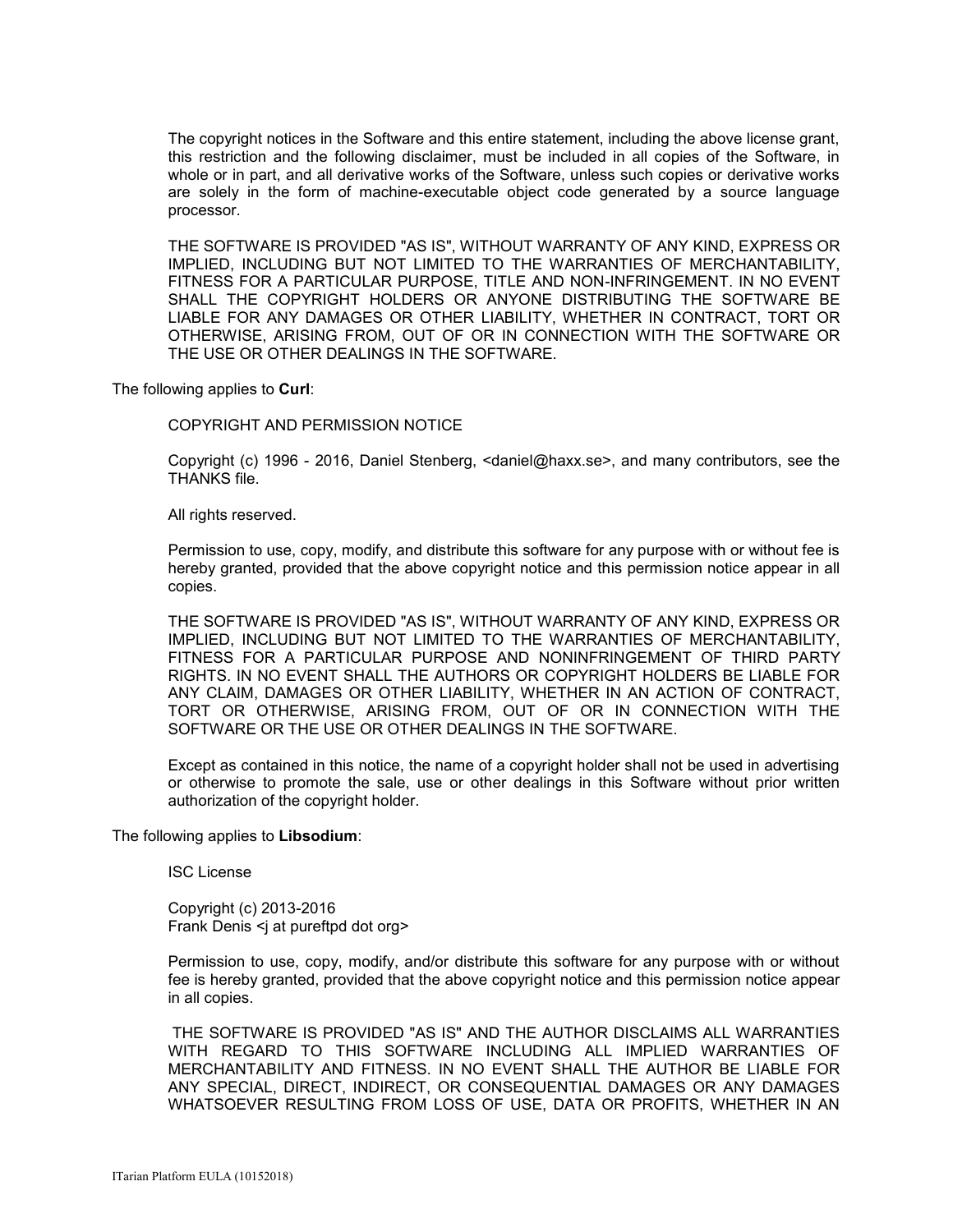ACTION OF CONTRACT, NEGLIGENCE OR OTHER TORTIOUS ACTION, ARISING OUT OF OR IN CONNECTION WITH THE USE OR PERFORMANCE OF THIS SOFTWARE.

#### The following applies to **dnscrypt-proxy**:

Copyright (c) 2011-2016 Frank Denis <j at pureftpd dot org>

Permission to use, copy, modify, and/or distribute this software for any purpose with or without fee is hereby granted, provided that the above copyright notice and this permission notice appear in all copies.

THE SOFTWARE IS PROVIDED "AS IS" AND THE AUTHOR DISCLAIMS ALL WARRANTIES WITH REGARD TO THIS SOFTWARE INCLUDING ALL IMPLIED WARRANTIES OF MERCHANTABILITY AND FITNESS. IN NO EVENT SHALL THE AUTHOR BE LIABLE FOR ANY SPECIAL, DIRECT, INDIRECT, OR CONSEQUENTIAL DAMAGES OR ANY DAMAGES WHATSOEVER RESULTING FROM LOSS OF USE, DATA OR PROFITS, WHETHER IN AN ACTION OF CONTRACT, NEGLIGENCE OR OTHER TORTIOUS ACTION, ARISING OUT OF OR IN CONNECTION WITH THE USE OR PERFORMANCE OF THIS SOFTWARE.

====

This license applies to all parts of dnscrypt-proxy that are not externally maintained libraries.

The externally maintained libraries used by dnscrypt-proxy are:

- libsodium (https://github.com/jedisct1/libsodium). 2-clause BSD license. Based on NaCl (http://nacl.cr.yp.to), public domain. See src/libsodium/{COPYING,AUTHORS}.

- libevent (http://libevent.org/). 3-clause BSD license. See src/libevent/LICENSE.

#### **Licenses for Android Application:**

Squareup Retrofit2 2.3.0

<http://www.apache.org/licenses/LICENSE-2.0>

Squareup Okhttp3 3.8.1

<http://www.apache.org/licenses/LICENSE-2.0>

PhilJay MPAndroidChart 3.0.2

<http://www.apache.org/licenses/LICENSE-2.0>

Timber 4.5.1

<http://www.apache.org/licenses/LICENSE-2.0>

strongSwan 5.6

<http://www.gnu.org/licenses/gpl-2.0.html>

The following applies to components licensed under GPLv2: